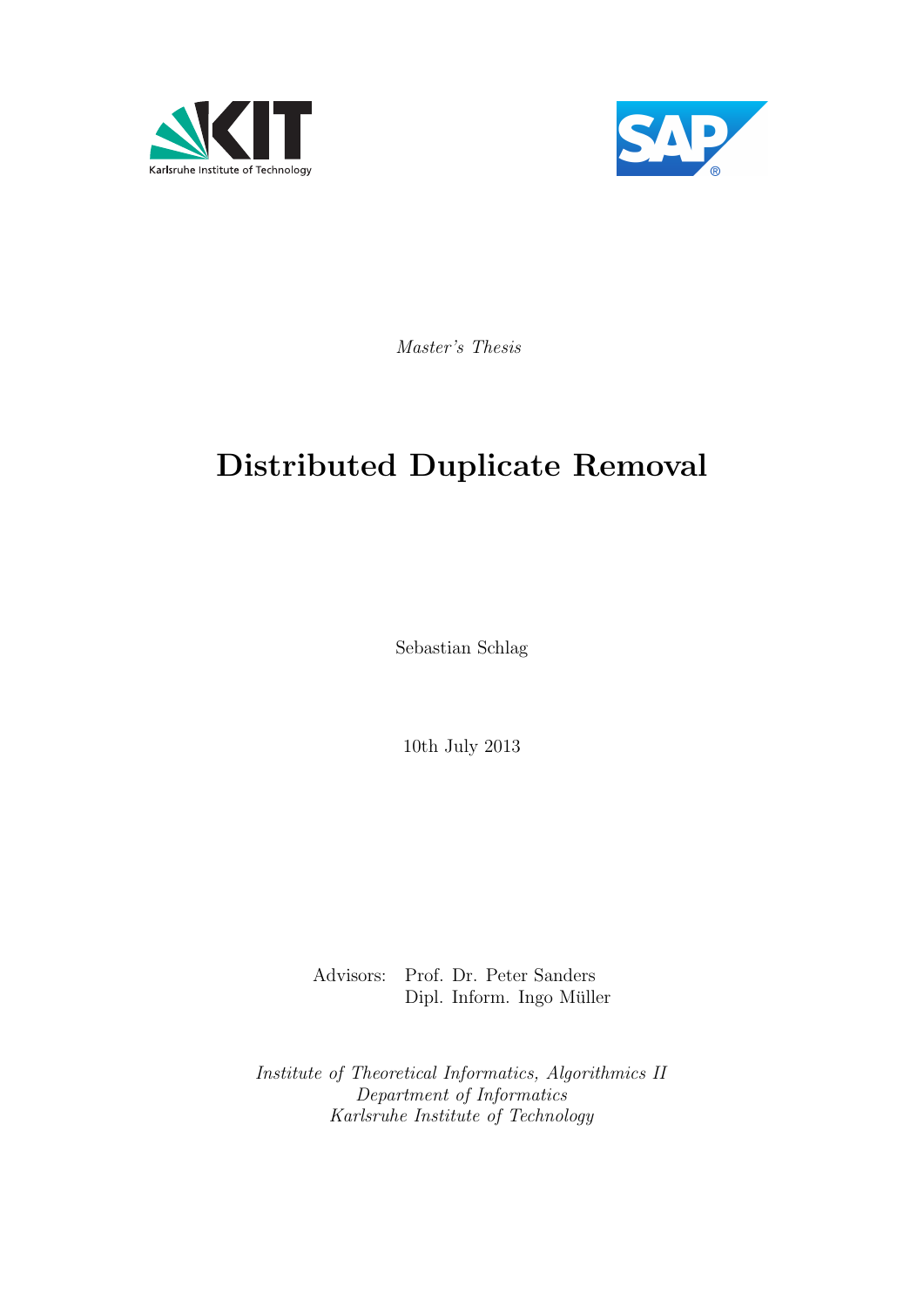Name: Sebastian Schlag Student ID: 1612224 Editing Time: 6 Months Pursued Degree: Master of Science

#### Contact Information:

Author: Sebastian Schlag mail@sebastianschlag.de

University: Karlsruhe Institute of Technology Kaiserstraße 12 76131 Karlsruhe, Germany Phone: +49 721 608-0 Fax: +49 721 608-44290 E-Mail: info@kit.edu <http://www.kit.edu>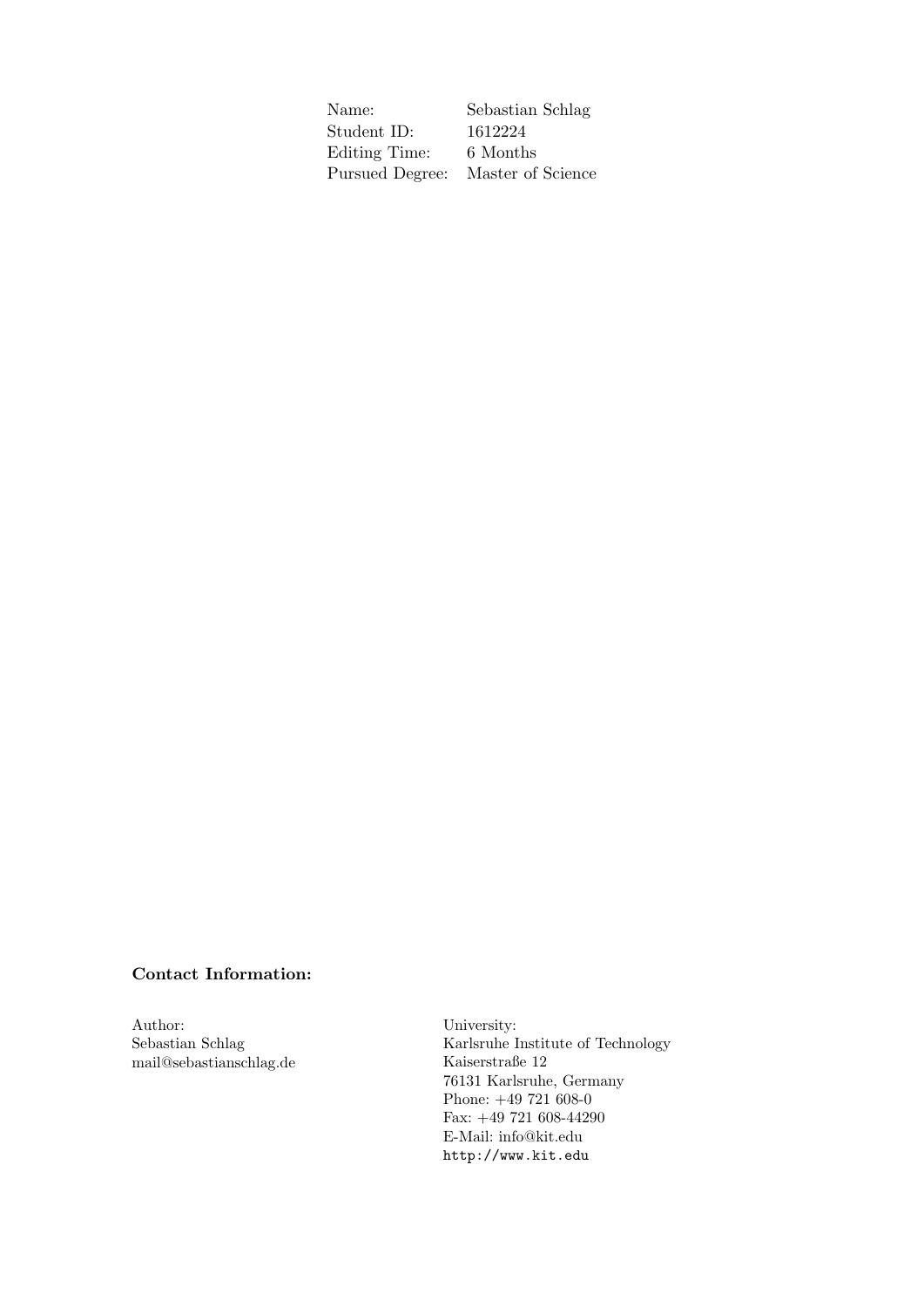Buchklingen, den 10. Juli 2013

Hiermit versichere ich, dass ich diese Arbeit selbständig verfasst und keine anderen, als die angegebenen Quellen und Hilfsmittel benutzt, die wörtlich oder inhaltlich übernommenen Stellen als solche kenntlich gemacht und die Satzung des Karlsruher Instituts für Technologie zur Sicherung guter wissenschaftlicher Praxis in der jeweils gultigen Fassung ¨ beachtet habe.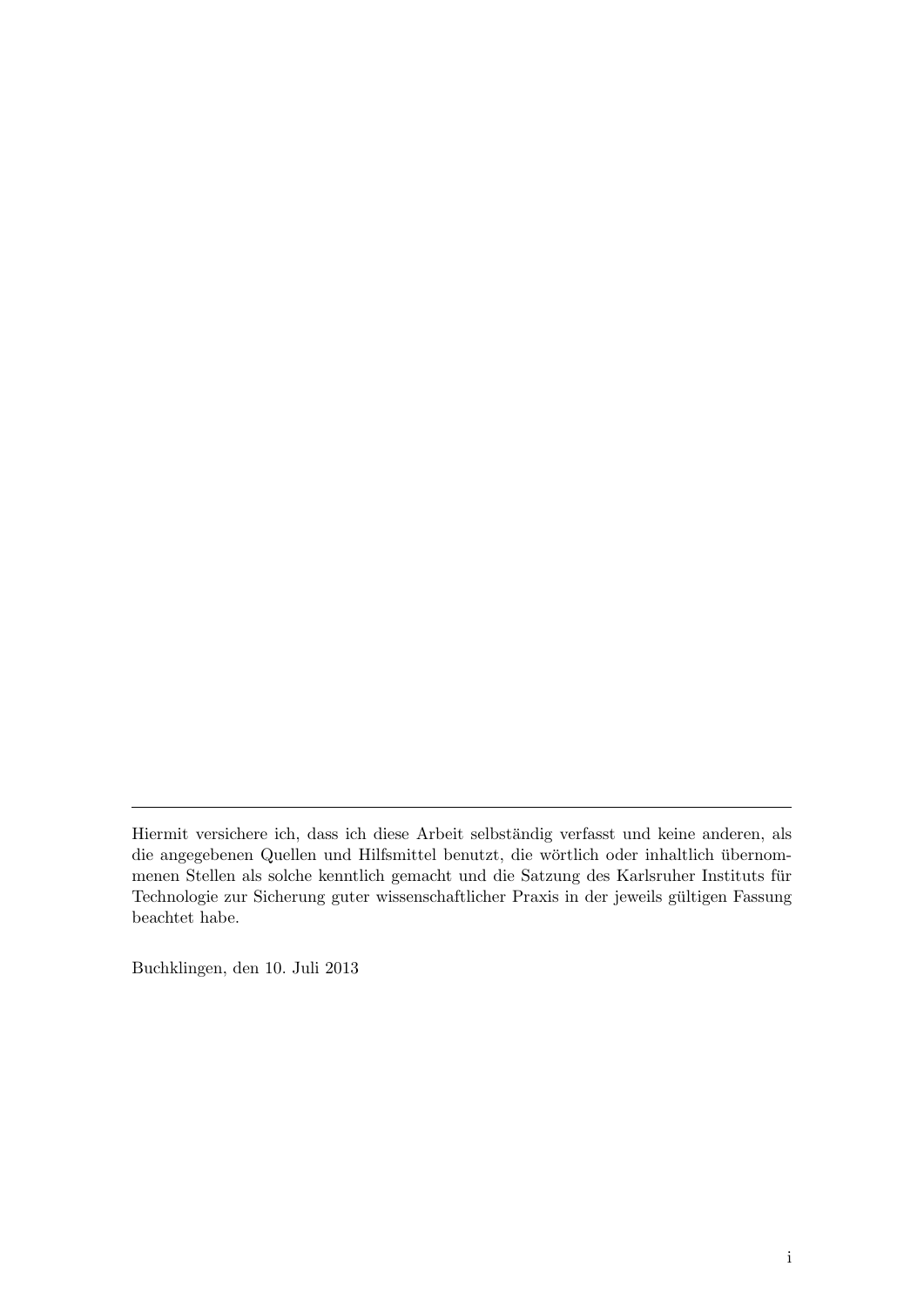#### Abstract

The distributed duplicate removal problem is concerned with the detection and subsequent elimination of all duplicate elements in a given multiset that is distributed over several computers connected by a network.

Sanders et al. [\[48\]](#page-62-0) outline a communication efficient algorithm solving this problem. It uses distributed compressed single shot Bloom filters to identify distinct elements using minimal communication effort. The filter however produces false positive results. Thus, all elements passing the filter are post processed using a traditional hash-based distributed duplicate removal algorithm in order to distinguish real duplicates from false positives.

This thesis complements the theoretical analysis with an experimental evaluation. We transform the high-level description of the algorithm into an efficient implementation than runs on a shared-nothing system and exploits the shared memory parallelism capabilities of its nodes for all computationally intensive operations.

The results of our analysis substantiate the benefits predicted by theory. Our implementation outperforms the best-suited traditional algorithm up to the point where the input data contains 50% duplicates. When executed on datasets that contain less than 10% duplicates, our implementation achieves a communication volume that is more than one order of magnitude smaller than that of its competitor.

#### Zusammenfassung

Ziel der verteilten Duplikaterkennung ist die Identifikation von Elementen, welche mehrfach in einer großen, uber mehrere Rechenknoten verteilten Datenmenge vorkommen. ¨

Sanders et al. [\[48\]](#page-62-0) präsentieren einen verteilten Algorithmus, welcher dieses Problem in einer besonders kommunikationseffizienten Art und Weise löst. In einer Vorverarbeitungsphase werden mit Hilfe eines verteilten, platz-effizienten Bloom Filters zunächst möglichst viele distinkte Elemente als solche identifiziert und somit die Gesamtmenge der noch zu betrachtenden Elemente stark reduziert. Da hierbei jedoch auch falsch positive Ergebnisse auftreten, mussen alle als potentiell nicht distinkt erkannten Elemente in einer zweiten ¨ Phase noch einmal überprüft werden. Hierzu wird ein klassischer Hash-basierter Algorithmus zur verteilten Duplikaterkennung angewendet.

Die vorliegende Arbeit ergänzt die theoretische Analyse durch eine praktische Evaluation. Wir erarbeiten hierzu eine effiziente Implementierung für Shared-Nothing Systeme. Besonders rechenintensive Schritte des Algorithmus werden zusätzlich durch Shared-Memory-Programmierung innerhalb eines Knotens parallelisiert.

Die Ergebnisse unserer experimentellen Untersuchung untermauern die durch die Theorie vorhergesagten Vorteile des Algorithmus. Unsere Implementierung ist signifikant schneller als der am besten geeignete klassische Ansatz solange die Eingabedaten zu weniger als 50% aus Duplikaten bestehen. Wird der Algorithmus auf Datensätzen ausgeführt, die zu weniger als 10% aus Duplikaten bestehen, so ist das gesamte Kommunikationsvolumen zudem mehr als eine Größenordnung kleiner als das des klassischen Konkurrenten.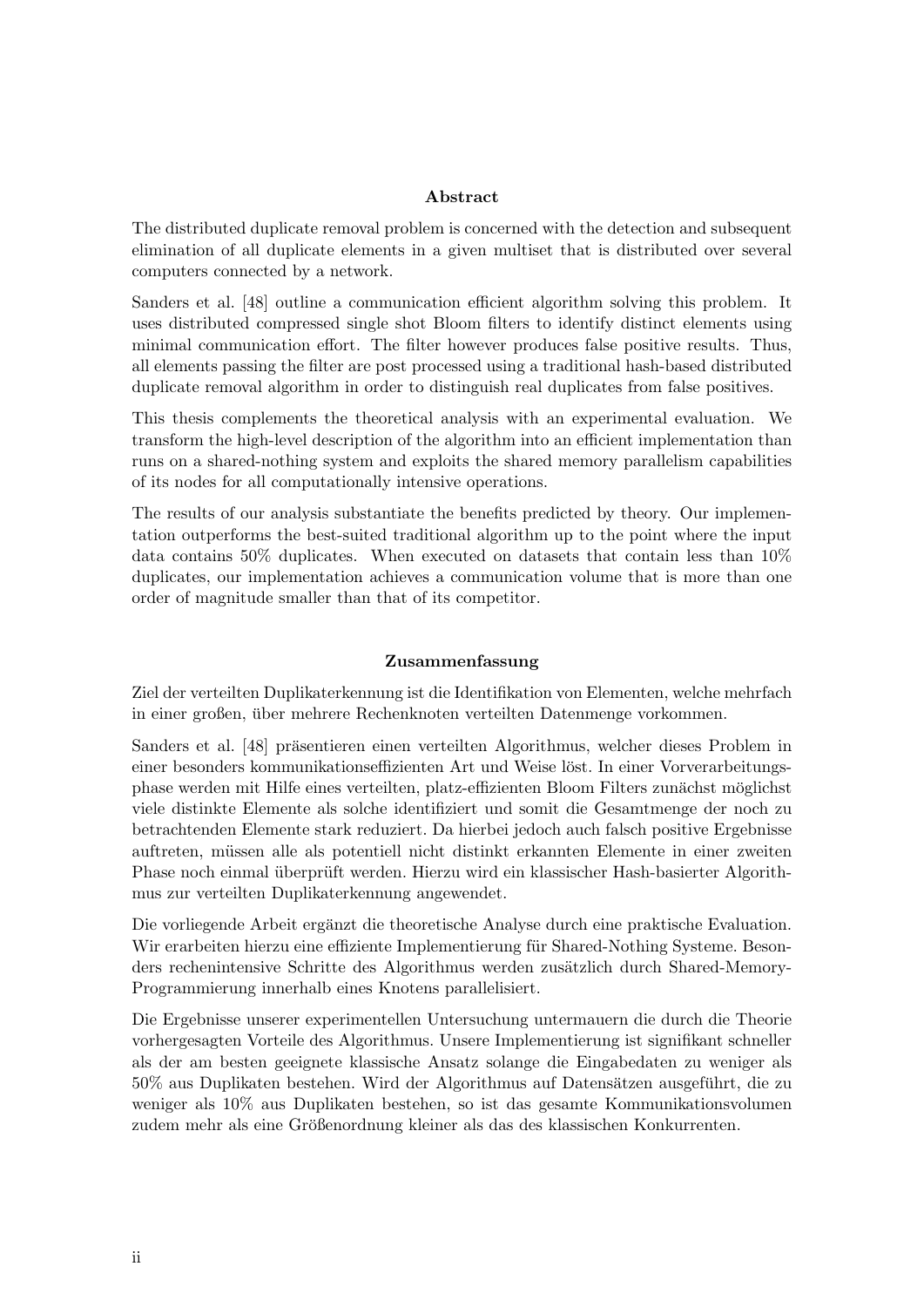# **Contents**

| $\mathbf 1$ |         | Introduction        |                                                        | $\mathbf{1}$     |
|-------------|---------|---------------------|--------------------------------------------------------|------------------|
|             | 1.1     |                     |                                                        | $\overline{2}$   |
|             | 1.2     |                     |                                                        | $\overline{2}$   |
|             | 1.3     |                     |                                                        | $\boldsymbol{3}$ |
|             | 1.4     | Outline             |                                                        | $\overline{4}$   |
| $\bf{2}$    |         |                     | <b>Preliminaries and Related Work</b>                  | $\mathbf{5}$     |
|             | 2.1     |                     |                                                        | $\overline{5}$   |
|             | 2.2     |                     |                                                        | 9                |
|             | 2.3     |                     |                                                        | 10               |
|             | 2.4     |                     | Communication Efficient Distributed Duplicate Removal  | 13               |
|             |         | 2.4.1               | Distributed Single Shot Bloom Filter (dSBF)            | 13               |
|             |         | 2.4.2               | The dSBF-based Duplicate Removal Algorithm             | 13               |
| 3           |         |                     | Engineering the dSBF-based Duplicate Removal Algorithm | 15               |
|             | 3.1     |                     |                                                        | 15               |
|             |         | 3.1.1               |                                                        | 17               |
|             |         | 3.1.2               |                                                        | 18               |
|             |         | 3.1.3               |                                                        | 19               |
|             | 3.2     |                     |                                                        | 19               |
|             | 3.3     |                     | Implementing a Parallel Radix Sort                     | 19               |
|             | 3.4     |                     |                                                        | 25               |
|             |         | 3.4.1               |                                                        | 25               |
|             |         | 3.4.2               |                                                        | 27               |
|             |         | 3.4.3               |                                                        | 29               |
|             | 3.5     |                     |                                                        | 30               |
|             |         | 3.5.1               |                                                        | 30               |
|             |         | 3.5.2               |                                                        | 32               |
|             |         | 3.5.3               |                                                        | 36               |
|             | $3.6\,$ |                     |                                                        | 38               |
|             |         | 3.6.1               |                                                        | 38               |
|             |         | 3.6.2               | Parallel Tournament Tree Collision Detection           | 39               |
| 4           |         | Evaluation          |                                                        | 41               |
|             | 4.1     |                     |                                                        | 41               |
|             | 4.2     |                     |                                                        | 42               |
|             | 4.3     |                     |                                                        | 43               |
|             | 4.4     |                     |                                                        | 44               |
| 5           |         | Conclusion          |                                                        | 51               |
|             |         | <b>Bibliography</b> |                                                        | 53               |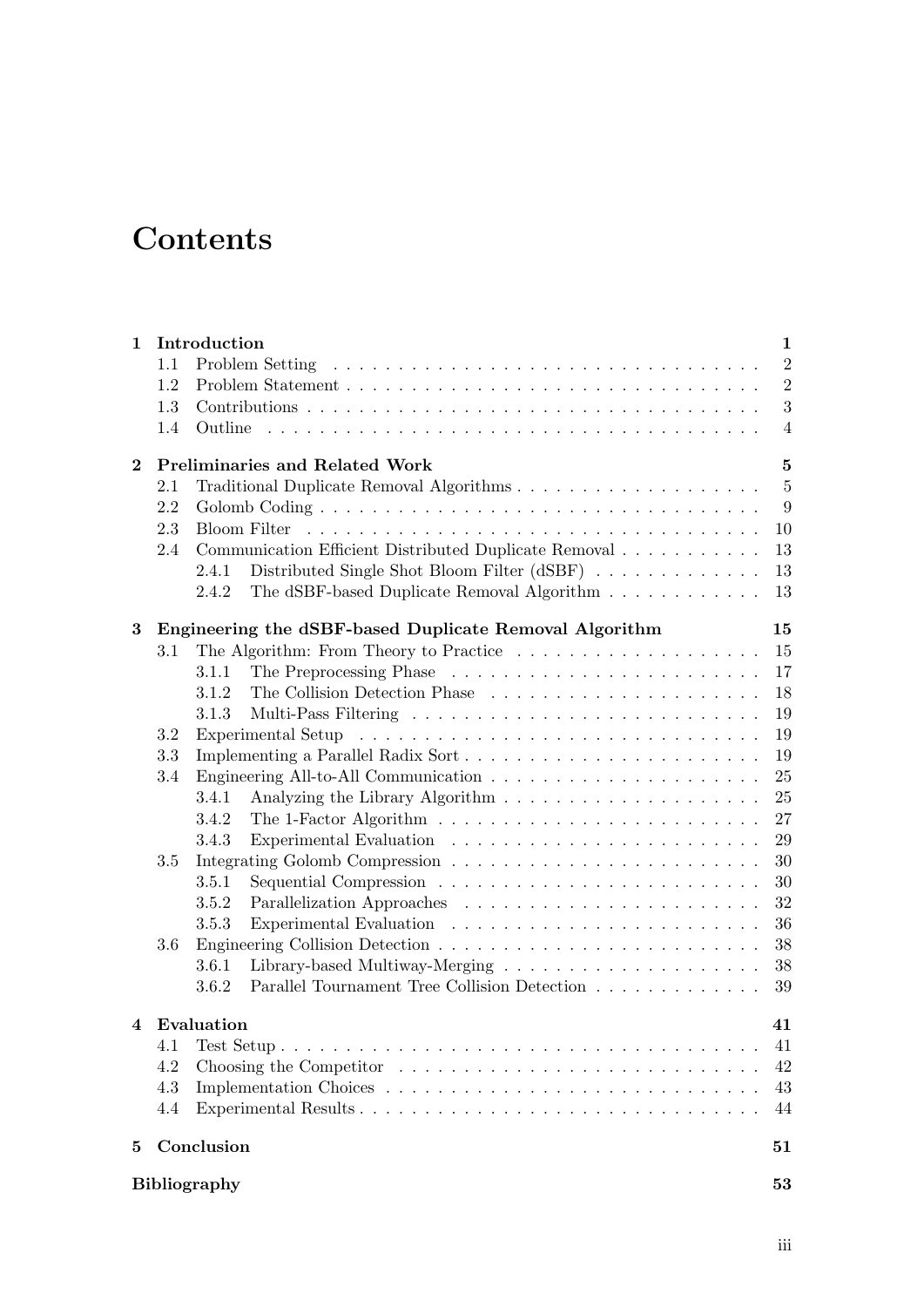# List of Figures

| 1.1        |                                                                                                                                                                              | $\overline{2}$            |
|------------|------------------------------------------------------------------------------------------------------------------------------------------------------------------------------|---------------------------|
| 2.1<br>2.2 | Merge-All [15] and Hierarchical-Merge [5] algorithm $\ldots \ldots \ldots \ldots$<br>Two-Phase and Repartitioning algorithm $[49] \ldots \ldots \ldots \ldots \ldots \ldots$ | $\,6\,$<br>$\overline{7}$ |
| 2.3        | Broadcasting phase of the algorithm described by Bitton et al. $[5]$                                                                                                         | $\sqrt{7}$                |
| 2.4        |                                                                                                                                                                              | $8\,$                     |
| 2.5        | Conceptual visualization of a Golomb codeword                                                                                                                                | $10\,$                    |
| $2.6\,$    |                                                                                                                                                                              | 12                        |
| 3.1        | dSBF-based Duplicate Removal: Communication and communication                                                                                                                | 16                        |
| 3.2        | dSBF-based Duplicate Removal: Preprocessing                                                                                                                                  | 17                        |
| 3.3        | dSBF-based Duplicate Removal: Collision detection                                                                                                                            | 19                        |
| 3.4        | Experiment: Parallel radix sort on 32-bit integer keys $\&$ (key, value) pairs.                                                                                              | 23                        |
| 3.5        | Experiment: Parallel radix sort on 64-bit integer keys $\dots \dots \dots \dots$                                                                                             | 24                        |
| 3.6        | Experiment: Parallel radix sort on 64-bit integer (key, value) pairs $\ldots$ .                                                                                              | 24                        |
| 3.7        | Communication pattern of OpenMPI's pairwise All-to-Ally algorithm                                                                                                            | 26                        |
| $3.8\,$    | 1-Factor communication pattern $(p \text{ odd}) \dots \dots \dots \dots \dots \dots \dots$                                                                                   | $28\,$                    |
| $3.9\,$    | 1-Factor communication pattern $(p \text{ even}) \dots \dots \dots \dots \dots \dots \dots$                                                                                  | $\,29$                    |
| 3.10       | Experiment: Throughput of MPLAlltoally and 1-Factor implementations .                                                                                                        | 30                        |
|            |                                                                                                                                                                              | 31                        |
|            | 3.12 Experiment: Uncompressed & Golomb-compressed message transfer $\ldots$ .                                                                                                | 31                        |
|            | 3.13 Sendbuffer layout for naïve parallelization approach                                                                                                                    | 32                        |
|            | 3.14 Sendbuffer layout for maximum parallelism approach                                                                                                                      | 33                        |
|            |                                                                                                                                                                              | 34                        |
|            | 3.16 Chronology of the different approaches to Golomb compression $\dots \dots$                                                                                              | $35\,$                    |
|            | 3.17 Experiment: Sending uncompressed and parallel Golomb compressed data.                                                                                                   | 37                        |
|            | 3.18 Experiment: Throughput of parallel Golomb compression approaches                                                                                                        | $38\,$                    |
|            | 3.19 Parallel Tournament Tree Collision Detection                                                                                                                            | 40                        |
| 4.1        | Experiment: Communication time of the Repartitioning algorithm                                                                                                               | 42                        |
| 4.2        | Experiment: Implementation choices for the dSBF-filtering phase $\ldots \ldots$                                                                                              | 44                        |
| 4.3        | Experiment: Total running time of 1dSBF, 2dSBF and RePart                                                                                                                    | $45\,$                    |
| 4.4        | Phases of 1dSBF, 2dSBF & RePart for an increasing number of nodes $\ldots$ .                                                                                                 | $45\,$                    |
| 4.5        | Phases of 1dSBF, 2dSBF & RePart for an increasing duplication factor $\ldots$                                                                                                | 46                        |
| 4.6        | Experiment: Overall communication volume of 1dSBF, 2dSBF and RePart .                                                                                                        | 47                        |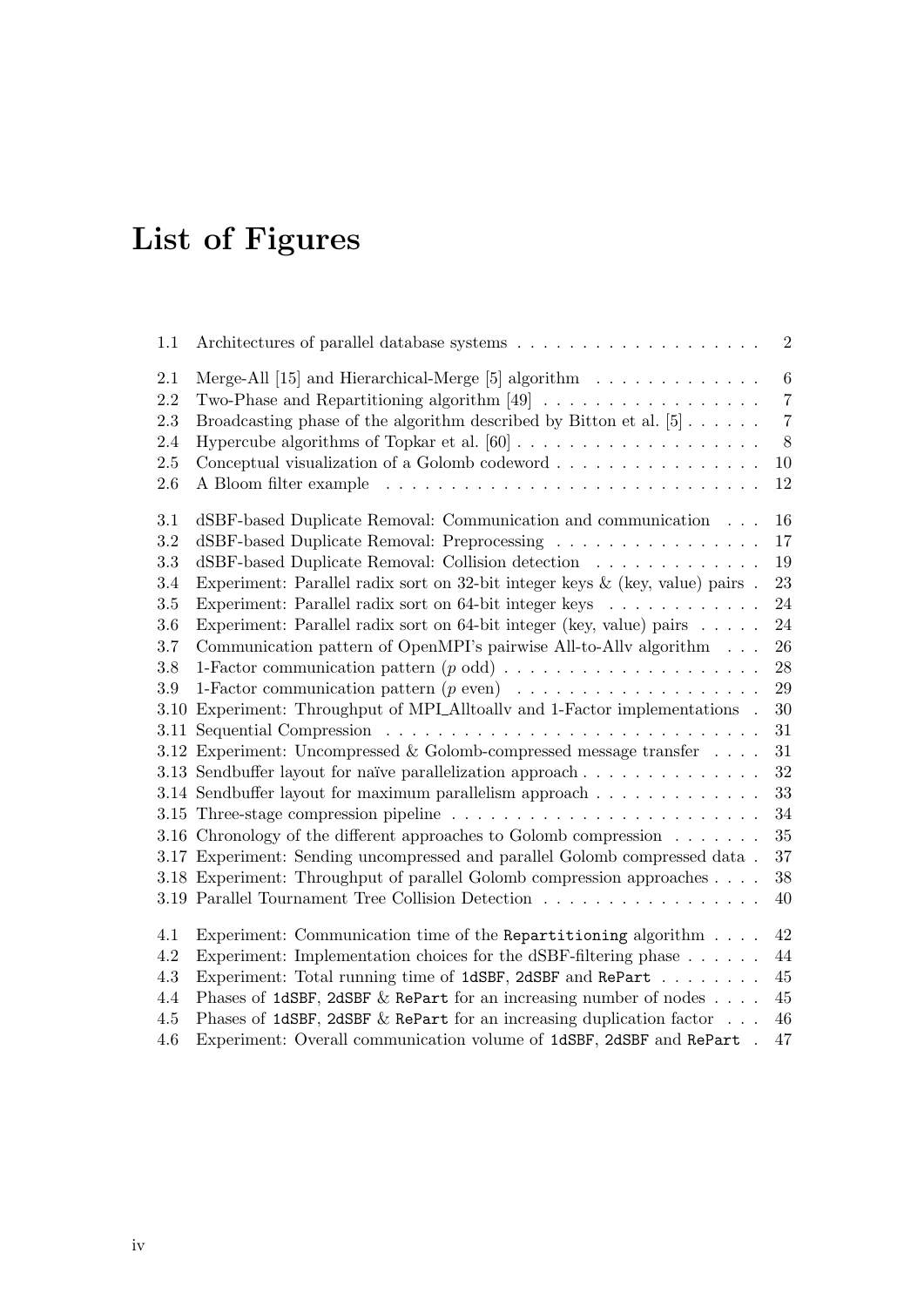# List of Algorithms

| $\overline{4}$ | Default All-to-Ally Algorithm in OpenMPI 26 |  |
|----------------|---------------------------------------------|--|
|                |                                             |  |
| 6              |                                             |  |
| $7\degree$     |                                             |  |
| 8              |                                             |  |

# List of Tables

| 3.1 Experiment: Throughput of All-to-Ally using OpenMPI (increasing $p$ ) 27<br>3.2 Experiment: Throughput of All-to-Ally using OpenMPI (inc. message size) 27 |  |
|----------------------------------------------------------------------------------------------------------------------------------------------------------------|--|
| 4.1 Communication volume of 1dSBF, 2dSBF, and RePart - no duplicates 48                                                                                        |  |

[4.2 Communication volume of](#page-56-0) 1dSBF, 2dSBF, and RePart - increasing  $\alpha$  .... 49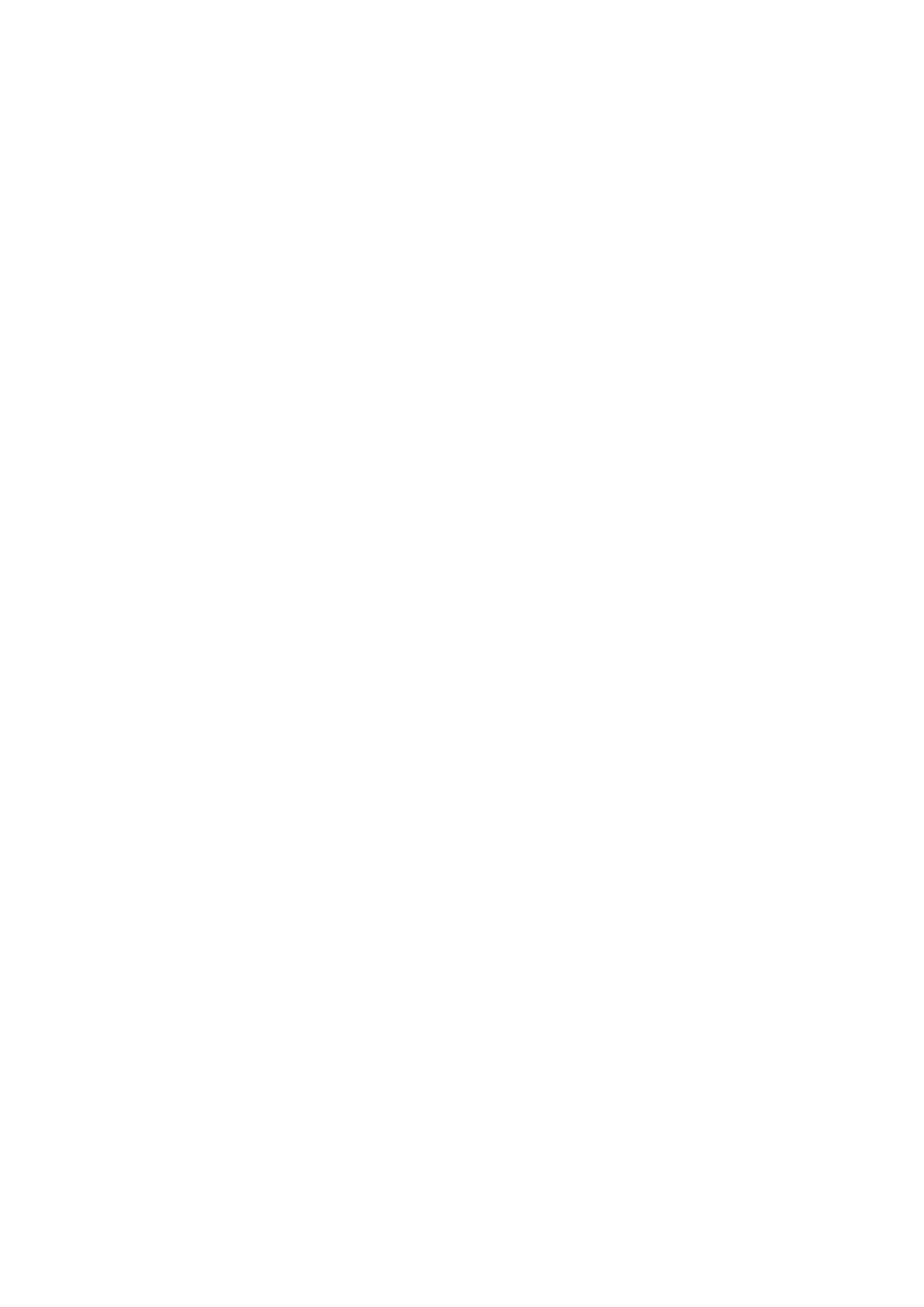## <span id="page-8-0"></span>1. Introduction

The existence of duplicate records is a severe problem within databases. These duplicate records may be caused by errors during data entry, inconsistent conventions for recording information, unstandardized data formats, or missing foreign key constraints.

Duplicates have to be identified and removed in order to achieve the data quality required by Online Analytical Processing (OLAP) and data mining applications [\[66\]](#page-64-0). This issue becomes even more severe, whenever different datasources have to be integrated to form a data warehouse. The problem of data heterogeneity, i.e., different representations of the same real-world objects across multiple heterogeneous databases, is therefore thoroughly studied in research literature [\[11\]](#page-60-1). In this context, the identification and removal of duplicate database entries is referred to as duplicate record detection, record linkage or record matching [\[18\]](#page-61-1).

The *distributed duplicate removal* problem, which is at the heart of this thesis, is concerned with the detection and the subsequent elimination of all duplicate elements within a given multiset that is distributed over p processing elements (PEs). In contrast to the previously introduced record linkage / duplicate record detection problem, we do not deal with data heterogeneity. Instead, we assume the contents of one database to be distributed over the PEs. Thus, a duplicate in our case does not refer a different representation of an already existing real world object, but rather to an *equal* representation, i.e. the exact same record exists on more than one system - for example due to inconsistencies of the dataset or a projection.

We are therefore concerned with duplicate removal as a fundamental operation in query processing, as relational theory imposes the requirement that a relation must not contain any duplicate records, i.e., it has to be a set in the mathematical sense. Consider, for example, the projection operation  $\pi_{c_2,...,c_n}(R)$  on a relation R with columns  $c_0, c_1, ..., c_n$ . After R is reduced to the subset of columns  $c_2, ..., c_n$ , it is necessary to apply a *distinct* operator to remove any now duplicate tuples that differed only in the projected columns  $c_0, c_1.$ 

Duplicate removal is a computationally expensive operation because it is necessary to perform pairwise comparisons on the input dataset. However, it can be done efficiently (in terms of memory consumption and execution time) using sort- or hash-based approaches, as long as the whole dataset is stored on one single system. While today's machines can have several hundred GB up to a few TB of RAM and several TB of disk space, at some point a single machine will not be able to handle the data anymore - solely due to hardware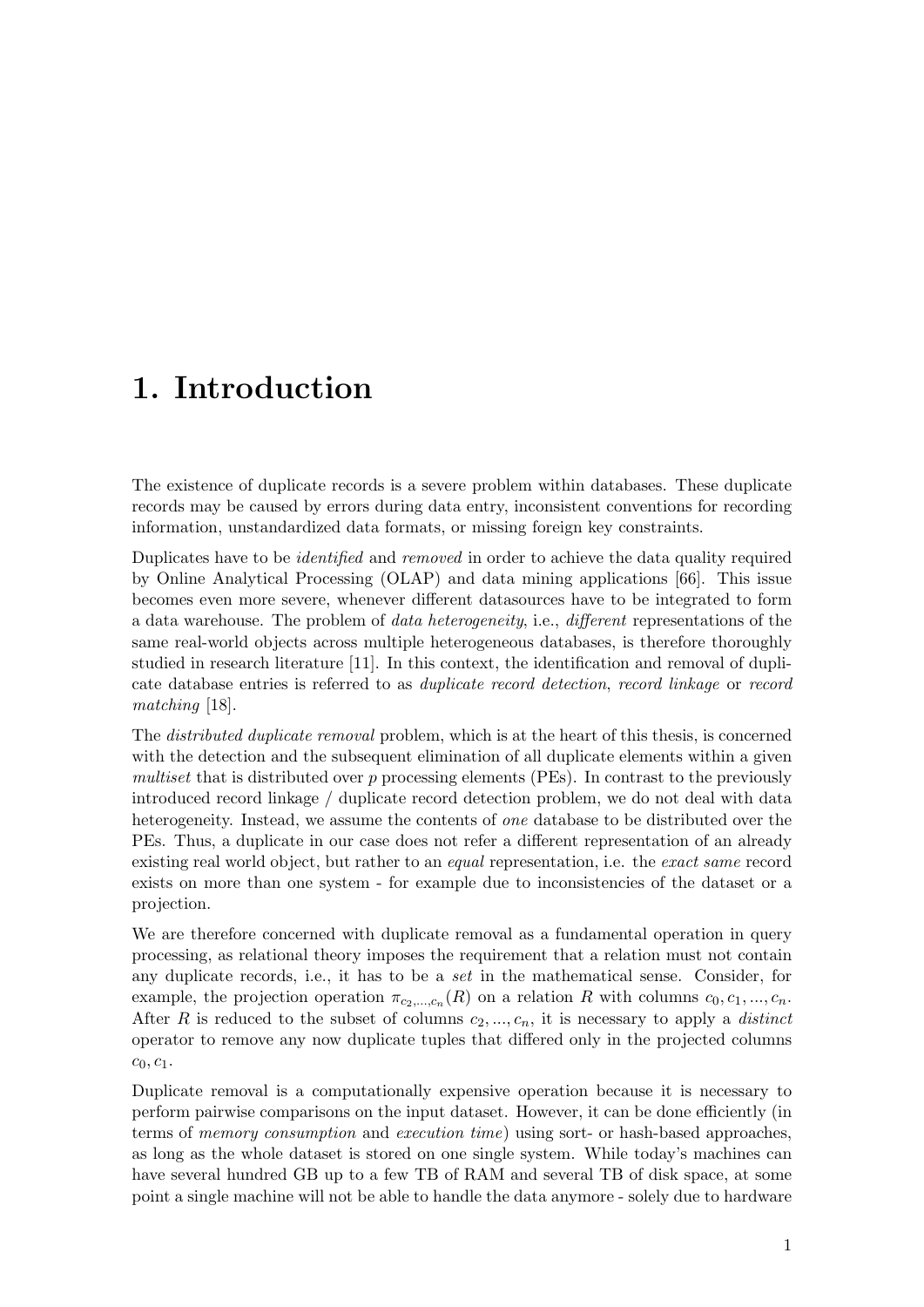limitations. Under these circumstances, the only option is to scale-out, i.e., to use multiple machines connected by a high-speed network. In this case however, the duplicate removal problem becomes more challenging, since the traditional sort- or hash-based approaches quickly become unfeasible due to the huge load they put on the network.

In this distributed setting, the total communication volume has a significant impact on the overall execution time of an algorithm. Thus it is necessary to develop communicationefficient algorithms that minimize the communication volume. Lint and Agerwala [\[33\]](#page-62-1) note that the complexity of communication depends on four major criteria: the *number of* processors, the structure of the network connecting these processors, the initial distribution of the input data as well as the algorithm used to solve the specific problem at hand. In the next section, we will fix the first three of these factors by establishing our problem setting.

## <span id="page-9-0"></span>1.1 Problem Setting

In this thesis, we consider the duplicate removal problem in the context of parallel, sharednothing, in-memory database systems.

A parallel database system can be defined as one single database system that is implemented on top of a *tightly coupled* parallel computer. In contrast, a *distributed database* system consists of *several, locally autonomous* database systems, which are *loosely coupled* over a computer network [\[61\]](#page-63-2).

Shared-nothing refers to the underlying machine architecture and is one of three basic architectures of parallel database systems (see Figure [1.1\)](#page-9-2). In a shared-nothing system, both memory and disks are private to each processor, whereas a shared-memory system shares memory modules and disks among the processors. Thus each processor has access to every memory as well as to every disk location. A shared-disk system resides in the middle of these two extremes: Processors have their own private memory and only share the disks between each other. For a detailed discussion about the costs and benefits of each of these approaches in the context of database systems we refer to [\[54,](#page-63-3) [16,](#page-61-2) [68\]](#page-64-1).

<span id="page-9-2"></span>

Figure 1.1: Architectures of parallel database systems.

Finally we restrict our focus to in-memory databases [\[51,](#page-63-4) [19,](#page-61-3) [10\]](#page-60-2). As a consequence, our implementation is concerned with main-memory data structures and corresponding algorithms. This puts us in the context of in-memory databases such as SAP HANA.

## <span id="page-9-1"></span>1.2 Problem Statement

Our work builds upon previous research efforts concerned with the communication-efficient detection of duplicates within a large, distributed multiset of data elements. In order to minimize the total amount of data that has to be transferred over the network, Sanders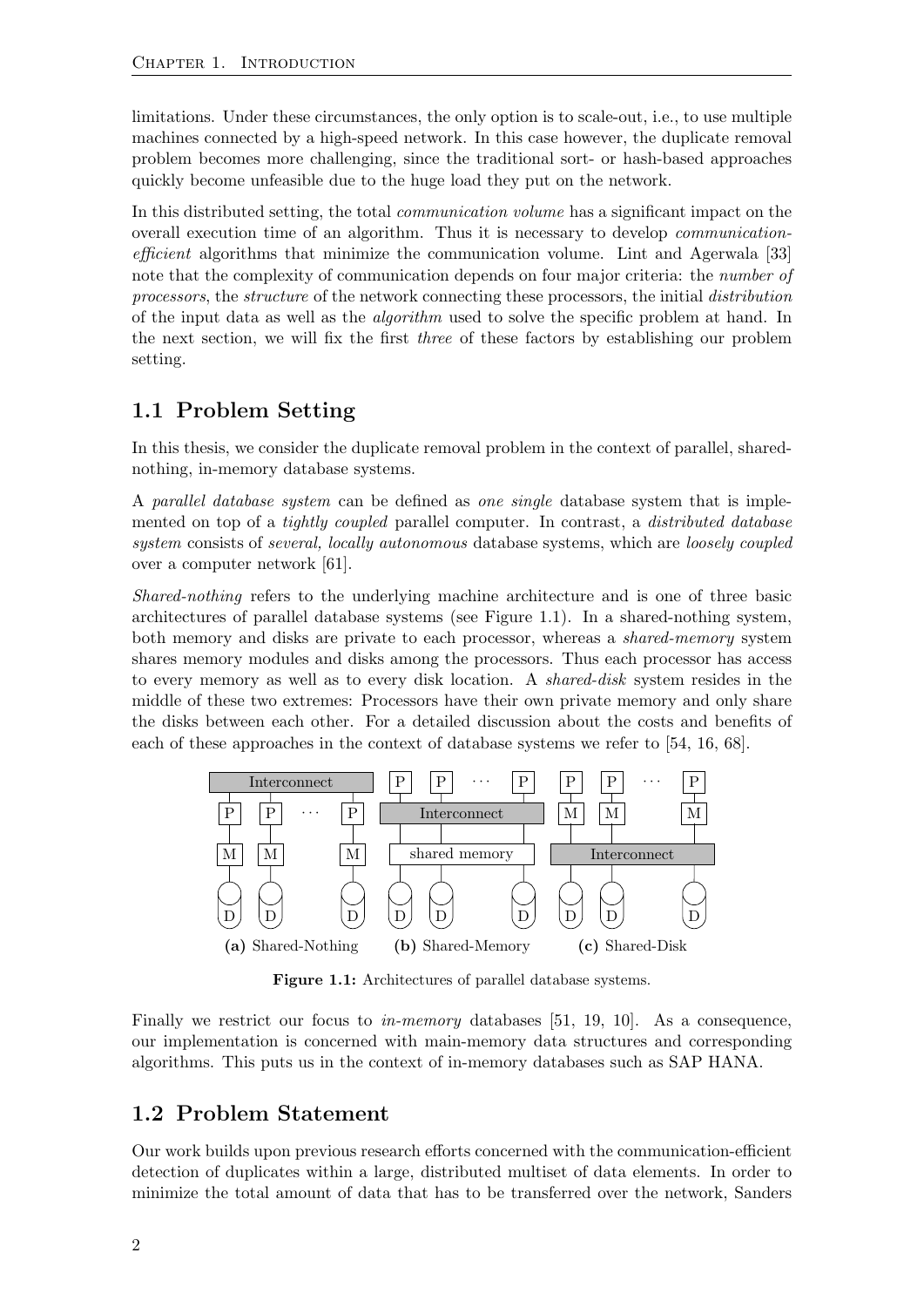et al. [\[48\]](#page-62-0) outline a multi-pass filtering algorithm that uses distributed compressed single shot Bloom filters (dSBFs) to identify most *distinct* elements with minimal communication effort. Only elements that passed this filter cascade actually have to be transferred over the network and processed in a second phase. The communication volume of the filtering phase is minimized by performing batched insertions into the distributed filter data structure. By reordering insertion operations via sorting, it is possible to compress each batched insertion message using an information-theoretically optimal compression scheme. A detailed theoretical analysis shows that the communication volume of the filtering phase is sublinear in the input size.

It is the goal of this thesis to complement this theoretical analysis with an experimental evaluation that analyzes the practical impact of communication efficiency in the context of distributed duplicate removal. We therefore transform the high-level description of the multi-pass dSBF-based duplicate removal algorithm into an actual implementation that runs on a parallel, shared-nothing compute cluster. As each node of this system is a shared-memory parallel computer itself, the implementation is expected to exploit these shared-memory parallelism capabilities as well.

### <span id="page-10-0"></span>1.3 Contributions

Our key contributions can be summarized as follows:

- Duplicate Removal using Distributed Single Shot Bloom Filters: We present an implementation of the distributed duplicate removal algorithm [\[48\]](#page-62-0). It is capable of both single- and multi-pass dSBF-filtering and consistently outperforms a traditional hash-based repartitioning algorithm. The significant performance advantages substantiate the theoretical benefits of designing communication-efficient algorithms. In summary, our experimental evaluation leads to the following observations:
	- Both variants outperform the traditional hash-based algorithm up to the point where the dataset contains  $50\%$  duplicates. For duplicate-free datasets, the *total* running time of our algorithms is smaller than the time it takes the competitor to communicate the input data.
	- The communication volume of our algorithms is more than one order of magnitude smaller than that of the traditional algorithm for datasets containing less than 10% duplicates.
	- Our experiments were performed on a system with a high-performance interconnect. We therefore expect the gains of dSBF-based duplicate removal to be even larger on systems that employ less sophisticated network hardware.
- All-to-All Personalized Communication: Collective communication operations are essential to both our algorithm as well as the traditional hash-based repartitioning algorithm. We therefore evaluate the implementation of the all-to-all personalized communication operation in OpenMPI and reveal several deficiencies along with their impact on the overall performance of the algorithm. Motivated by our analysis, we contribute an implementation of the 1-Factor algorithm [\[47\]](#page-62-2) that can be used as a drop-in replacement for the respective library algorithm. Our implementation consistently outperforms the library counterpart for large message sizes. We further present a variant of this algorithm that compresses each message in parallel using Golomb compression. Furthermore, encoding, transmission, and decoding of each message are interleaved in a pipelined fashion to overlap computation and communication as much as possible. This operation is a key component of the dSBF, as it is used for batched insertions/queries on the filter.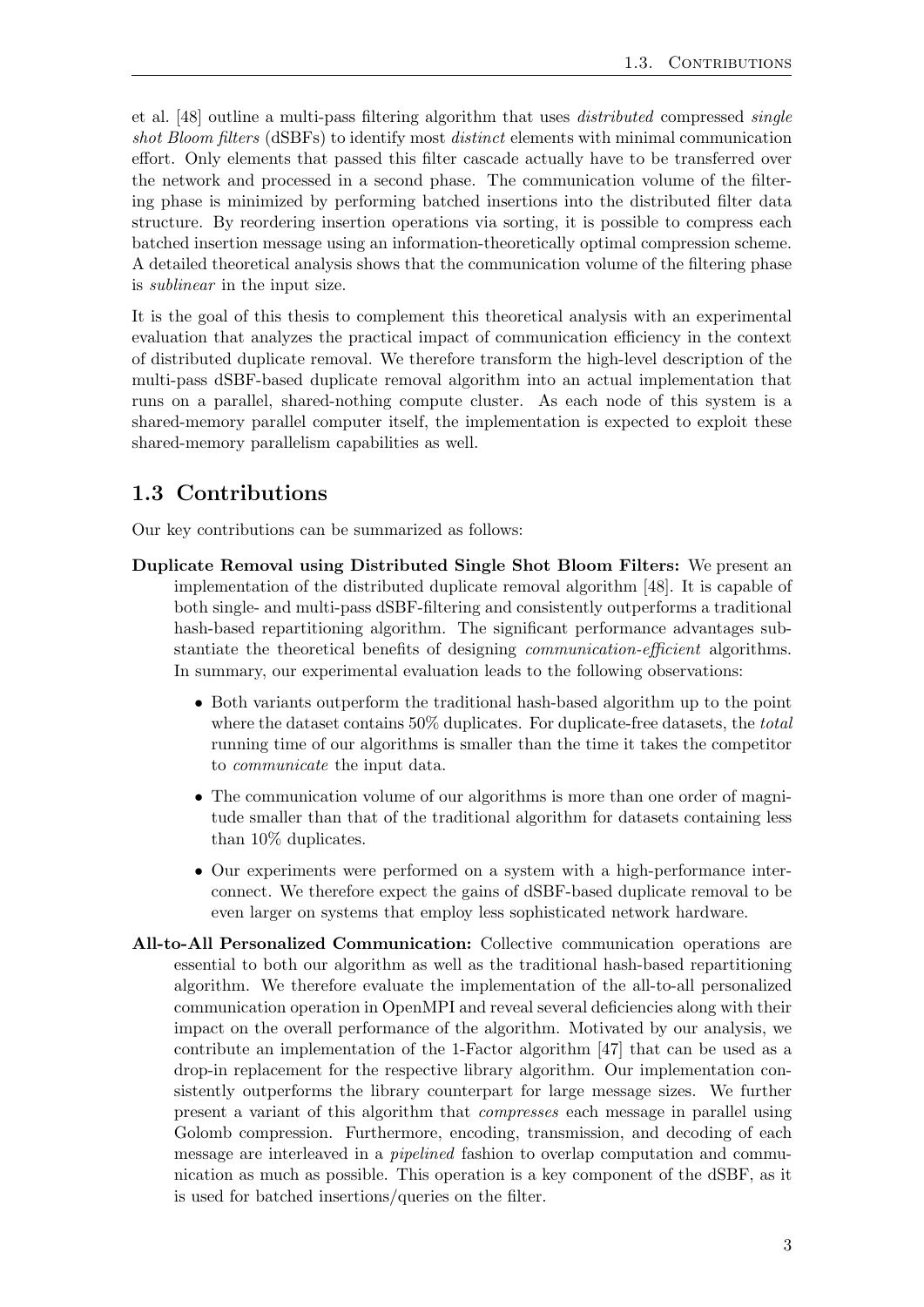Parallel Radix Sort In order to improve the initial sorting phase of our algorithm, we contribute a parallel radix sort implementation, which is based on the concepts of Wassenberg and Sanders [\[64\]](#page-63-5). Our implementation consistently outperforms the parallel sorting routine of the GNU  $C++$  library for 32- as well as 64-bit integer keys. We plan to integrate this sorting routine into the SAP HANA database.

## <span id="page-11-0"></span>1.4 Outline

Chapter 2 starts with a review of traditional local and distributed duplicate removal algorithms. As the algorithm of Sanders et al. [\[48\]](#page-62-0) builds upon a compressed, distributed Bloom filter replacement, we briefly present the employed compression scheme by summarizing the key results of Moffat and Turpin [\[37\]](#page-62-3) and give a short introduction to Bloom filters. Having discussed all relevant prerequisites, we proceed with the presentation of the distributed single shot Bloom Filter and discuss its usage as a single- and multi-pass preprocessing stage in the distributed duplicate removal algorithm.

Chapter 3 then transforms these high-level ideas into a parallel algorithm and discusses the major design decisions regarding the actual implementation. We substantiate each decision with a dedicated experimental evaluation.

Putting all pieces together, we evaluate our distributed duplicate removal implementation in Chapter 4. In order to prove the practical impact of a communication-efficient implementation, we implemented a classical hash-based duplicate removal algorithm. The chapter therefore starts with relevant implementation details concerning this competitor before continuing with the actual experimental evaluation.

We close this thesis in Chapter 5 with a summary of our efforts as well as a discussion of current limitations. We also give several proposals for future work based on the insights gained over the course of this thesis.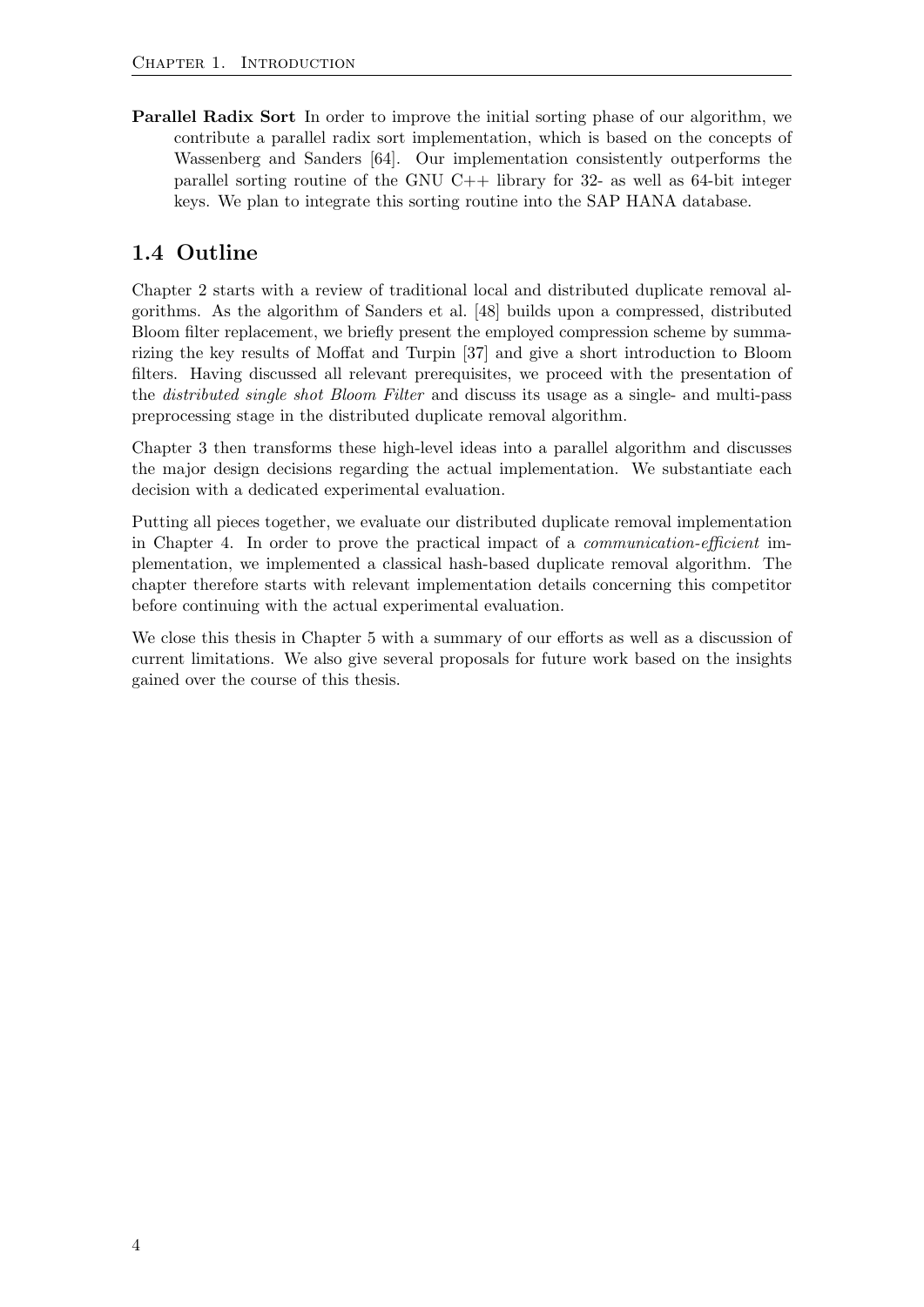## <span id="page-12-0"></span>2. Preliminaries and Related Work

We start by giving an overview about traditional duplicate removal algorithms on singlenode and distributed systems. As the distributed duplicate removal algorithm of Sanders et al. [\[48\]](#page-62-0) uses compressed distributed Bloom filters to identify distinct elements in a preprocessing phase, we introduce the employed compression method in Section [2.2](#page-16-0) and also give a brief introduction to Bloom filters in Section [2.3.](#page-17-0)

Having discussed these preliminaries, we then present the *distributed* compressed *single* shot Bloom filter and explain how it is used in the distributed duplicate removal algorithm.

## <span id="page-12-1"></span>2.1 Traditional Duplicate Removal Algorithms

This section gives a brief overview over related work concerning sequential and parallel/distributed algorithms for duplicate detection and removal mainly motivated in the context of database systems.

#### <span id="page-12-2"></span>Sequential/Single-system Algorithms

Traditionally, duplicate removal is a two-step process: First, the input relation is sorted, followed by a scan of the sorted data [\[1,](#page-60-3) [4\]](#page-60-4). Because sorting groups equal items together, duplicates can be easily identified and eliminated during the scan pass by comparing adjacent tuples. Huang and Langston [\[26\]](#page-61-4) give a stable, in-place duplicate extraction algorithm on sorted records that requires  $\mathcal{O}(n)$  time and  $\mathcal{O}(1)$  additional space.

The traditional approach can be improved by detecting and removing duplicates early as part of the sorting operation [\[22\]](#page-61-5). Munro and Spira [\[39\]](#page-62-4) devise an information-theoretic lower bound on the number of comparisons that is required to sort a multiset with such an early duplicate removal technique. A quicksort algorithm for equal keys is given by Wegner [\[65\]](#page-63-6). Farzan et al. [\[20\]](#page-61-6) adapt the cache-oblivious lazy funnelsort algorithm of Brodal and Fagerberg [\[7\]](#page-60-5) to perform early duplicate elimination. A hash-based approach that requires linear time on the average and  $\mathcal{O}(1)$  extra space is presented in [\[59\]](#page-63-7).

All of these contributions consider duplicate removal in main memory. Databases however often reside in external memory (EM). Therefore several publications devise IO efficient external memory algorithms. Bitton and DeWitt [\[4\]](#page-60-4) improve on an external merge-sort and subsequent scan approach by presenting and analyzing a modified external merge-sort procedure that performs early duplicate elimination. Teuhola [\[58\]](#page-63-8) develops a two-pass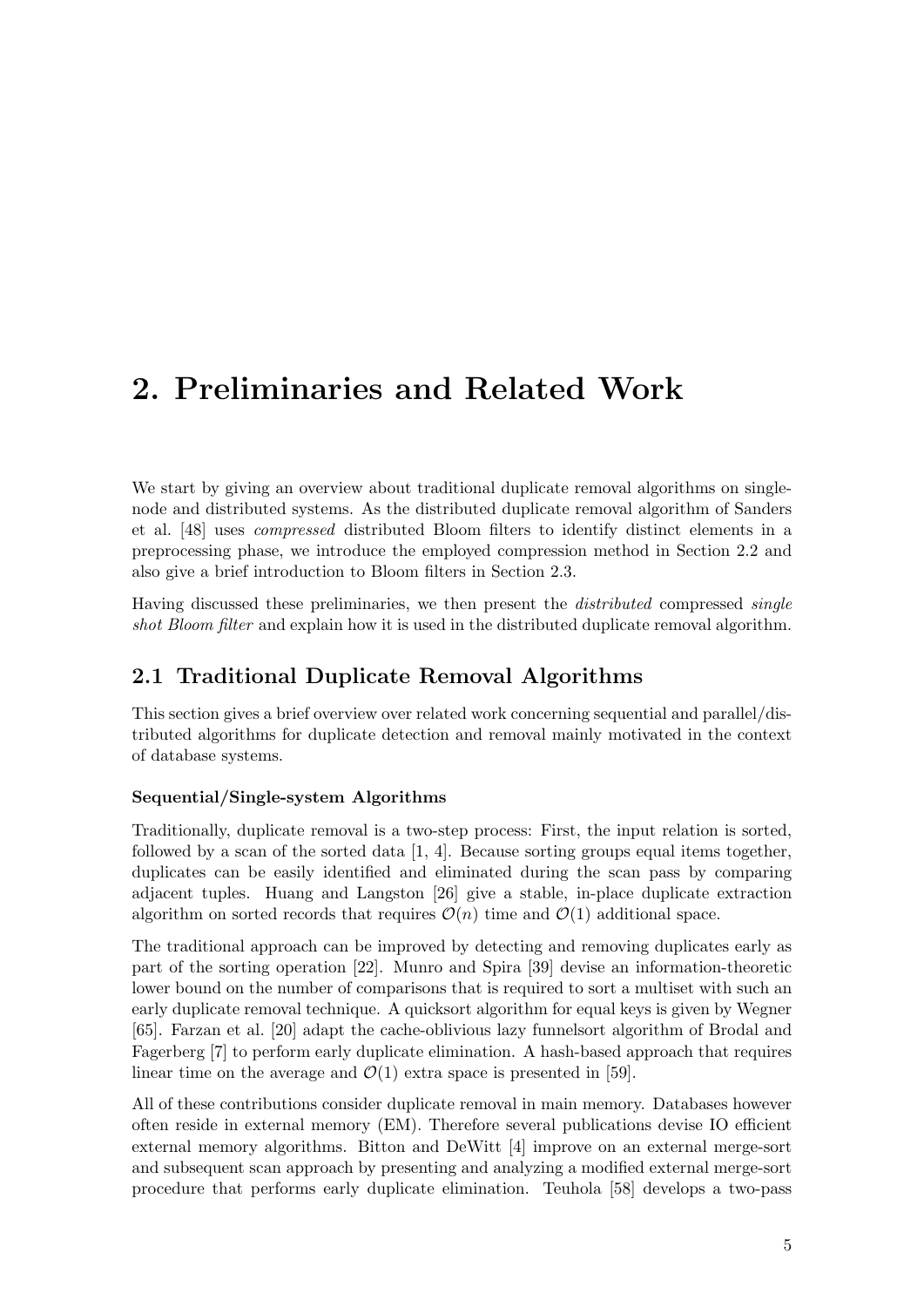<span id="page-13-0"></span>

Figure 2.1: Traditional parallel duplicate removal algorithms with 4 nodes. Merge-All was first used in Gamma [\[15\]](#page-61-0). Hierarchical-Merge was proposed by Bitton et al. [\[5\]](#page-60-0) to reduce the load on the root node.

external duplicate deletion algorithm based on hashing. The algorithm first generates mutually duplicate-free subsets that fit into main memory and deletes the duplicates from each of these subsets in the second pass. Helmer et al. [\[24\]](#page-61-7) propose a new external hashbased algorithm for duplicate elimination that outperforms several sort-based algorithms as well as the hybrid-hashing approach of DeWitt et al. [\[17\]](#page-61-8). Larson [\[31\]](#page-61-9) analyzes the benefits of applying early duplicate elimination to six different EM algorithms, two of which are based on repeatedly scanning the input, two on sorting as well as two on hashing.

Lehman and Carey [\[32\]](#page-62-5) compare the performance of a sort-scan approach [\[5\]](#page-60-0) to the hybridhashing algorithm in the context of an in-memory database and identify the hashing algorithm as the clear winner. More recently, Graefe [\[23\]](#page-61-10) proposed an algorithm that combines the ideas of traditional aggregation and duplicate removal algorithms based on sorting and hashing into one, universally applicable algorithm.

This thesis focuses on distributed duplicate removal. We therefore do not consider datasets that contain local, i.e., intra-node duplicates. However, in such cases one of the algorithms presented in this section could be used in an additional preprocessing phase in order to remove any local duplicates.

#### Parallel/Distributed-system Algorithms

In parallel query processing literature, duplicate removal algorithms are often adaptations of parallel algorithms for aggregate processing [\[56\]](#page-63-9) due to the algorithmic similarity of both operations. Most of the following algorithms consist of two distinct steps [\[22\]](#page-61-5): local duplicate removal and global duplicate removal. First each node eliminates duplicates on its local partition of the relation. In the second step the partial results are then merged thereby removing the inter-node duplicates.

In the traditional Merge-All approach, which was first implemented in the Gamma database machine [\[15\]](#page-61-0), merging is done by a single node that is chosen as the coordinator (see Figure [2.1a](#page-13-0)). This approach only works well if the number of duplicates is high, otherwise the coordinator-node will become a bottleneck. In order to overcome this bottleneck, Bitton et al. [\[5\]](#page-60-0) introduce the Hierarchical-Merge algorithm. Instead of leaving the final merging of the partial results up to the root node, merging is done pairwise in a hierarchical binary-tree manner (see Figure [2.1b](#page-13-0)). However, if the number of duplicates is sufficiently small compared to the input relation, the coordinating node again becomes a bottleneck, since it has to merge almost the complete input relation.

Shatdal and Naughton [\[49,](#page-63-0) [50\]](#page-63-10) propose two algorithms that aim to achieve better load balancing and avoid the single-node bottleneck. The Two-Phase algorithm uses hash-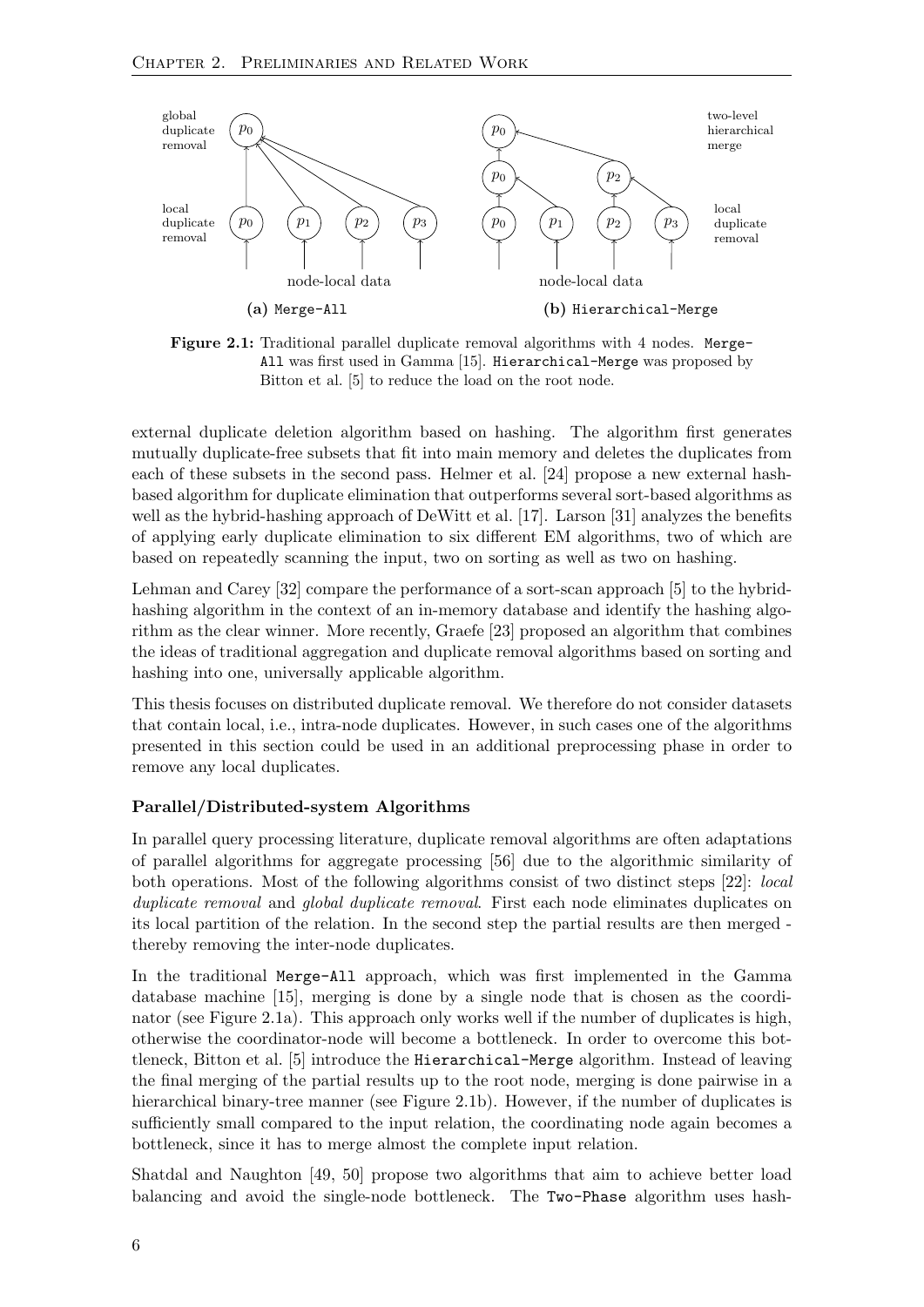<span id="page-14-0"></span>

Figure 2.2: Algorithms proposed by Shatdal and Naughton [\[49\]](#page-63-0) to overcome the problems of the traditional approaches. The algorithms differ only in that Repartitioning does not perform local duplicate removal.

partitioning [\[14\]](#page-61-11) to further parallelize the global duplicate removal phase: After local duplicates are removed, the partial results are distributed across all participating nodes. All nodes then perform the global duplicate removal step in parallel. While this approach achieves better load balancing than Merge-All and Hierarchical-Merge by using all available nodes, it may lead to duplication of work if there are only a few duplicates. In this case, the first step fails to significantly reduce the input relation and therefore both phases operate on almost the complete input. This problem is avoided by the Repartitioning algorithm, which does not perform any kind of local preprocessing. Instead, the input relation is directly hash-partitioned across all nodes, which then perform only the global duplicate removal phase. Both algorithms are depicted in Figure [2.2.](#page-14-0)

Bitton et al. [\[5\]](#page-60-0) describe a duplicate removal algorithm as part of a projection operation. The method relies on a hardware broadcasting facility and is based on a shared disk cache architecture. Given a page as the basic unit of transfer within this memory-hierarchy, the algorithm operates in multiple rounds. Using  $p$  processors to eliminate duplicate tuples in  $n = m \times p$  pages will take m distinct rounds. First each processor  $p_i$  receives one page  $P_i$ . The remaining  $n - p$  pages are then broadcasted one after another and used by each processor to remove any duplicates from  $P_i$ . After this step, the p pages are duplicate-free with respect to the remaining  $n - p$  pages, but not with respect to each other. Therefore the processors successively (starting from PE  $p-1$ ) broadcast their page to all PEs with lower IDs, which then remove any remaining duplicates from their page. The procedure is repeated until all duplicates are removed. See Figure [2.3](#page-14-1) for an example of the broadcasting process.

Su and Mikkilineni [\[55\]](#page-63-11) propose a sorting algorithm that is also based on broadcasting and also relies on a specific hardware architecture. After a local sorting phase, the algorithm only broadcasts certain key values of each node that suffice to determine the global sort order and to detect and eliminate any global duplicates.

<span id="page-14-1"></span>In the previously mentioned literature, duplicate removal algorithms were only considered as a by-product of either parallel sorting or projection and aggregation algorithms. Topkar et al. [\[60\]](#page-63-1) propose and analyze three algorithms for duplicate removal on hypercube net-



Figure 2.3: Broadcasting phase of the algorithm described by Bitton et al. [\[5\]](#page-60-0)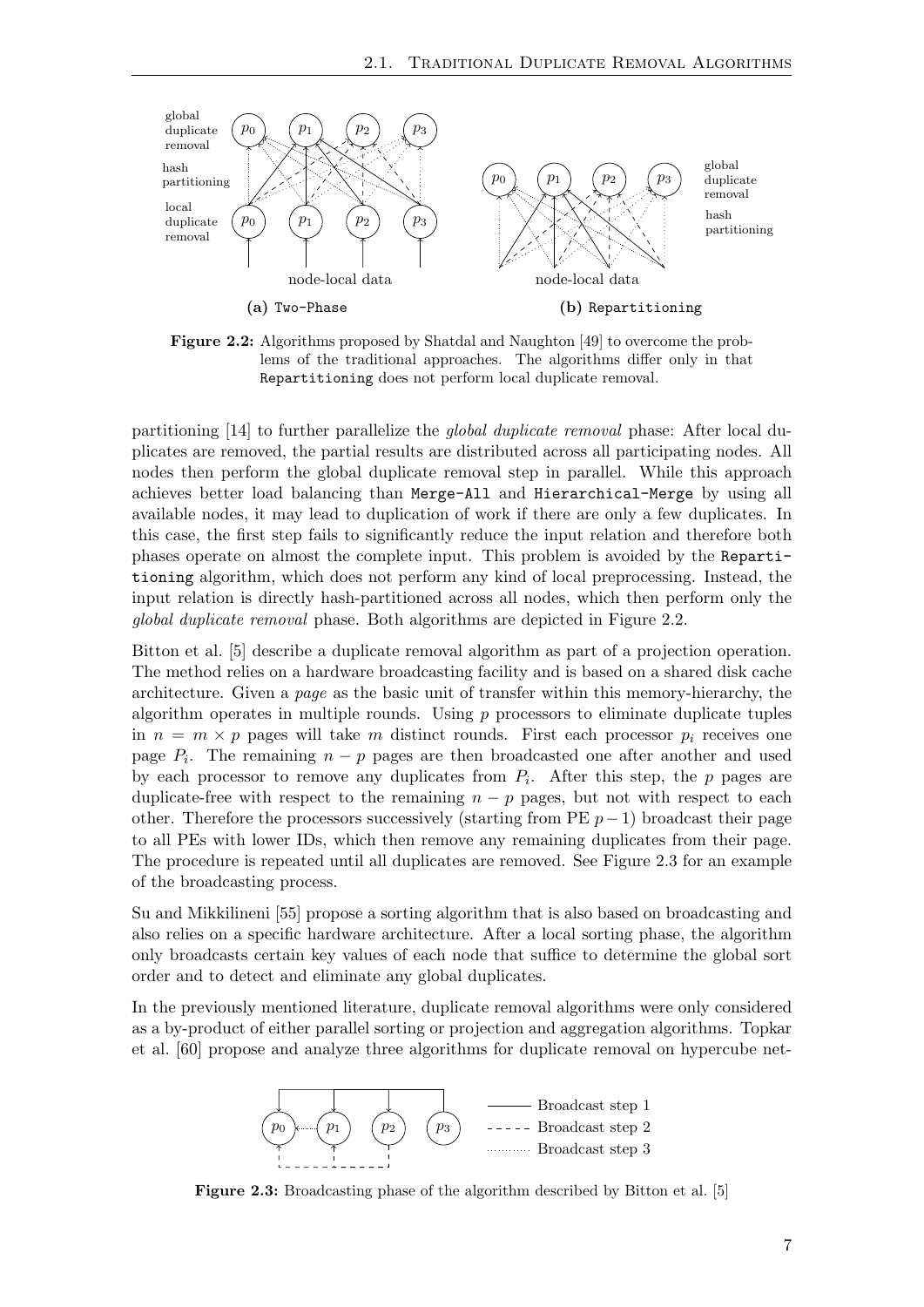<span id="page-15-0"></span>

**Figure 2.4:** Hypercube (a) algorithms of Topkar et al. [\[60\]](#page-63-1) on a cube with  $p = 8$  nodes: (b) The Multiple message ring algorithm simulates a ring network. (c) The Reduction algorithm embeds the Hiearchical-Merge approach of Bitton et al. [\[5\]](#page-60-0) into the hypercube. (c) The Bucket algorithm recursively partitions the nodes according to the current most significant bit of the node ID.

works (see Figure [2.4\)](#page-15-0): The Multiple-Message-Ring algorithm simulates a ring network and removes duplicates by passing the locally duplicate-free tuples around that ring. The Reduction algorithm embeds the hierarchical-merge approach into the hypercube. Finally the Bucket algorithm exploits the a priori knowledge of the range of data values and recursively partitions the participating nodes into two groups based on most significant bit (MSB) of the node ID. In each group, the nodes divide their input data into two buckets depending on the range of the data values. One bucket is kept at each node, while the other bucket is sent to the corresponding node in the other group, i.e., the node whose node ID only differs in the MSB. The received bucket is then merged into the bucket that was kept at each node. During the process all occurring duplicates are removed. By distributing work more evenly among the nodes it thereby achieves better load balancing. In their experimental analysis, the Bucket algorithm was insensitive to the uniqueness of the input data and consistently outperformed both other algorithms.

All of the above mentioned algorithms (except Repartitioning) preprocess the input data by removing locally duplicate tuples in the first phase. This reduces the communication volume and the amount of work necessary in the global duplicate removal phase to a certain extent. Especially in the case where the dataset contains only a few or even no duplicates, all algorithms communicate almost the entire dataset. The distributed duplicate removal algorithm of Sanders et al. [\[48\]](#page-62-0) explicitly avoids unnecessary data transfers by identifying distinct tuples in a preprocessing phase. Omitting the transfer of theses tuples significantly reduces the communication volume.

Abdelguerfi et al. [\[2\]](#page-60-6) compare the performance of the Two-Phase and Repartitioning algorithm with an algorithm that uses a global preprocessing scheme. All three algorithms are implemented on a unidirectional, ring-connected, message-passing parallel database system and use the local duplicate removal algorithm of Teuhola and Wegner [\[59\]](#page-63-7). Instead of determining local duplicates, their approach creates node-specific bit-array filters that contain information about the tuples residing on all other nodes. This information is then used to identify tuples that are *globally distinct* and therefore do not need to be processed in the second phase.

The bit-array filtering works as follows: Before repartitioning the data for global duplicate removal, every node constructs a bit-array and passes it around the ring. As the filters travel around the ring, every PE hashes each of its local tuples and uses the hashes as an index into the bit-array. For each hashed tuple, the corresponding filter-bit is set. Once the filter arrives at its originating node, it is used to determine the global uniqueness of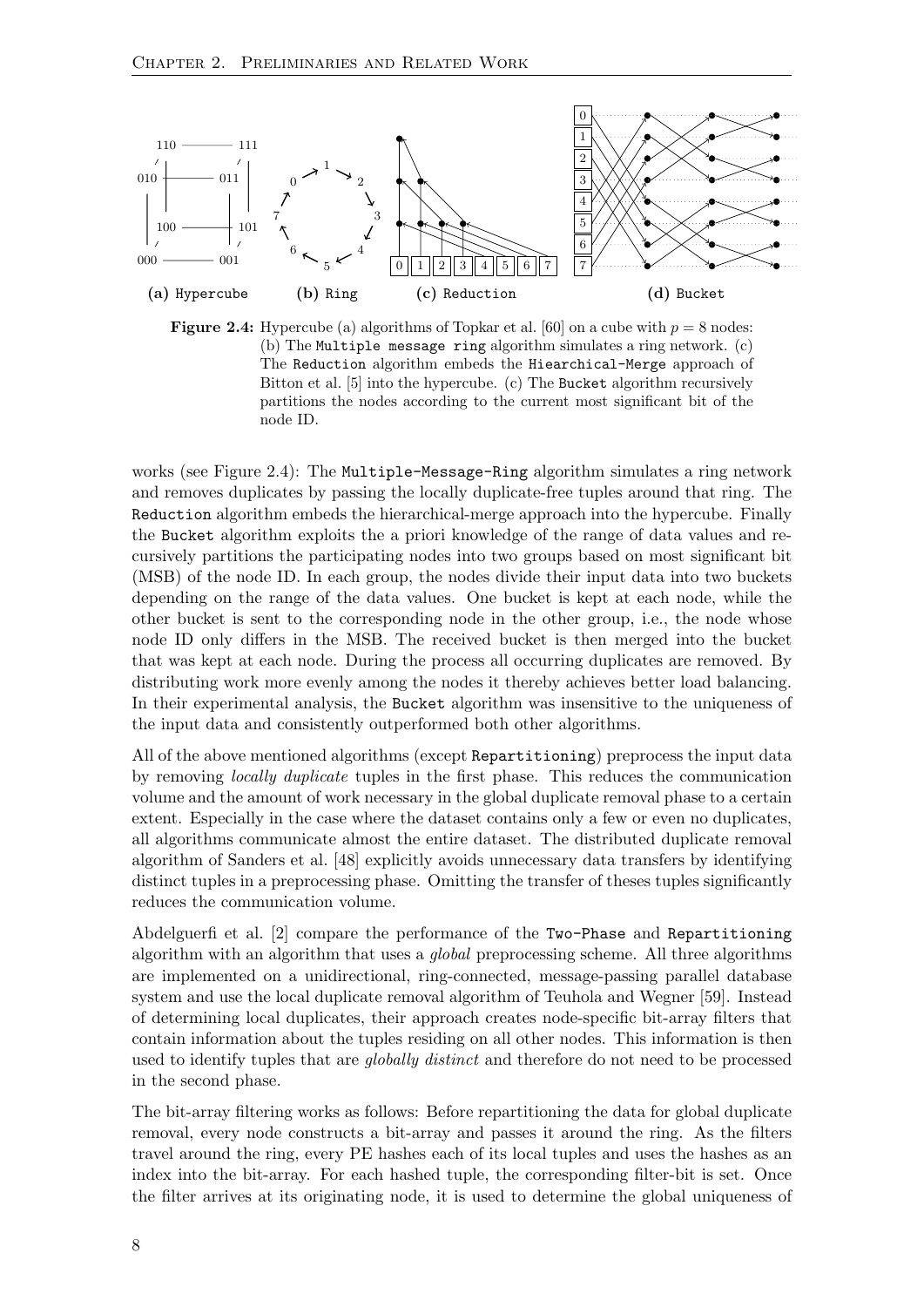local tuples. This is done by hashing the local tuples and inspecting the corresponding bit in the filter. A "0" indicates that the tuple is globally unique. A "1" indicates that there is a duplicate, or a tuple that produced the same hash value, on another node somewhere around the ring.

In their experiments, Repartitioning consistently outperformed both algorithms that use a dedicated preprocessing scheme, which showed that neither the local nor the global preprocessing scheme achieves a reduction in running time that is able to offset its additional cost.

The bit-array filtering approach is conceptually similar to ideas of Sanders et al. [\[48\]](#page-62-0) in that it identifies distinct tuples in order to avoid unnecessary communication. The fundamental difference, however, is in the way this is achieved. In the approach of Abdelguerfi et al. [\[2\]](#page-60-6), each PE gathers information about the tuples residing at every other PE. Thus, the bit-arrays that are passed around the ring contain a significant amount of redundant information. By creating one filtering data structure that is distributed over the PEs, the dSBF-based duplicate removal algorithm of Sanders et al. [\[48\]](#page-62-0) eliminates these redundancies. Additionally, all messages that are necessary to build the filter are compressed using an information-theoretically optimal compression scheme.

## <span id="page-16-0"></span>2.2 Golomb Coding

The distributed duplicate removal algorithm of Sanders et al. [\[48\]](#page-62-0) uses distributed compressed single shot Bloom filters to identify distinct elements. This filter can be constructed with minimal communication effort by performing batched insertion operations that can be compressed optimally using Golomb coding [\[21\]](#page-61-12). This section therefore briefly summarizes the relevant work of Moffat and Turpin [\[37\]](#page-62-3).

As Golomb coding uses both unary coding and truncated binary coding, we start by defining both coding schemes:

<span id="page-16-1"></span>**Definition 2.1** (Unary coding). Let  $x \ge 1$  be a non-negative integer. The unary code  $u(x)$ of x is defined as  $u(x) = 1^{x-1}0$ , where 0 marks the end of the codeword. A unary-coded codeword is decoded by counting the number of 1s up to the next 0.

**Definition 2.2** (Truncated binary coding). Assume a set of integers in the range  $[1, n]$ and let  $k = \log_2 n$  be the number of bits of one integer. Truncated binary coding assigns codewords of length |k| bits to the first  $2^{[k]} - n$  values in this range and the last  $2n-2^{[k]}$ codewords of length  $\lceil k \rceil$  bits to the remaining  $2n - 2^{\lceil k \rceil}$  values.

Example 1 (Unary coding, Truncated binary coding). Assume we want to encode the set  $S = \{1, 2, 3, 4, 5\}$ . According to Definition [2.1](#page-16-1) the corresponding unary codes are "0", "10", "110", "1110", "11110". Truncated binary coding assigns codewords of length  $|\log_2 5| = 2$  to the first  $2^{\lceil \log_2 5 \rceil} - 5 = 3$  values: "00", "01", "10". The remaining  $2 \times 5 2^{\lceil \log_2 5 \rceil} = 2$  values are then assigned the last 2 codewords consisting of  $\lceil \log_2 5 \rceil = 3$  bits: "110", "111".

Algorithms [1](#page-17-2) and [2](#page-17-2) show the encoding and decoding procedures based on [\[37,](#page-62-3) p. 31]. Function write\_int $(x, b)$  writes integer x to the output stream using b bits. Function read\_int(b) interprets the next b bits as an integer. In case [k] bits were used for encoding, function  $get\_bit()$  is used to read the next bit from the input stream.

Based on these definitions, we can now define Golomb coding as follows: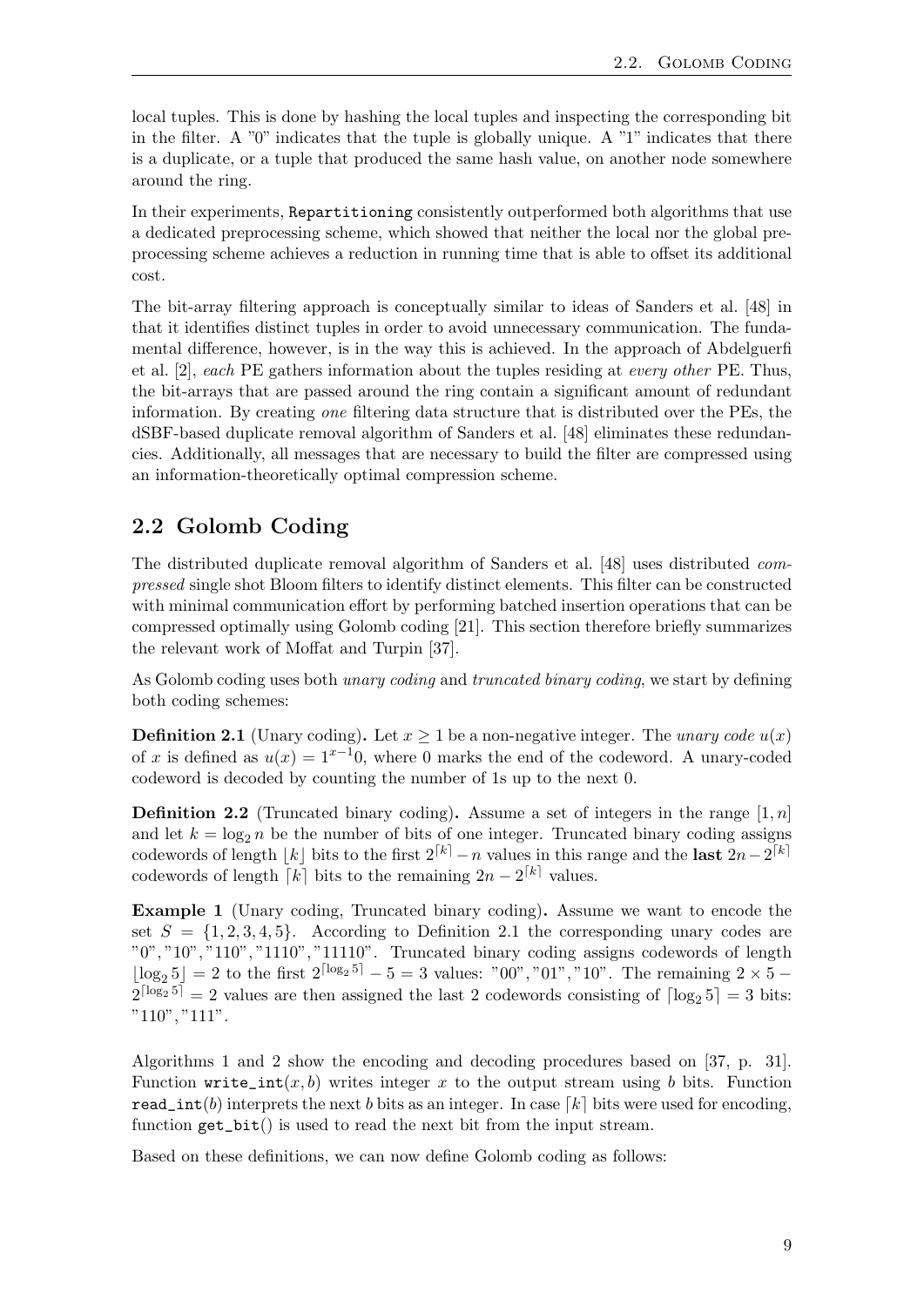<span id="page-17-2"></span>

| <b>Algorithm 1 Truncated Binary Encode</b> | Algorithm 2 Truncated Binary Decode           |
|--------------------------------------------|-----------------------------------------------|
| procedure TRUNC_BINARY_ENC $(x, n)$        | procedure TRUNC_BINARY_DEC( $n$ )             |
| $k \leftarrow \lceil \log_2 n \rceil$      | $k \leftarrow \lceil \log_2 n \rceil$         |
| $d \leftarrow 2^k - n$                     | $d \leftarrow 2^k - n$                        |
|                                            | $x \leftarrow \text{READ\_INT}(b-1)$          |
| if $x > d$ then                            | if $x+1 > d$ then                             |
| WRITE_INT $(x-1+d, k)$                     | $x \leftarrow 2 \cdot x + \text{GET\_BIT( )}$ |
| else                                       | $x \leftarrow x - d$                          |
| WRITE_INT $(x-1, k-1)$                     | end if                                        |
| end if                                     | return $x+1$                                  |
| end procedure                              | end procedure                                 |
|                                            |                                               |

**Definition 2.3** (Golomb coding). Depending on a tuning parameter b, a value  $x \geq 1$  is encoded in two parts. Let  $q = \frac{x-1}{b}$  $\frac{-1}{b}$  be the result of the division by the tuning parameter and  $r = x - q \times b$  be the remainder. Then x is encoded by first issuing  $q + 1$  using unary coding, followed by r, which is encoded using truncated binary coding. A Golomb codeword  $c_{\text{solomb}}(x)$  is therefore decoded in three steps: First we decode the unary encoded quotient  $q = unary\_decode() - 1$ . Next we decode the remainder r using algorithm [2.](#page-17-2) The decoded value then can be calculated as  $x = q \times b + r$ .

Conceptually, Golomb coding divides the range of the input sequence into equally sized buckets of size b. The unary part of a codeword (the quotient  $q$ ) then denotes the corresponding bucket id, while the truncated binary part (the remainder  $r$ ) denotes the specific position within the bucket (see Figure [2.5\)](#page-17-1).

In the next section we will use Golomb coding to compress a sorted sequence of  $n$  integer values chosen uniformly at random from a range [1, nc]. Let  $\overline{S}$  denote the set of differences between consecutive values in S. Then  $\overline{S}$  can be considered to be drawn from a geometric distribution with  $p \approx \frac{1}{c}$  $\frac{1}{c}$  [\[44,](#page-62-6) [37,](#page-62-3) p. 38]. Compressing S using Golomb coding with  $b =$  $(\log_e 2)^{\frac{1}{p}}$  yields a minimum-redundancy code, i.e., a code that (on average) requires a minimum number of bits per input element [\[37,](#page-62-3) p.36 ff., p. 51]. In this case, the code size is approximately  $n(\log_2 \frac{1}{p} + 1.5)$  bits [\[37,](#page-62-3) p. 39 f.].

<span id="page-17-1"></span>

**Figure 2.5:** A Golomb code codeword conceptually consists of a *selector* part  $(q)$  that selects the corresponding bucket of size b and a *position* part  $(r)$  that specifies the position within the bucket.

#### <span id="page-17-0"></span>2.3 Bloom Filter

In this section, we will focus on the traditional Bloom filter and a space-efficient alternative proposed by Putze et al. [\[44\]](#page-62-6): the Golomb-Compressed Sequence (GCS). We conclude this section with a review of some approaches to distributed Bloom filters. For a detailed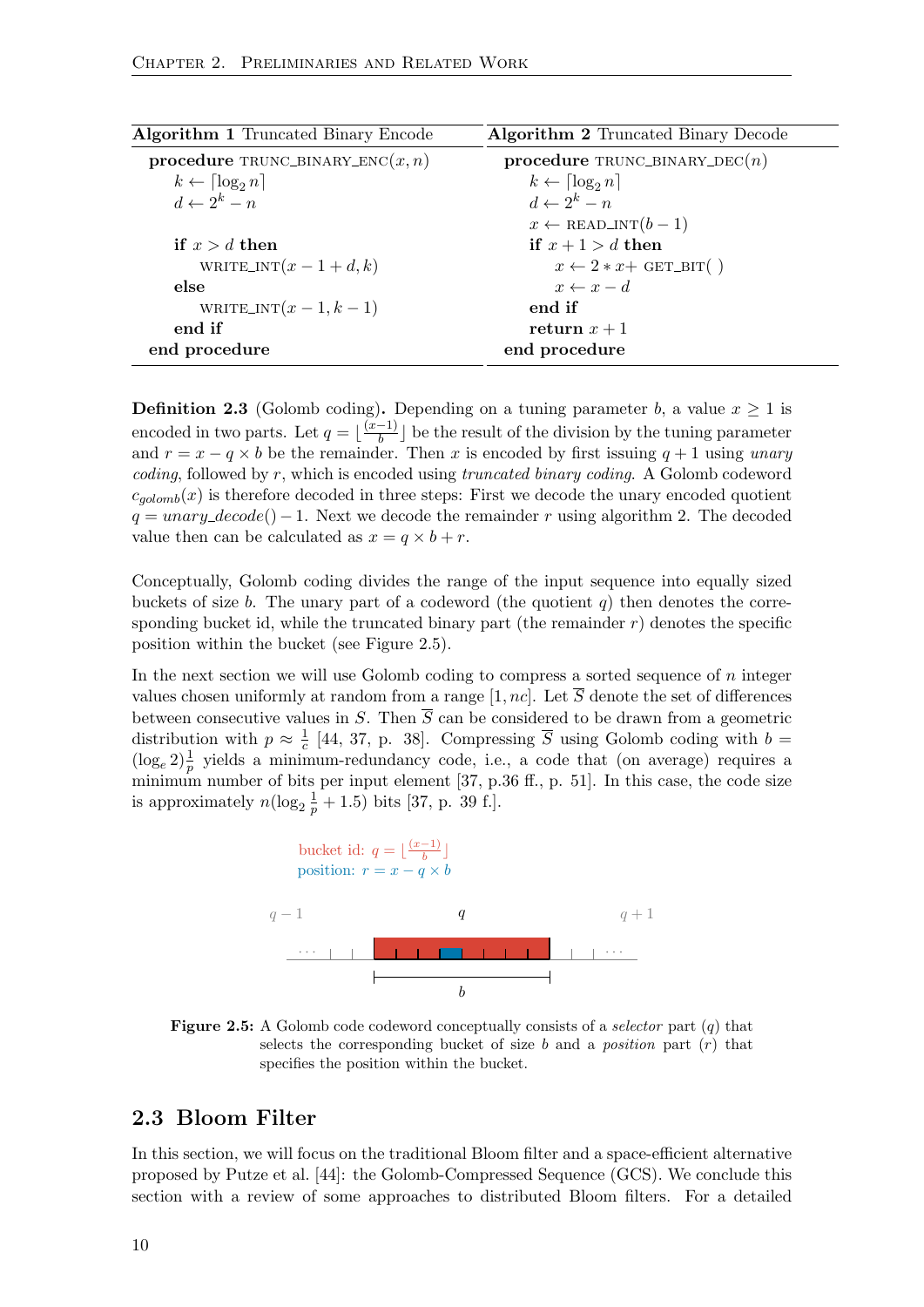overview about the Bloom filter related research, we refer to the comprehensive surveys of Broder and Mitzenmacher [\[8\]](#page-60-7) and Tarkoma et al. [\[57\]](#page-63-12).

A Bloom filter is a space-efficient, probabilistic data structure for approximate set membership queries. It was introduced by Burton H. Bloom [\[6\]](#page-60-8) in the 1970's and since then has been used in a variety of application domains such as databases [\[38,](#page-62-7) [62,](#page-63-13) [3,](#page-60-9) [45,](#page-62-8) [46,](#page-62-9) [36\]](#page-62-10), peer-to-peer networks [\[9,](#page-60-10) [28,](#page-61-13) [12\]](#page-60-11) or duplicate detection in data streams [\[35,](#page-62-11) [13,](#page-60-12) [30,](#page-61-14) [63\]](#page-63-14) and numerous variants and replacements have been proposed [\[42\]](#page-62-12).

We start by defining the problem solved by Bloom filters and related data structures:

**Problem 1** (Data Structure for approximate set membership queries). Let  $S =$  $\{x_1, x_2, ..., x_n\}$  be a set of n elements from a universe U. Our goal is to represent S in a space-efficient manner (i.e., using  $m$  bits) and allow set membership queries of the form  $y \in S$ ?. Furthermore we allow the data structure to report *false positives*, i.e., it is allowed to make a one-sided error by reporting an element as part of the set although it was not contained. However, we do not tolerate any false negatives. Thus, the data structure should never report that an element is not part of the set although it actually is. The answers to the set membership queries are therefore only approximate rather than exact. We denote the probability of reporting a false positive as the *false positive rate*  $(FPR) f [44].$  $(FPR) f [44].$  $(FPR) f [44].$ 

By storing all n elements of S we would achieve a false positive rate of  $f = 0$  at the cost of  $m = n \log U$  bits. On the other hand, information theory gives us a lower bound of  $m = n \log \frac{1}{f}$  bits that are necessary to represent all possible sets S of n elements from a universe U such that the false positive rate is bounded by  $f$  [\[8,](#page-60-7) [41\]](#page-62-13).

We now introduce Bloom filters as a step closer to this lower bound:

**Definition 2.4** (Bloom Filter). A Bloom filter  $[6]$  representing S is an array of m bits. All bits in this Bloom filter array are initially set to zero. An element  $x$  is inserted into the filter by evaluating k independent hash functions  $h_i(x),..., h_k(x)$ . Each hash function maps an element  $x \in S$  to a random number in the range  $[0, m-1]$  and sets the corresponding bit to 1. After all elements are inserted, a membership query  $y \in S$ ? for an element y can be answered by evaluating the  $k$  hash functions and determining the state of the corresponding filter bits. If any of the  $k$  bits is 0, then the element is *guaranteed* not to be a member of the set. However, if all bits are set, then the element may be part of the set. In some cases, the membership query will return *true* although the corresponding element is not part of the set. These false positives occur because of hash collisions (see Figure [2.6](#page-19-0) for an example). Kirsch and Mitzenmacher [\[29\]](#page-61-15) show that it is not necessary to actually evaluate  $k$  independent hash functions. Instead it suffices to evaluate just 2 hash functions and use a linear combination of both to generate the remaining  $k - 2$  hash values.

The FPR  $f$  of a Bloom filter can be controlled by adjusting the size  $m$  and thereby the number of hash functions  $k$ : Given the number of elements  $n$  we choose

$$
m = \frac{n}{\ln 2} \log \frac{1}{f} \quad \text{and} \quad k = \frac{m}{n} \ln 2 = \log \frac{1}{f}
$$

in order to achieve the desired FPR of  $f$  [\[57\]](#page-63-12). Using a Bloom filter to represent a set  $S$ of *n* elements from a universe U with a FPR of f thus only requires  $m = \frac{n}{\ln 2} \log \frac{1}{f}$  bits. However, a Bloom filter still needs about  $\frac{1}{\ln 2} \approx 1.44$  times as much space as the asymptotic lower bound of  $n \log \frac{1}{f}$  bits [\[8,](#page-60-7) [41\]](#page-62-13).

In order to achieve a near optimal space consumption, Putze et al. [\[44\]](#page-62-6) propose a Bloom filter replacement named Golomb-Compressed Sequence (GCS), which can be regarded as a compressed version of a Bloom filter with  $k = 1$  hash functions. We refer to this Bloom filter replacement as *single shot Bloom filter*: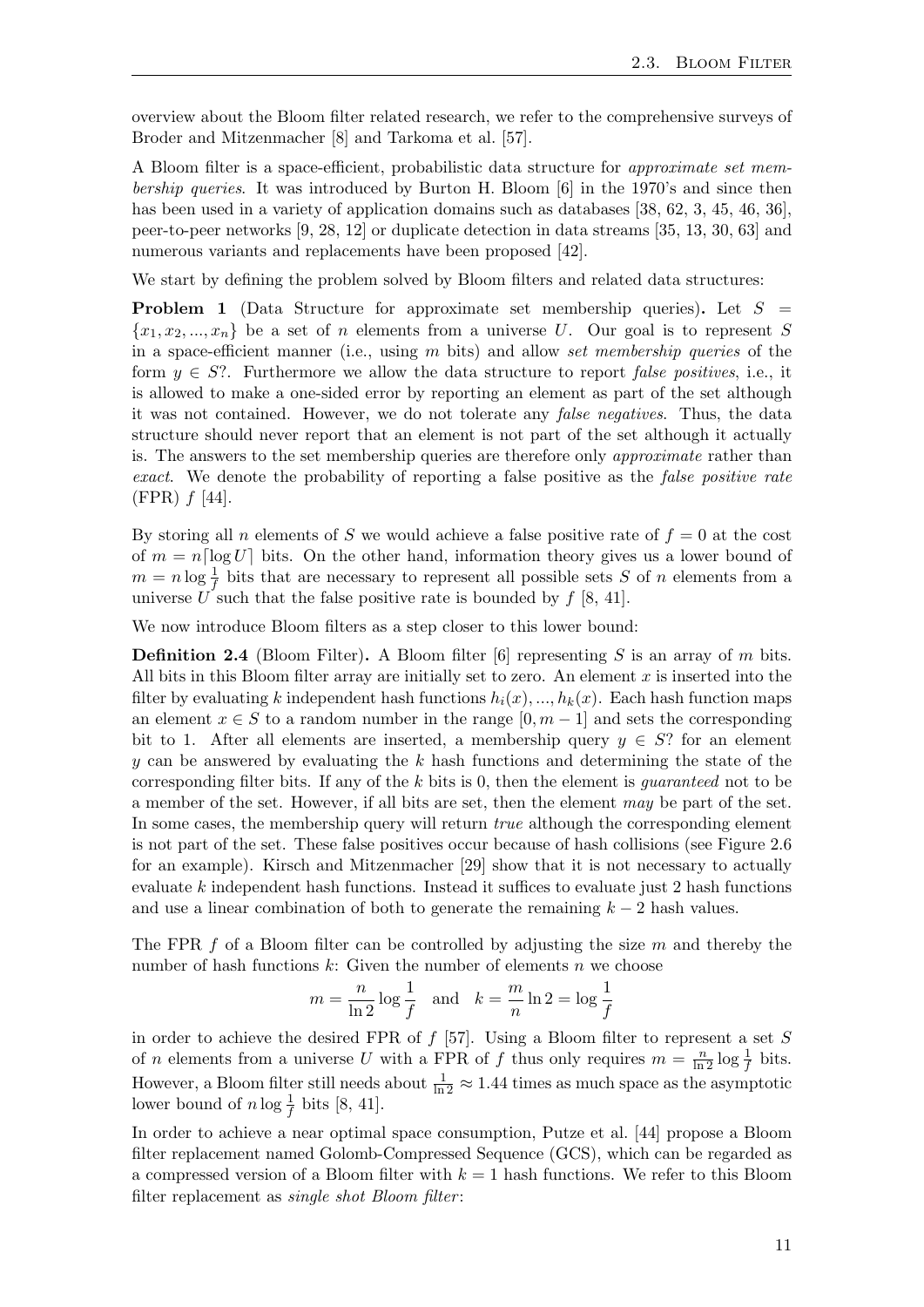<span id="page-19-0"></span>

**Figure 2.6:** Bloom filter example. Assume  $S = \{x_1, x_2\}$ ,  $k = 4$  and  $m = 32$  bits. After inserting  $x_1$  and  $x_2$ , the Bloom filter is queried with element y. Although it is not part of the original set  $S$  the filter returns *true*, because all  $4$ corresponding bits are set to 1. Thus,  $y$  is reported as a *false positive*, because of hash collisions.

Definition 2.5 (Single Shot Bloom Filter). Conceptually, a single shot Bloom filter (SBF), like a traditional Bloom filter, is an array of m bits - initially all set to 0. Inserting an element x into the filter corresponds to setting the bit at position  $h(x)$  to 1 using a hash function h, while answering an approximate membership query  $y \in S$ ? corresponds to computing  $h(y)$  and determining whether or not the bit is set to 1. In order to achieve the same FPR f as a traditional Bloom filter, we have to choose  $m = \frac{n}{f}$  $\frac{n}{f}$ . In other words, the range of the hash function has to be  $\{0, ..., nc\}$  to achieve an FPR of  $f = \frac{1}{c}$  $\frac{1}{c}$ . However, instead of storing the plain bit array, the SBF compresses the sorted sequence of hash values, i.e., the positions of the bits set to 1: Since the hashes were chosen uniformly at random, the differences of successive hash values follow a geometric distribution with  $p = f = \frac{1}{c}$  $\frac{1}{c}$ . As we have already seen in section [2.2,](#page-16-0) Golomb coding can be used in this case to create a minimum-redundancy code. Thus, the SBF has a size of approximately  $n(\log \frac{1}{f} + 1.5)$  bits.

While the previously mentioned literature used Bloom filters as a local data structure, Koloniari et al. [\[30\]](#page-61-14) propose two ways to create a distributed Bloom filter across several nodes to eliminate duplicates in high-volume, distributed event streams. In their setting, consumers are interested in events produced by a number of producers. In order to disburden both the consumers and the event system from processing and communicating duplicate events, a filtering component based on Bloom filters is used to eliminate duplicates. Since one central Bloom filter constitutes a single point of failure and a potential bottleneck, they propose two distributed approaches: horizontal and vertical Bloom filters.

A horizontal Bloom filter of size m that is distributed across p nodes consists of p distinct traditional filters of size  $\frac{m}{p}$  (one at each node). Updates and queries first use an additional hash function  $h_p$  to determine which of the p traditional filters is responsible for the element and then use the corresponding k hash functions with range  $\{0, ..., \frac{m}{n}\}$  $\frac{m}{p}$  to insert or probe that specific filter. A vertical Bloom filter partitions its  $m$  bits into  $p$  non-overlapping subsets that are distributed across the nodes. To update or query a vertical filter, the appropriate partitions that contain the corresponding  $k$  bits are located by applying the k hash functions to the element in question.

Analyzing both approaches theoretically as well as experimentally, the authors conclude that vertical Bloom filters achieve better load balancing, slightly better false positive rates and better fault tolerance at the cost of higher communication volume due to the distribution of the filter bits. In the worst case,  $k$  messages are necessary to update or query a vertical Bloom filter because each of the k bits is contained in a different partition on a different node. In contrast, one single message is always sufficient to perform the corresponding operation on the distributed single shot Bloom filter, which will be introduced in the following section.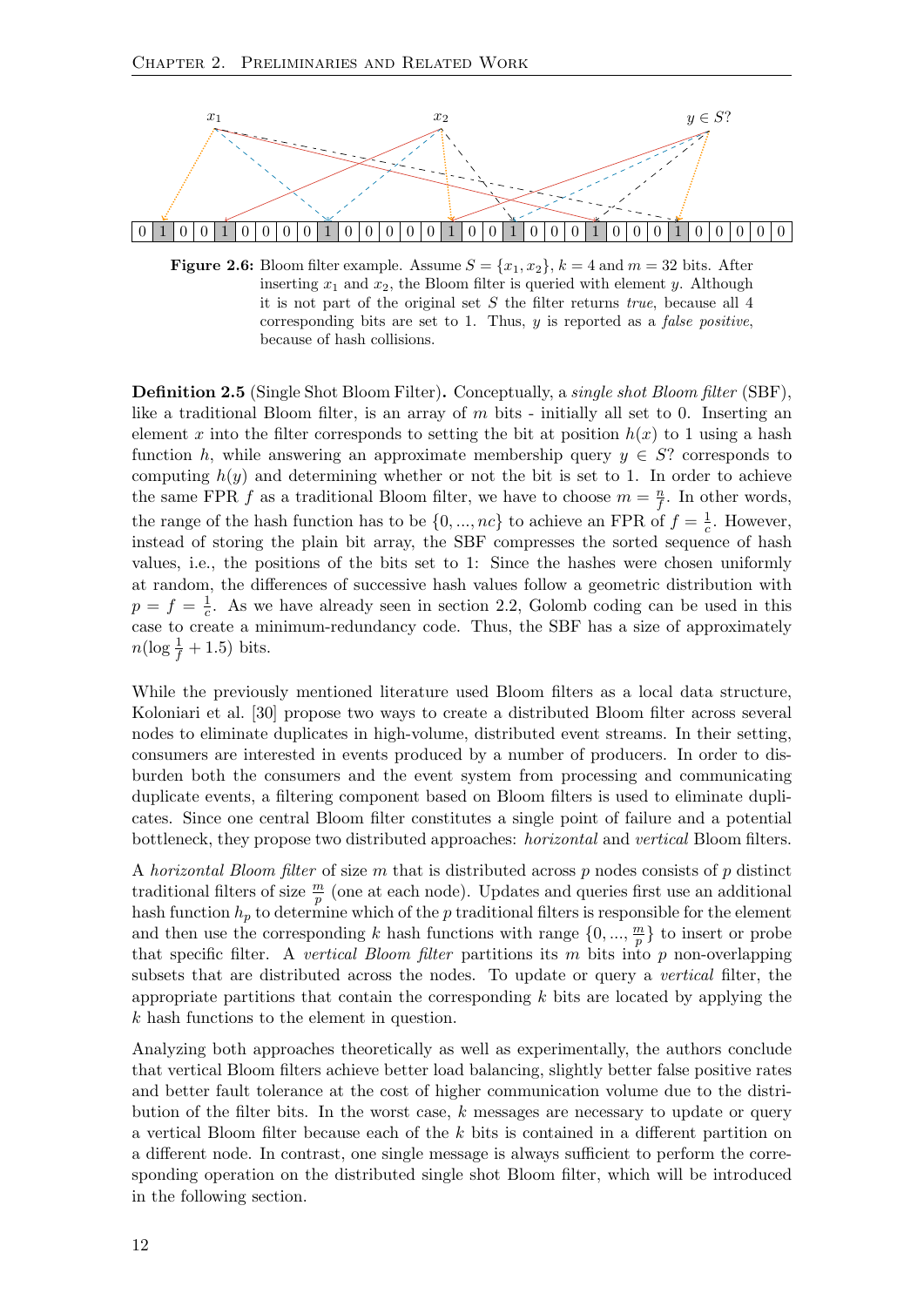### <span id="page-20-0"></span>2.4 Communication Efficient Distributed Duplicate Removal

Having discussed all fundamentals, we now present the distributed compressed single shot Bloom filter (dSBF) [\[48\]](#page-62-0), a generalization of the previously discussed single shot Bloom filter (SBF) [\[44\]](#page-62-6). Section [2.4.2](#page-20-2) then introduces the dSBF-based distributed duplicate removal algorithm that is implemented and evaluated over the course of this thesis.

#### <span id="page-20-1"></span>2.4.1 Distributed Single Shot Bloom Filter (dSBF)

The basic idea is similar to the vertical Bloom filter (vBF) of Koloniari et al. [\[30\]](#page-61-14). However, instead of partitioning the  $m$  bits of a traditional Bloom filter into  $p$  non-overlapping subsets and assigning each partition to one PE, the dSBF partitions the bit array of a single shot Bloom filter over the PEs.

Recall that a SBF uses just *one* hash function  $h$  to set or probe the corresponding filter bit. As the filter is now distributed over  $p$  PEs, with PE  $i$  being responsible for the filter bits  $i \frac{m}{n}$  $\frac{m}{p}$ ... $(i+1)(\frac{m}{p})-1$ , an insert or query of an element x is performed as follows: The PE that stores x has to send the corresponding filter bit position  $h(x) \mod m/p$  to the respective PE that is responsible for this part of the dSBF (i.e., PE  $h(x)p/m$ ). In case of an insertion, the receiving PE sets the corresponding bit to 1. In case of a query, it probes the corresponding bit and communicates the state of the bit back to the sender.

Thus, using the dSBF with a false positive probability f directly leads to a factor of  $\Theta(\log 1/f)$  less communication volume compared to the vBF of Koloniari et al. [\[30\]](#page-61-14): While the vBF approach needs to send and receive up to  $k = \log 1/f$  messages in the worst case in which each of the  $k$  bits is located on a different PE, *one* message always suffices in the case of the dSBF.

#### Batched Insertions

The data structure also supports batched insertions and queries, in which case the communication volume necessary to perform the operations can be reduced even further by applying the compression technique of the SBF. Consider a PE i has to perform  $x_i$  dSBF operations. After sorting the hashes corresponding to the  $x_i$  tuples that are either inserted or queried, we can compute the differences of successive hashes and use Golomb coding to create a minimum-redundancy code as discussed in Section [2.2.](#page-16-0) These compressed dSBF messages are then sent to the PEs managing the respective dSBF partitions, where they are decoded and processed. Thus, batched dSBF operations are optimally compressible. Indeed, Sanders et al. [\[48\]](#page-62-0) prove that n batched dSBF operations on a filter of size  $m = \frac{n}{f}$ f with a false positive probability of  $f$  can be executed with an expected communication volume of

$$
V = n_{max} \left( \log \frac{mp}{n} + \mathcal{O}(1) \right) = n_{max} \left( \log \frac{p}{f} + \mathcal{O}(1) \right) \text{bits}
$$

where  $n_{max}$  is the maximal number of operations performed on any PE.

#### <span id="page-20-2"></span>2.4.2 The dSBF-based Duplicate Removal Algorithm

The goal of the algorithm is to identify and remove all duplicate tuples from a relation R using minimal communication effort. We assume the input relation R consisting of  $n$ tuples to be distributed evenly over the  $p$  PEs of a shared-nothing system, i.e., each PE has  $\frac{n}{p}$  tuples. Similar to the bit-filtering approach of Abdelguerfi et al. [\[2\]](#page-60-6), the algorithm is separated into a global filtering phase and a finalization phase, which only works on the remaining tuples that could not be identified as distinct during the filtering phase: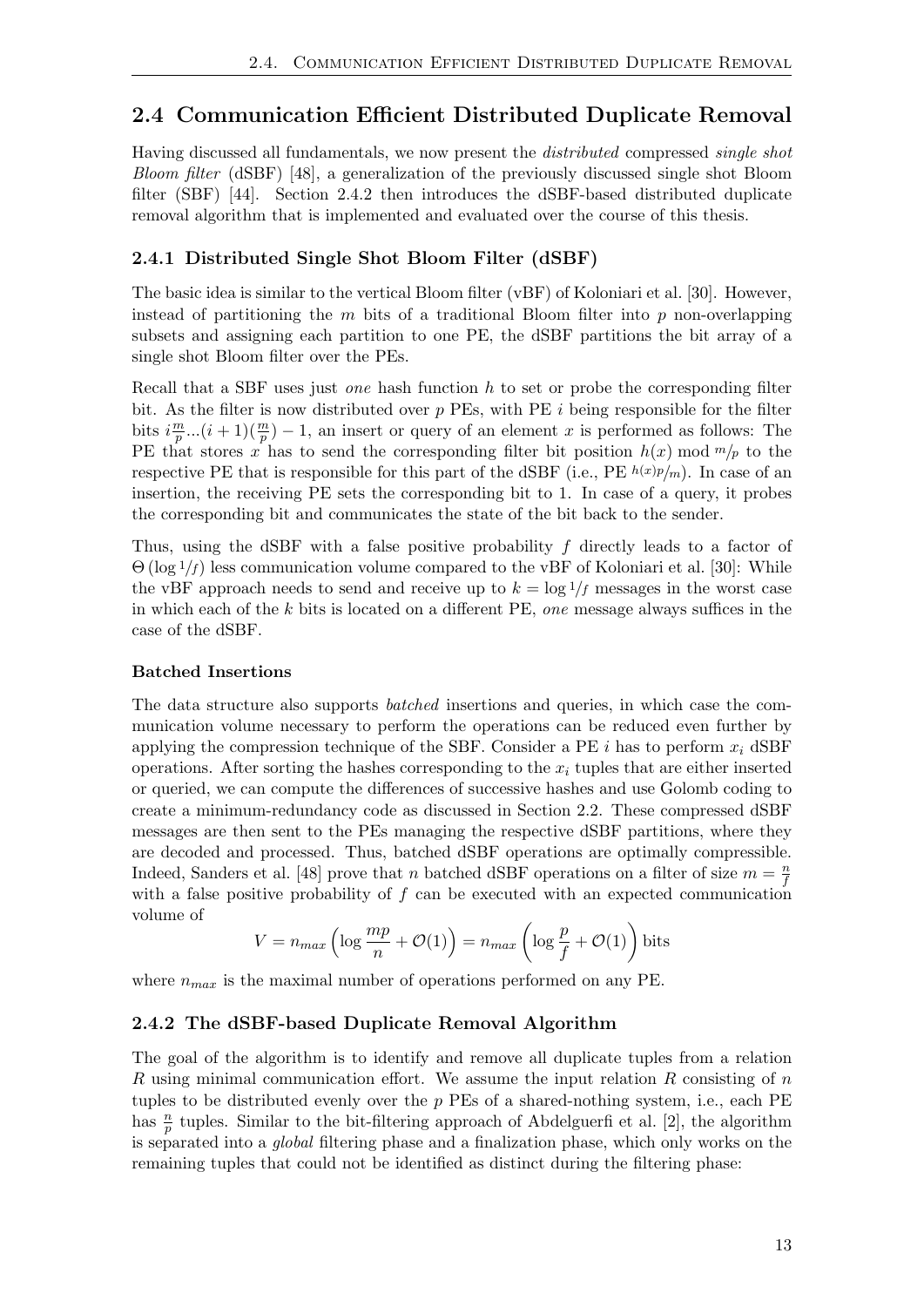#### The Filtering Phase

In order to minimize the number of tuples that actually have to be compared to each other and therefore have to be transferred over the network, the algorithm uses a dSBF to identify distinct tuples with minimal communication effort:

Each PE inserts its  $\frac{n}{p}$  tuples into the dSBF using *one* batched insertion operation. As the dSBF is not used for any successive queries, it is not necessary to materialize the corresponding bit array on each node (i.e., to build the corresponding SBF). Instead, each PE checks which hash values occur more than once (i.e., which dSBF positions would have been set to 1 multiple times) and communicates this information back to the corresponding source PEs. Thus, after having received all dSBF responses, each PE is able to filter out all tuples that could be identified as distinct. The remaining tuples will be passed on to the finalization phase.

Sanders et al. [\[48\]](#page-62-0) prove that in case of a single filtering pass, the overall communication volume V is minimized, if the dSBF is built using a false positive probability of  $f = \frac{1}{u}$  $\frac{1}{u}$ , where  $u$  is the size of an input tuple in bits. This low FPR is necessary to significantly reduce the number of tuples that have to be considered in the second phase. However, it is also possible to use more than one dSBF-filtering pass before proceeding to the finalization phase. In case of a two-pass filtering approach, it is shown that the first dSBF can be built using a FPR of  $f_1 = \frac{1}{\log 2}$  $\frac{1}{\log up}$ . The second one, which is used to identify more distinct tuples within the remaining elements of the first pass, then again uses an FPR of  $f_2 = \frac{1}{u}$  $\frac{1}{u}$ .

#### The Finalization Phase

After the preprocessing phase, most distinct tuples have been identified as such and can therefore be excluded from the finalization phase. However, it is still necessary to post process the tuples that passed the filter (i.e., that could not be identified as distinct) in order to tell the real duplicates apart from the false positive results reported by the dSBF. This is done by applying the Repartitioning algorithm introduced in Section [2.1](#page-12-1) to the remaining tuples.

The detailed theoretical analysis of Sanders et al. [\[48\]](#page-62-0) shows that single-pass filtering can be performed using an overall communication volume, which is *logarithmic* in the size  $u$  of the input tuples, while multi-pass filtering even achieves a communication volume, which is double-logarithmic in the tuple size.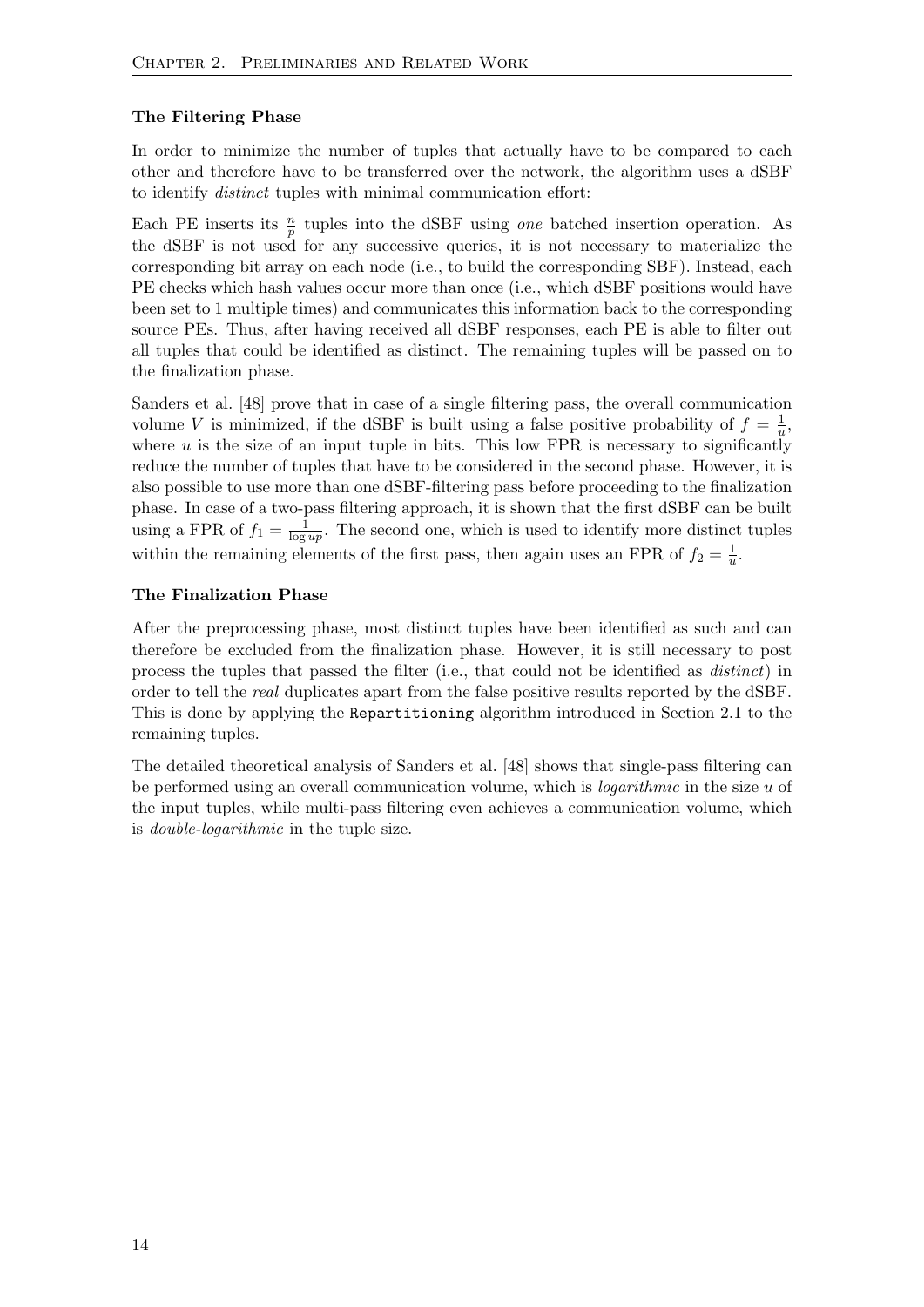## <span id="page-22-0"></span>3. Engineering the dSBF-based Duplicate Removal Algorithm

In their theoretical analysis, Sanders et al. [\[48\]](#page-62-0) outline the high-level structure of the dSBF-based distributed duplicate removal algorithm. Goal of this thesis is to complement this abstract, theoretical description with an actual implementation that runs on a shared-nothing compute cluster and exploits the shared-memory capabilities of the multiprocessors contained in each cluster node for all computationally intensive operations.

We start by decomposing the algorithm into distinct computation and communication phases. Sections [3.3](#page-26-2) through [3.6](#page-45-0) then detail selected steps of our implementation that are considered crucial for the overall performance of the algorithm. We substantiate our design decisions with dedicated experimental evaluations. Section [3.2](#page-26-1) therefore introduces the experimental setup that is used throughout this thesis.

## <span id="page-22-1"></span>3.1 The Algorithm: From Theory to Practice

We again assume the input relation consists of  $n$  tuples. These tuples and the  $m$  bits of the dSBF are distributed evenly over the p PEs, i.e.,  $\frac{n}{p}$  tuples and  $\frac{m}{p}$  bits per PE. Without loss of generality, we further assume the dataset of each node to be duplicate-free, i.e., the input relation only contains inter-node duplicates and no intra-node duplicates. In case of intra-node duplicates, one of the algorithms described in Section [2.1](#page-12-2) can be used to detect and remove them, before our algorithm is executed.

Figure [3.1](#page-23-0) presents the algorithm from the perspective of alternating computation and communication rounds. For brevity, we outline the single-pass algorithm and detail the differences of the multi-pass variant at the end of this section. We distinguish 9 distinct phases:

1. Preprocessing: The first phase amounts to the preparation of the batched dSBF insertion messages. Every tuple of the input relation has to be preprocessed in order to determine the PE that is responsible for the corresponding part of the dSBF where the tuple will be inserted. Thus every PE processes its input tuples and creates  $p$ messages - one for each PE, containing information about which filter positions should be set to 1. Further details on the preprocessing phase will be given in the paragraph following this enumeration.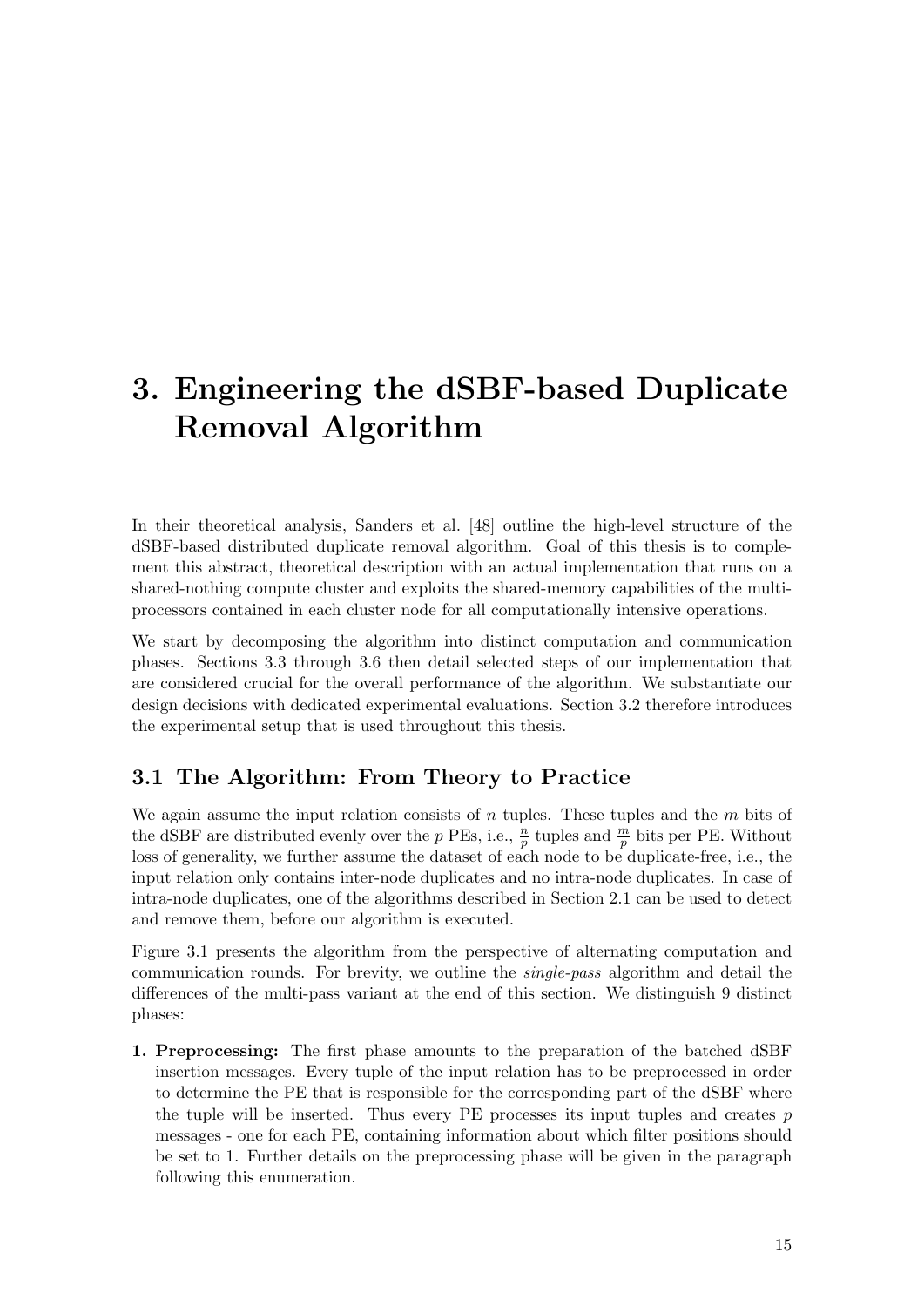<span id="page-23-0"></span>

Figure 3.1: Computation and communication rounds of the dSBF-based duplicate removal algorithm.

- 2. Distribute dSBF insertion messages: Once the preprocessing is finished, all batched insertion messages are distributed to their respective destinations.
- 3. Collision detection: The dSBF is used to detect distinct tuples. In terms of the filter, a tuple is distinct if the respective filter bit is set to 1 only once. Whenever a bit is set to 1 multiple times, the corresponding input elements cannot be regarded as distinct. Since we use the dSBF only to detect filter-bit collisions and do not perform any subsequent membership queries, it is not necessary to actually materialize the SBF at each PE. Instead, every PE analyzes the insertion messages it receives, discards all insertion positions that only occur once and keeps track of all positions that occur multiple times.
- 4. Distribute filter responses: For every received batched insertion message, a corresponding response is sent back to the source PE. For each insertion position, the response indicates if the respective position produced a collision.
- 5. Partitioning: Using the dSBF responses of phase 4, each PE is now able to filter those tuples that did not produce a collision. As these tuples are now known to be distinct, they do not need to be processed any further and can be discarded from all subsequent phases. Since the dSBF however is a probabilistic data structure that produces false positive results, tuples that correspond to filter positions that occurred multiple times cannot be assumed to be duplicates. In order to distinguish false positives from real duplicates, the PEs now execute the Repartitioning algorithm on the remaining tuples. The partitioning phase partitions these remaining tuples into  $p$  messages.
- 6. Distribute input tuples: Each remaining tuple is sent to the PE that detected the corresponding dSBF collision in phase 3. The sole goal of the dSBF-based filtering is to minimize the amount of data that has to be transferred in this phase.
- 7. Duplicate detection: The duplicate detection phase of the Repartitioning algorithm solves the problem of false positive filter results. By applying, for example, one of the algorithms described in Section [2.1,](#page-12-2) this phase compares the received input tuples and therefore distinguishes tuples that were reported to be duplicates because of false positive filter results from those tuples that really occurred multiple times across the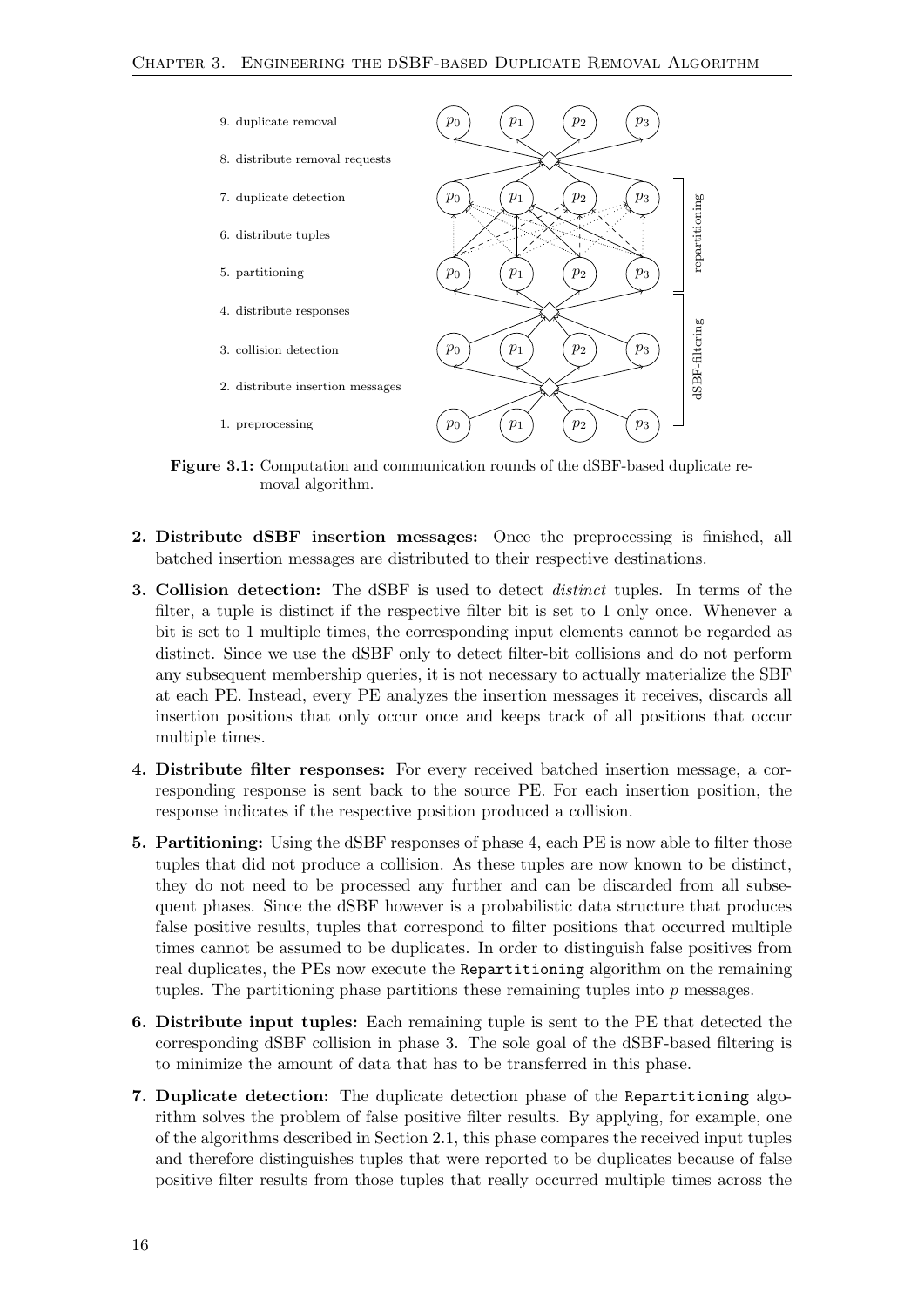nodes. For each tuple occurring more than once, one PE may keep it. The remaining PEs have to remove it from their part of the input relation.

- 8. Distribute duplicate removal requests: For every received input tuple, an indicator is sent back to the corresponding source PE, signaling either to keep the corresponding tuple or to remove it from the input relation.
- 9. Duplicate removal: Based on the received duplicate removal requests, each PE removes the corresponding input tuples, which were identified as duplicates. Afterwards, the input relation is free of any inter-node duplicates.

The algorithm executes distinct computation and communication phases. Communication phases thereby follow a regular pattern: In every communication round, each PE exchanges a (potentially empty) message with every other PE that participates in the duplicate removal process. This type of communication is known as *all-to-all personalized* communication. As the performance of this operation is crucial for the overall performance of the duplicate removal algorithm, Section [3.4](#page-32-0) details our efforts in tuning this kind of communication operation.

Among the computation rounds, the *preprocessing* and *collision detection* phases deserve further attention. We therefore detail these phases from the perspective of one of the PEs, as all nodes perform the exact same steps - only on a different part of the input dataset.

#### <span id="page-24-0"></span>3.1.1 The Preprocessing Phase

<span id="page-24-1"></span>The preprocessing phase itself can be divided into 5 different steps as shown in Figure [3.2.](#page-24-1)



Figure 3.2: The preprocessing phase of the dSBF-based duplicate removal algorithm: 1.) Hashing, 2.) Sorting, 3.) Collision Extraction, 4.) Compression, 5.) Distribution.

1. Hashing: A tuple is inserted into the dSBF by setting the corresponding filter bit to 1. The position of this bit is determined by a hash function  $h$ . Thus it is necessary to hash all input tuples. As this operation is independent for each tuple, it can be performed in parallel using the shared-memory capabilities of the multiprocessors contained in each node.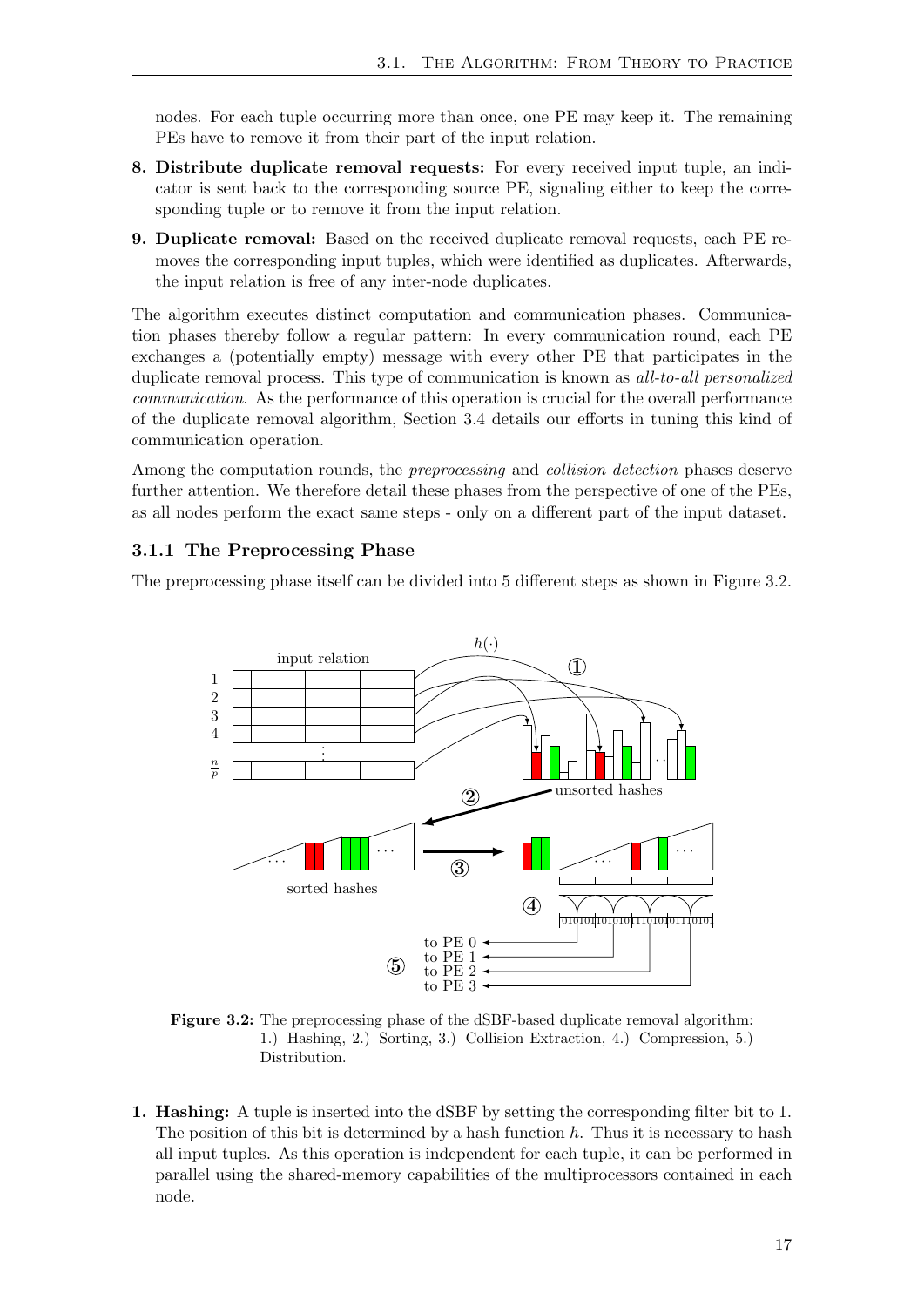- 2. Sorting: As described in Section [2.4.1,](#page-20-1) we do not actually materialize the SBF bit array. Instead, the hash values are used to describe the bit positions that are set to 1. In order to be able to compress the hashes using Golomb coding, it is necessary to sort them. Sorting can also be done in parallel using black-box comparison-based sorting routines like the parallel version of  $\text{std}$ : sort provided by the GNU C++ library [\[52\]](#page-63-15). However, we want to exploit the fact that we deal with (random) integer values. We therefore implement a parallel radix sort based on the concepts of Wassenberg and Sanders [\[64\]](#page-63-5). Section [3.3](#page-26-2) covers the related details.
- 3. Collision Extraction: Hashing the input tuples may result in local hash collisions. As we want the communication volume to be minimal, we send every hash value only once. Duplicate hash values are therefore extracted in a sequential scan operation and only one instance of each hash is kept for distribution. However, it is not possible to discard the duplicate hash values, since each of them was produced by applying a hash function to a *different* tuple of the input relation. For each hash value that could not be identified as distinct after the dSBF-filtering phase, it is therefore necessary to distribute all input tuples that produced the same hash value in order to distinguish false positives from real duplicates in the Repartitioning algorithm.
- 4. Compression: The key to the minimal communication volume implied by the distributed single shot Bloom filter is the possibility to compress the logical filter bit array (i.e., the sorted sequence of hash values that indicate the positions of the one-bits in the filter). In Section [3.5](#page-37-0) we therefore detail our engineering efforts regarding this phase.
- 5. Distribution: Finally, the compressed messages are distributed to the respective destination PEs. In order to overlap compression and communication, we implemented a pipelined communication algorithm, which will also be discussed in Section [3.5.](#page-37-0)

### <span id="page-25-0"></span>3.1.2 The Collision Detection Phase

As described in Section [2.4,](#page-20-0) the dSBF allows batched insertions to build up the distributed data structure. Subsequent batched membership queries can then be used to probe the filter. In the duplicate removal algorithm however, we do not need to query the filter. Moreover, we do not even need to construct the corresponding SBF on each node, as we are only interested in the filter positions that occur multiple times in the received batched insertion messages. Figure [3.3](#page-26-3) provides a conceptual overview of this process. A description of the individual steps follows.

- 1. Decoding: The dSBF insertion messages arrive as Golomb compressed bit strings. The first step therefore is to decompress the messages in order to retrieve the original hash values. Section [3.5](#page-37-0) discusses the relevant details.
- 2. Collision Detection: Each decompressed message contains a sorted sequence of hash values corresponding to the dSBF bit positions that should be set to 1. By using a parallel multiway-merging routine, it is therefore possible to detect colliding hash values. In Section [3.6](#page-45-0) we describe our approach to collision detection.
- 3. Distribution: Signaling back hash collisions can be done by sending one bit per received hash value. A 1 indicates a hash collision, while a 0 indicates that the corresponding hash value occurred only once.

The distribution of the filter responses concludes the dSBF-filtering phase as depicted in Figure [3.1.](#page-23-0) In the single-pass variant of the distributed duplicate removal algorithm, the Repartitioning algorithm is now used to resolve the false-positive filter results and to determine the real duplicates.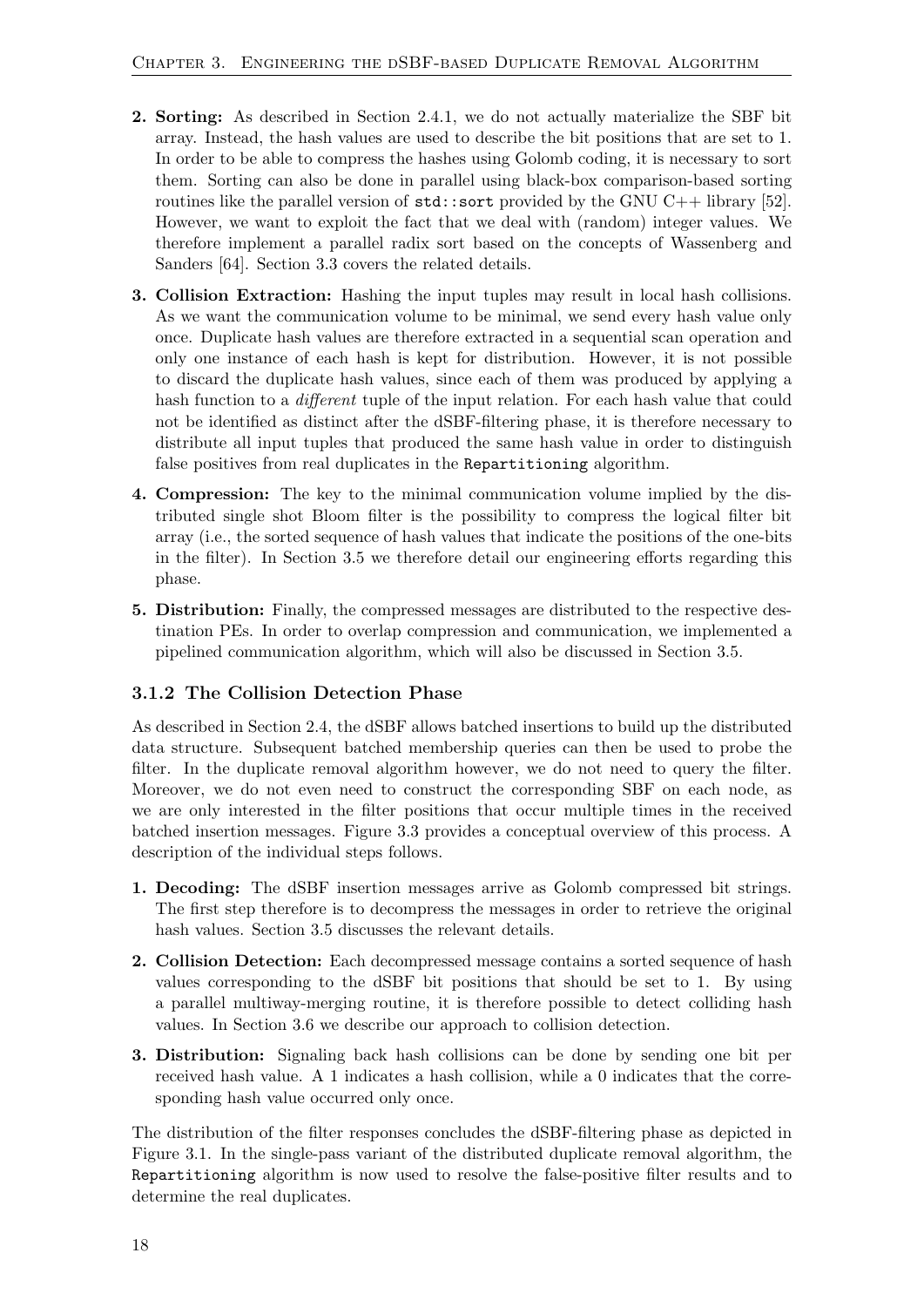<span id="page-26-3"></span>

Figure 3.3: The collision detection phase of the dSBF-based duplicate removal algorithm.

#### <span id="page-26-0"></span>3.1.3 Multi-Pass Filtering

In the multi-pass variant, the dSBF-filtering phase is repeated using the remaining tuples of the previous pass as input. As described in Section [2.4.2,](#page-20-2) it is necessary to choose the size  $m$  of the dSBF optimally, in order to minimize the overall communication volume. The size of the filter depends on the optimal false positive rate and the number of elements that could not be identified as distinct. For filtering pass  $i$ , the filter size therefore is  $m_i = \frac{n_i}{f_i}$  $\frac{n_i}{f_i}$ . Thus in order to proceed with the next dSBF-filtering phase, it is necessary to count the remaining tuples over all PE:  $n_i = \sum_{p=0}^{p-1} n_p$  and distribute this value to all nodes. Together with the corresponding optimal false-positive rate  $f_i$ , the next filtering pass can than be started.

Once all filtering passes are finished, the multi-pass variant continues like its single-pass counterpart by using the Repartitioning algorithm to process all remaining tuples that could not be identified as distinct by any of the dSBF passes.

### <span id="page-26-1"></span>3.2 Experimental Setup

Our test environment is a distributed memory cluster system consisting of 400 dedicated compute nodes. Each node consists of two Octa-Core Intel Xeon E5-2670 CPUs (Sandy Bridge) clocked at 2.6 GHz and 64 GB of main memory and is running Suse Linux Enterprise (SLES) 11 SP2 with kernel version 3.0.42. Each core has a private 64 KB L1- and a private 256 KB L2-cache in addition to a 20 MB L3-cache, which is shared by eight cores on each socket. The nodes are connected by an InfiniBand 4x QDR interconnect with a theoretical point-to-point bandwidth of 4 GB/s.

In order to communicate between the nodes we use the message passing [\[34\]](#page-62-14) library OpenMPI 1.6.4 compiled with --enable-mpi-thread-multiple to enable multithreading support. All programs are compiled using GCC 4.7.2 with -O3 -mtune=native march=native  $-std=ct+11$  -fopenmp. We use both OpenMP [\[40\]](#page-62-15) and the Intel<sup>®</sup> Thread-ing Building Blocks (Intel<sup>®</sup> TBB) library [\[27\]](#page-61-16) in version 4.1 to exploit shared-memory parallelism of the multiprocessors of each node.

### <span id="page-26-2"></span>3.3 Implementing a Parallel Radix Sort

The computationally most intensive step in the preprocessing phase of the dSBF-filtering process is sorting the hash values. The sorting phase is necessary in order to be able to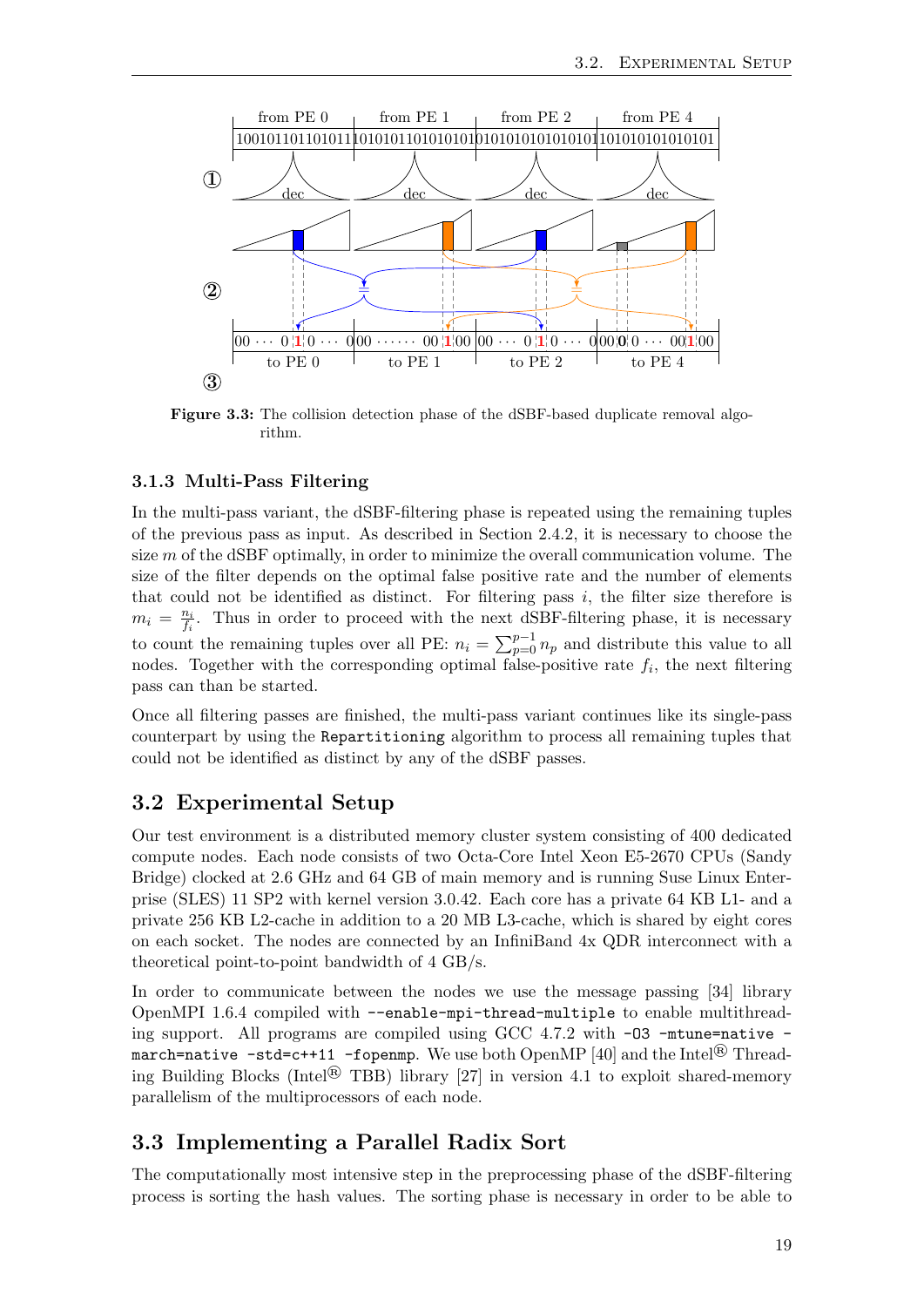extract local hash collisions using a single pass over the hash values. Furthermore, it is a prerequisite for Golomb compression. While it is possible to use a black-box comparisonbased sorting routine like the parallel version of  $\texttt{std}:\texttt{sort}$  provided by the GNU C++ library, we want to exploit the fact that we deal with (random) integer keys and even know the range in which the hash values are distributed. Since the hash values denote bit positions in the dSBF that are set to 1 and the dSBF logically consists of  $m$  bits, the range is  $[0, m)$  and the hash values consist of  $k = \lceil \log m \rceil$  bits.

Using these restrictions of the hash values, we are able to break the lower bound of  $\Omega(n \log n)$  of comparison-based sorting algorithms by using a radix sort. Given n input keys of k bits each, radix sort recursively sorts the data by examining d-bit digits and partitions the keys according to these digits. Depending on the digit that is examined first, one distinguishes between least significant digit (LSD) and most significant digit (MSD) radix sort. LSD radix sort starts by examining the rightmost digit and partitioning the input sequence into buckets based on that digit. This process is repeated  $\frac{k}{d} - 1$  times for the remaining digits. MSD radix sort proceeds analogously, starting from the leftmost digit.

Wassenberg and Sanders [\[64\]](#page-63-5) propose a parallel radix sort for 32-bit integer keys that exploits several details of modern micro-architectures. Our implementation is a straightforward generalization of their algorithm that also works on 64-bit integer keys and uses the knowledge of the maximum possible key value to determine the maximum number of digits that have to be processed.

Algorithm [3](#page-29-0) outlines our approach. Using the information of the maximum hash value, we determine the number of digits that have to be analyzed. Choosing  $d = 8$  allows us to extract d-bit digits without masking by addressing an entire byte and partitions the input into 256 buckets in each pass. Like in [\[64\]](#page-63-5) we use one MSD-pass to partition the input into a set of buckets (lines 3-6). This step is performed in parallel. Using a prefix sum, we then calculate the output indices for the first item of each MSD bucket.

These MSD buckets are then sorted in parallel in LSD order. Each thread is responsible for a range of MSD buckets produced in the first pass. Note that because the MSD pass was performed in parallel, every thread has a complete set of MSD buckets and the input is now partitioned over all of these buckets. In order to sort one MSD bucket, a thread therefore has to accesses the corresponding buckets of all other threads during the first LSD pass (see lines 15-18).

It then processes all keys by examining the remaining digits and partitioning the keys into its bucket structure. The second to the last pass also computes the histogram for the last digit. After calculating the bucket indices using a prefix sum, the input elements can then be written directly to the correct output position in the last pass (lines 35-43).

Note that the algorithm uses  $|\text{passes}| \times |\text{threads}| \times 2^d$  buckets. To make the number of buckets independent of the number of passes, we only use 3 sets of buckets. The first set of buckets is used to contain the elements of the MSD pass. The first LSD pass then partitions its element into a new set of buckets. As each thread processes one MSD bucket at a time, we cannot reuse the MSD buckets for the second LSD pass. We therefore use a third set of buckets. All further passes then reuse these two sets of LSD buckets interchangeably.

While this reduces the number of buckets to  $3 \times |$  threads  $| \times 2^d$ , managing these buckets explicitly would still incur a certain overhead. Wassenberg and Sanders [\[64\]](#page-63-5) therefore propose to preallocate each bucket with a size of  $n$  (i.e., each bucket is big enough to contain the entire input). This is efficient, because modern operating systems map physical memory only on the first access of a memory page. While the algorithm therefore uses a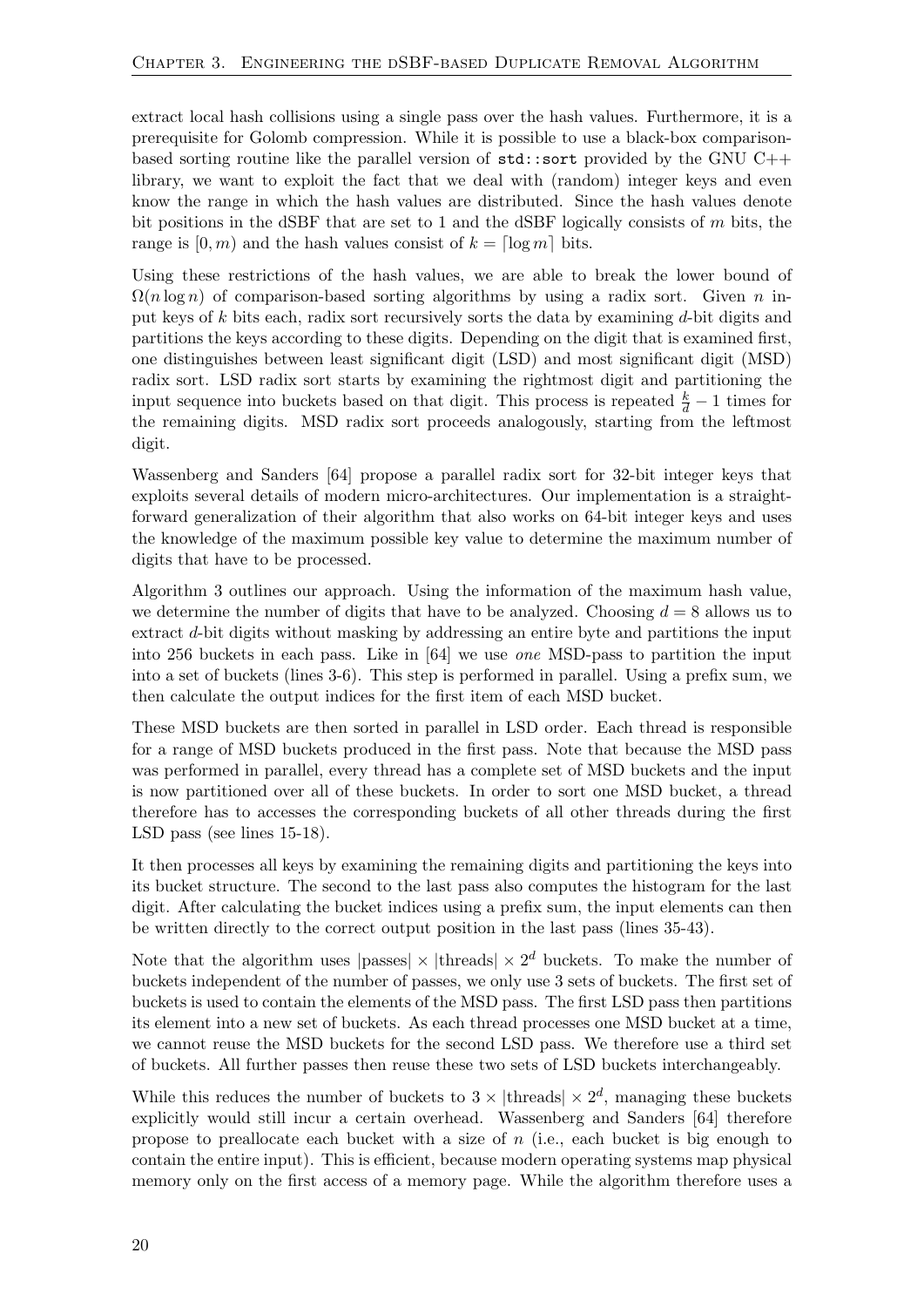significant amount of virtual memory address space, it only causes a constant size memory overhead per bucket, which is limited by the page size.

Each pass of the algorithm reads each key once and writes it to one of the  $2<sup>d</sup>$  buckets depending on the current digit. In order to avoid cache pollution, Wassenberg and Sanders [\[64\]](#page-63-5) advocate to use non-temporal writes that write directly into memory by bypassing the cache. As single memory accesses are expensive, Wassenberg and Sanders [\[64\]](#page-63-5) make use of software write-combining. Input elements are first written to temporary buffers of the size of a cache line. Once such a buffer becomes full, a sequence of non-temporal writes is used to copy the buffer to the corresponding destination in the memory. Our implementation also adopts this approach.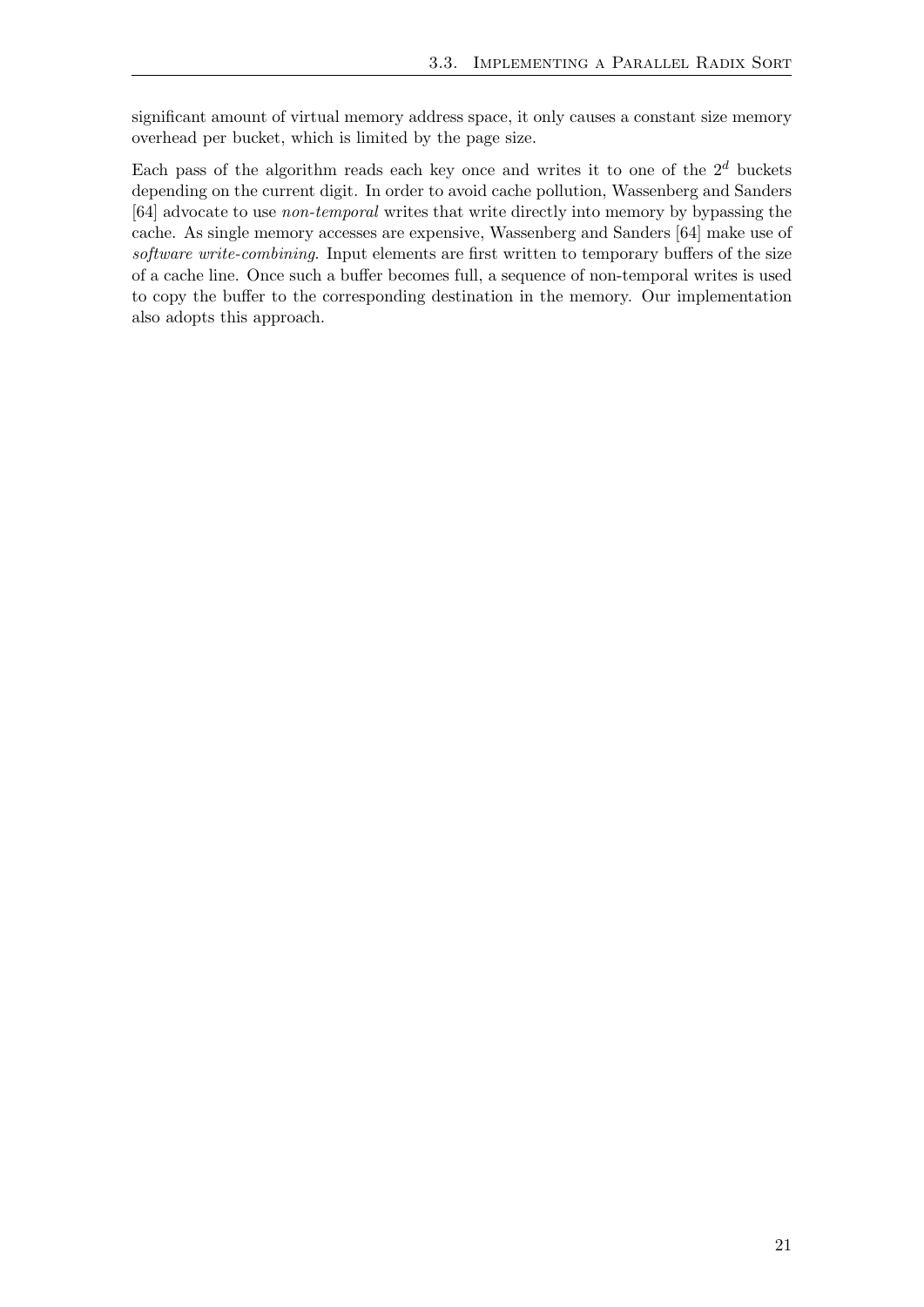<span id="page-29-0"></span>

|            | <b>Algorithm 3 Parallel Radix Sort</b>                                                         |  |
|------------|------------------------------------------------------------------------------------------------|--|
|            | 1: procedure PARALLEL RADIX SORT                                                               |  |
| 2:         | $numDigits \leftarrow \lceil \log(m-1) \rceil / digitSize \rceil$                              |  |
| 3:         | parallel foreach <i>item</i> do<br>$\triangleright$ MSD partitioning                           |  |
| 4:         | $d \leftarrow$ FIRSTRELEVANTDIGIT( <i>item</i> )                                               |  |
| 5:         | $buckets_{msd}[d] \leftarrow buckets_{msd}[d] \cup \{item\}$                                   |  |
| 6:         | end parallel foreach                                                                           |  |
| 7:         | <b>BARRIER</b>                                                                                 |  |
| 8:         | foreach $i \in [0, 2^d)$ do                                                                    |  |
| 9:         | $bucketSizes[i] \leftarrow \sum_{thread}   \text{bucketS}_{msd}[i] $                           |  |
| 10:        | end for                                                                                        |  |
| 11:        | $outputIndices \leftarrow PREFIXSUM(bucketsSizes)$                                             |  |
| 12:        | $numDigits \leftarrow numDigits - 1$                                                           |  |
| 13:        | parallel foreach $bucket_{msd} \in buckets_{msd}$ do                                           |  |
| 14:        | $currentDigit \leftarrow 0$                                                                    |  |
| 15:        | for each <i>item</i> $\in bucket_{msd} \forall three ds$ do<br>$\triangleright$ first LSD pass |  |
| 16:        | $d \leftarrow$ DIGIT( <i>item,currentDigit</i> )                                               |  |
| 17:        | $buckets_{currDigit}[d] \leftarrow buckets_{currDigit}[d] \cup \{item\}$                       |  |
| 18:        | end for                                                                                        |  |
| 19:        | $currentDigit \leftarrow currentDigit + 1$                                                     |  |
| 20:        | $numDigit \leftarrow numDigits - 1$                                                            |  |
| 21:        | for $currentDigit < numDigits - 1$ do<br>$\triangleright$ LSD passes exept for the last one    |  |
| 22:        | foreach bucket <sub>prevDigit</sub> $\in$ buckets <sub>prevDigit</sub> do                      |  |
| 23:        | foreach <i>item</i> $\in bucket_{prevDigit}$ do                                                |  |
| 24:        | $d \leftarrow$ DIGIT( <i>item,currentDigit</i> )                                               |  |
| <b>25:</b> | $buckets_{currDigit}[d] \leftarrow buckets_{currDigit}[d] \cup \{item\}$                       |  |
| 26:        | $//$ If this is the last loop iteration, we create the histogram                               |  |
| 27:        | $//$ otherwise these lines are not executed                                                    |  |
| 28:        | $d \leftarrow$ FIRSTRELEVANTDIGIT( <i>item</i> )                                               |  |
| 29:        | $histogram[d] \leftarrow histogram[d] + 1$                                                     |  |
| 30:        | end for                                                                                        |  |
| 31:        | end for                                                                                        |  |
| 32:        | $currentDigit \leftarrow currentDigit + 1$                                                     |  |
| 33:        | end for                                                                                        |  |
| 34:        | $bucketindices \leftarrow PREFIXSUM(histogram)$                                                |  |
| 35:        | foreach bucket $t_{prevDigit} \in buckets_{prevDigit}$ do<br>$\triangleright$ final LSD pass   |  |
| 36:        | foreach <i>item</i> $\in bucket_{prevDigit}$ do                                                |  |
| 37:        | $d \leftarrow$ DIGIT( <i>item,currentDigit</i> )                                               |  |
| 38:        | $d1 \leftarrow$ FIRSTRELEVANTDIGIT( <i>item</i> )                                              |  |
| 39:        | $i \leftarrow outputIndices[d1] + bucketIndices[d]$                                            |  |
| 40:        | $bucketindices[d] \leftarrow bucketIndices[d] + 1$                                             |  |
| 41:<br>42: | $output[i] \leftarrow item$<br>end for                                                         |  |
| 43:        | end for                                                                                        |  |
| 44:        | end parallel foreach                                                                           |  |
|            | 45: end procedure                                                                              |  |
|            |                                                                                                |  |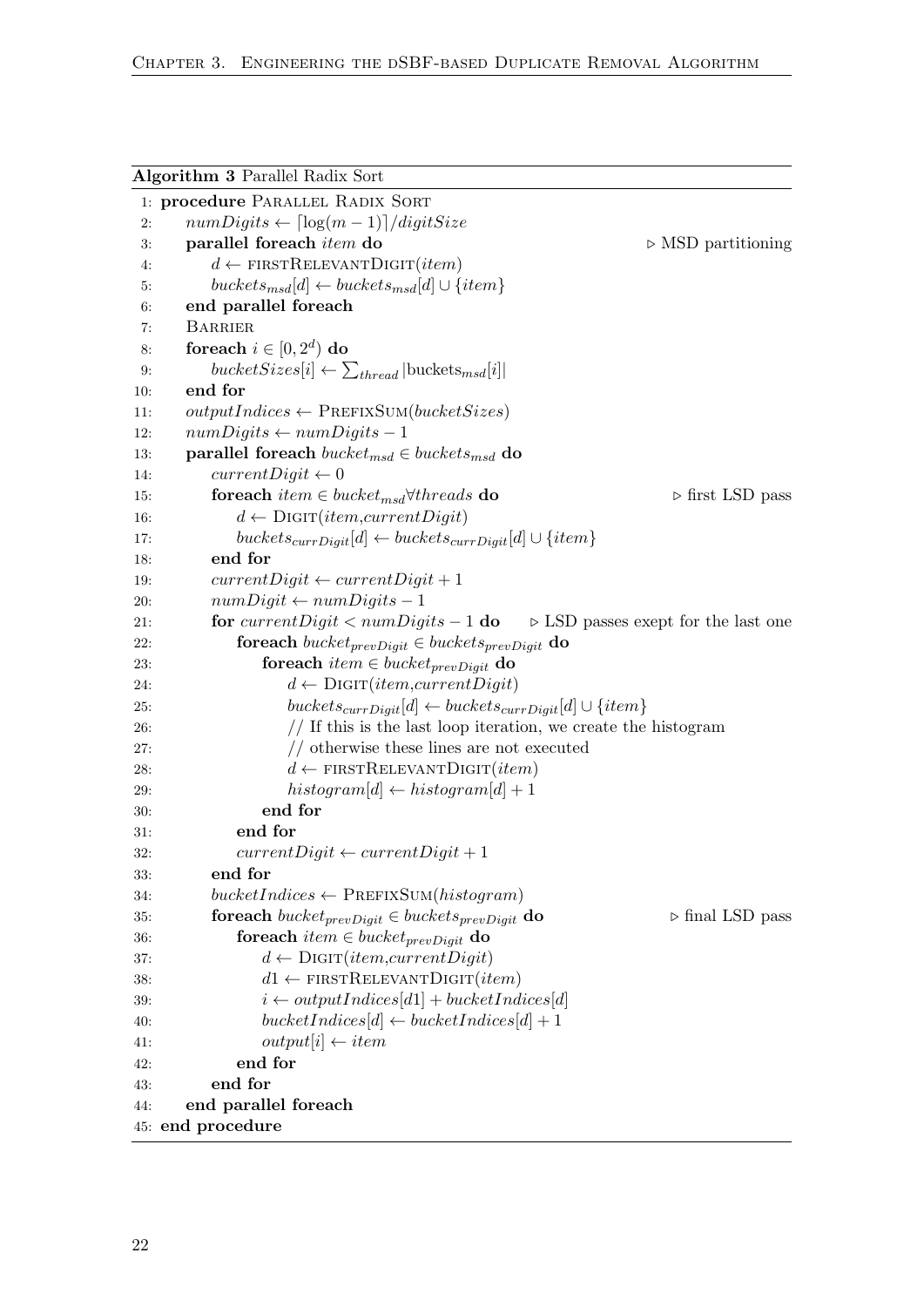#### Experimental Evaluation

The performance of our radix sort implementation depends on the size of the keys. Using 32-bit integers and a digit size of  $d = 8$  bits requires 4 passes through the input data, while up to 8 passes can be necessary for 64-bit integers, depending on the size of the maximum input key.

We therefore evaluate both cases and compare the performance of our implementation to the parallel comparison-based version of std::sort provided by the GNU C++ library. We use the mersenne twister random number generator of the Boost library to generate uniformly distributed random integers as input. As an additional experiment to sorting keys, we measure the running time for sorting 32- and 64-bit (key, value) pairs (i.e., a key paired with a value of the same size as payload). All reported timing values are averages over 25 iterations. Each experiment is performed on one dedicated node of the cluster described in Section [3.2.](#page-26-1) Both algorithms are configured to use 16 threads.

Figure [3.4](#page-30-0) shows the results for sorting 32-bit integer keys as well as 32-bit (key, value) pairs. Our radix sort consistently outperforms the library algorithm. For plain 32-bit keys our implementation is up to 4 times faster than the comparison-based parallel sorter. For 32-bit (key, value) pairs it remains more than a factor of 2 faster. This behavior is expected, as radix sort is memory-bound: Doubling the amount of partitioned data approximately doubles the corresponding running time.

Figures [3.5](#page-31-0) and [3.6](#page-31-1) show the results for the same experiments, but using 64-bit keys and 64-bit (key, value) pairs. The number of passes of our radix sort implementation depends on the maximum size of the keys. We therefore choose the range of the input keys such that five to eight passes are necessary to sort the input and report the running time for each configuration. For example radix (8 pass) denotes the running time of our radix sort implementation for problem instances where all 8 digits have to be evaluated in order to sort the input. As the comparison-based sorting routine is insensitive to the size of the input keys, we only report its running time once.

Our implementation again outperforms the library algorithm. Its advantage however decreases by a constant factor for each additional pass over the input. Adding an equally sized value as payload to the keys (see Figure [3.6\)](#page-31-1) again approximately doubles the running time per element.

<span id="page-30-0"></span>

Figure 3.4: Running time comparison of parallel radix sort and parallel::sort for 32-bit keys and 32-bit (key, value) pairs. Both implementations use 16 threads.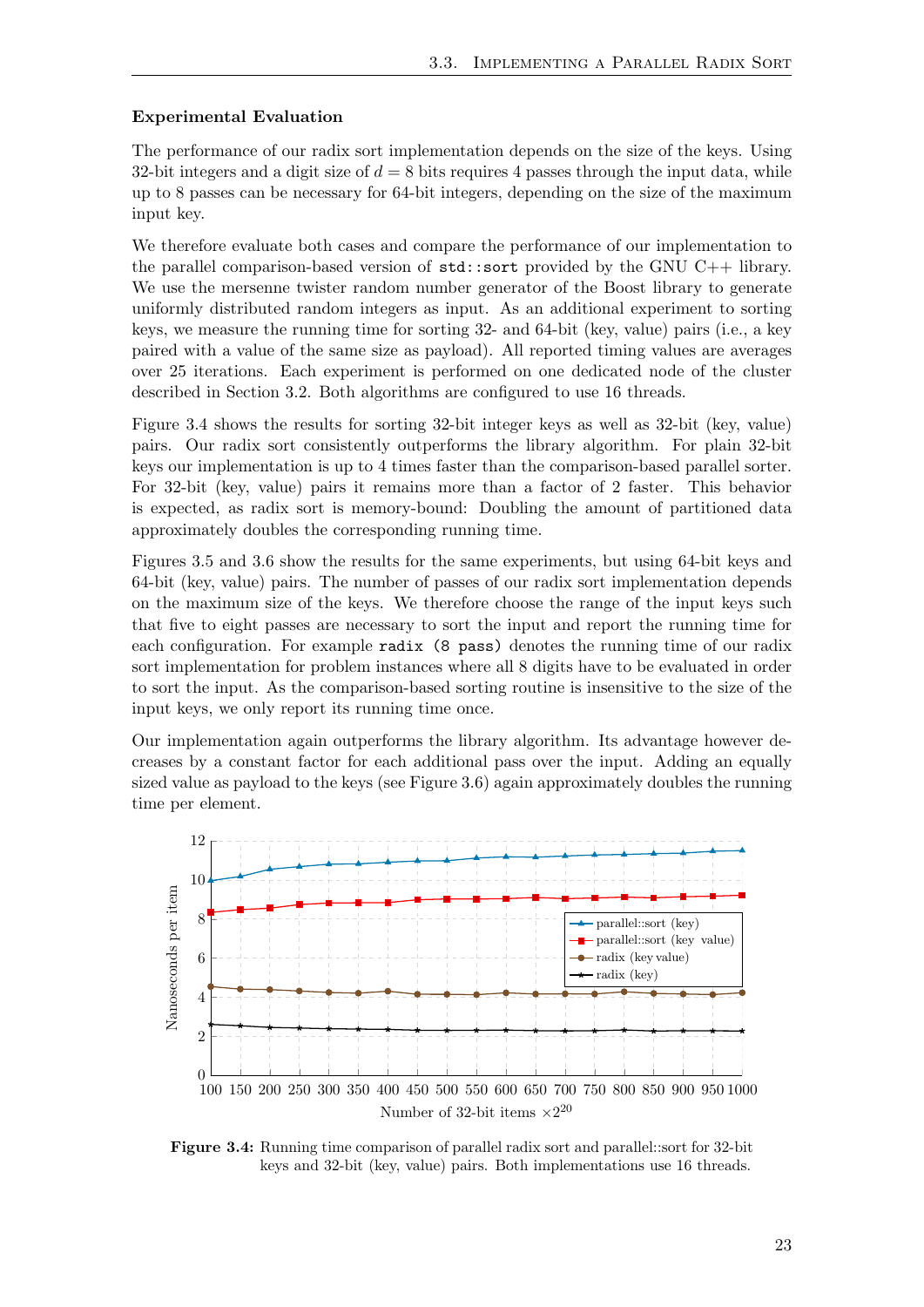<span id="page-31-0"></span>

Figure 3.5: Running time comparison of parallel radix sort and parallel::sort for 64-bit keys. Keys are generated such that five to eight passes are necessary to sort the input using a digit size of  $d = 8$  bits. Both implementations use 16 threads.

<span id="page-31-1"></span>

Number of 64-bit (key, value) pairs  $\times 2^{20}$ 

Figure 3.6: Running time comparison of parallel radix sort and parallel::sort for 64 bit (key, value) pairs. Keys are generated such that five to eight passes are necessary to sort the input using a digit size of  $d = 8$  bits. Both implementations use 16 threads. Further investigation is necessary to explain the performance increase for sorting more than  $750 \times 2^{20}$  pairs.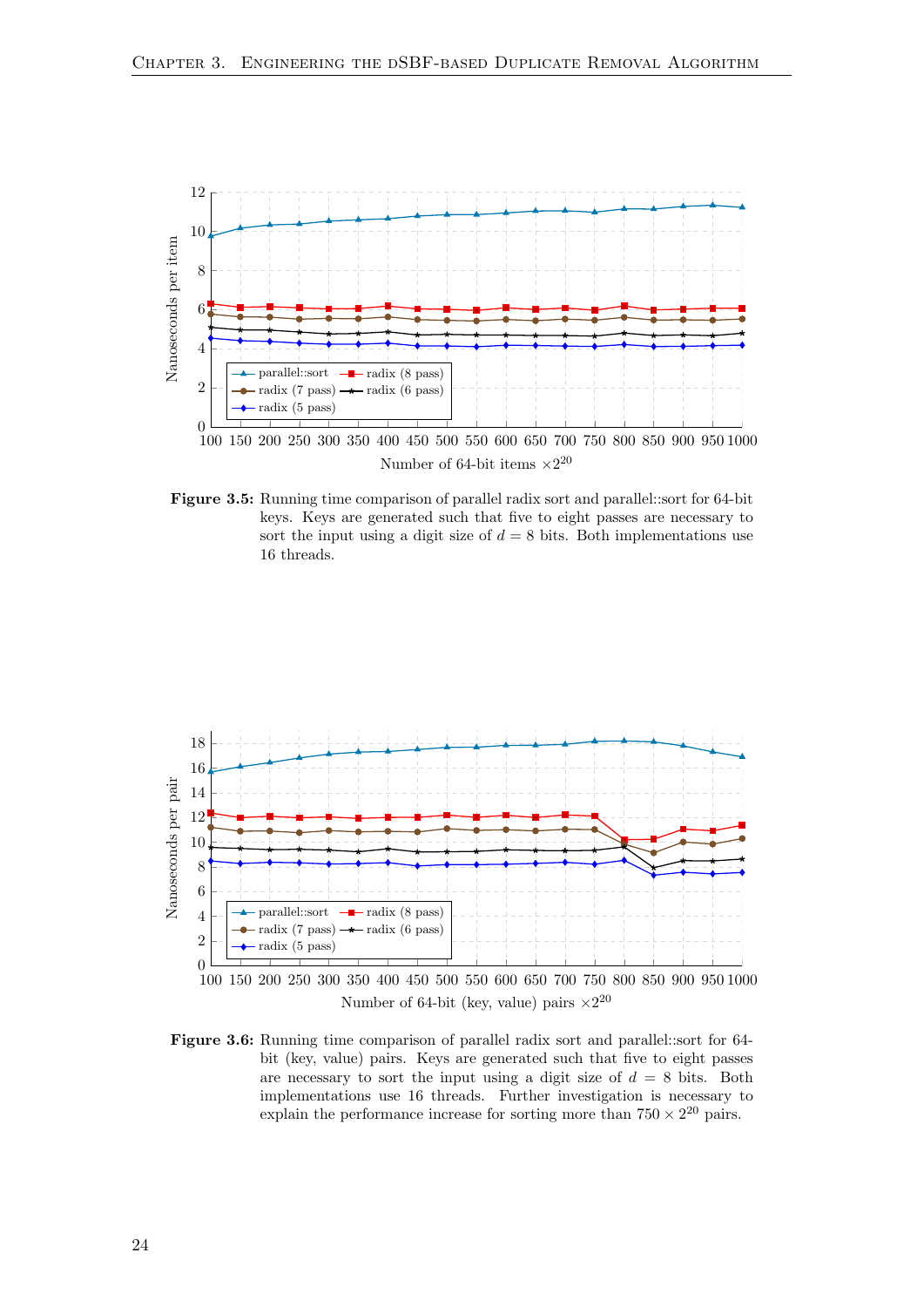## <span id="page-32-0"></span>3.4 Engineering All-to-All Communication

Fast and efficient all-to-all communication is crucial in both the traditional approaches like Two-Phase and Repartitioning as well as in the dSBF-based duplicate removal algorithm. While the former use one communication step to distribute the entire dataset across all nodes, the latter includes several calls to this collective communication operation, distributing Golomb-compressed hash values, bit arrays and input tuples.

In the terminology of the Message Passing Interface (MPI) [\[34\]](#page-62-14) standard, this kind of operation is referred to as all-to-all communication. Depending on the flexibility of the operation, one further distinguishes MPI Alltoallv (variable-length messages of the same data type) and MPI\_Alltoallw (variable-length messages of potentially different data types). Both operations are crucial for the communication operations of the dSBF-based duplicate removal algorithm.

In Subsection [3.4.1](#page-32-1) we analyze the performance of the standard MPI Alltoallv implementation of OpenMPI in order to determine a baseline of the general network throughput of our high performance cluster described in Section [3.2.](#page-26-1) The results of this analysis clearly indicate the need for a different All-to-Allv implementation. Subsection [3.4.2](#page-34-0) therefore introduces the 1-Factor algorithm [\[47\]](#page-62-2), which is then experimentally evaluated in [3.4.3.](#page-36-0) The throughput of this implementation will serve as a baseline, against which the effectiveness of transferring Golomb-compressed hash values rather than plain hashes will be measured.

#### <span id="page-32-1"></span>3.4.1 Analyzing the Library Algorithm

OpenMPI uses a pairwise message-exchange algorithm as default implementation of MPI\_Alltoally. Before communicating with other nodes, each PE copies the message destined for itself to the corresponding location within the receive buffer. Afterwards, message-exchanges with the other participants are performed in several communication rounds. In each of these rounds, messages are passed in a ring-like manner with an increasing stride (see Figure [3.7](#page-33-0) for an example). The pseudo code of this algorithm is shown in Algorithm [4.](#page-33-1)

From a theoretical point of view, the algorithm is optimal for large messages in which case the startup overhead of a communication operation  $T_{start}$  is negligible compared to the time  $n_{byte}$  it takes to exchange a message of size n. In each of the  $p-1$  rounds, every PE directly sends the data destined for its  $sendTo$ -partner and directly receives the data destined for itself from the recvFrom-partner. Thus the complexity of the library algorithm is

$$
p(T_{start} + nT_{byte}),
$$

which is optimal for  $n \to \infty$ . However, the actual implementation of this default algorithm exhibits three shortcomings:

1. Implementation Inefficiency: Taking a closer look at the pseudo code together with the example reveals an inefficiency in the current implementation: Before entering the communication-loop, local data is copied from the send buffer to the receive buffer to avoid unnecessary overhead. Therefore only  $p-1$  communication operations remain to be performed in the pairwise fashion. However, the loop condition actually enforces p pairwise exchanges - the last one being an additional exchange of node-local data. This exchange already happened before entering the loop and therefore leads to one unnecessary memcpy-operation.

<span id="page-32-2"></span> $^{\rm 1}$ [http://www.open-mpi.org/hg/hgwebdir.cgi/ompi-svn-mirror/file/8ec1aa94dba9/ompi/mca/coll/](http://www.open-mpi.org/hg/hgwebdir.cgi/ompi-svn-mirror/file/8ec1aa94dba9/ompi/mca/coll/tuned/coll_tuned_alltoallv.c) [tuned/coll\\_tuned\\_alltoallv.c](http://www.open-mpi.org/hg/hgwebdir.cgi/ompi-svn-mirror/file/8ec1aa94dba9/ompi/mca/coll/tuned/coll_tuned_alltoallv.c)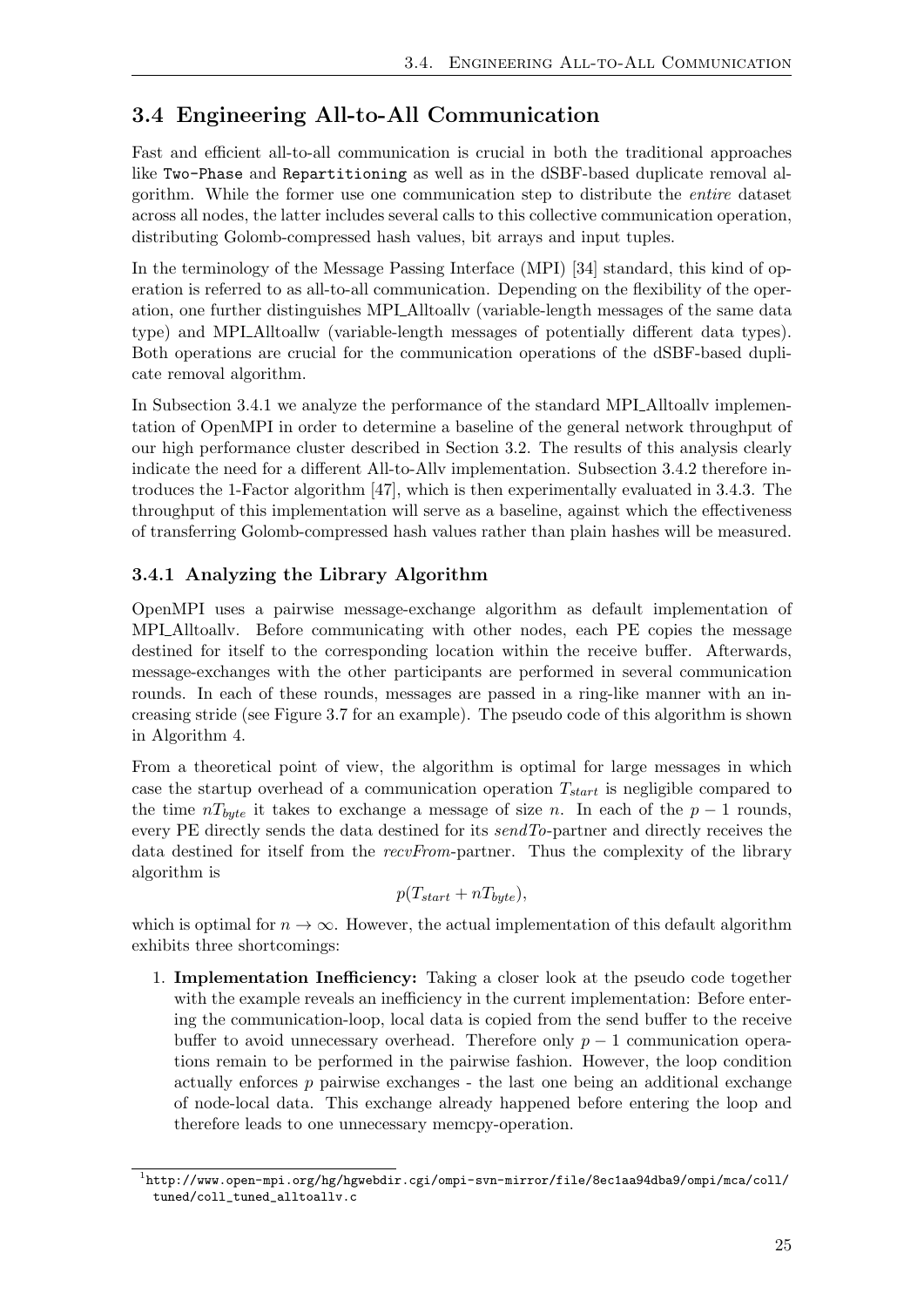<span id="page-33-1"></span>

| Algorithm 4 Default All-to-Ally Algorithm in OpenMPI <sup>1</sup> |                                                     |
|-------------------------------------------------------------------|-----------------------------------------------------|
| procedure OMPI_COLL_TUNED_ALLTOALLV_INTRA_PAIRWISE                |                                                     |
| // PE index $i \in 0, , p - 1$                                    |                                                     |
| $receiveBuffer[i] \leftarrow sendbuffer[i]$                       |                                                     |
| for $j := 1$ to p do                                              | $\triangleright$ Bug: should be $j := 1$ to $p - 1$ |
| $sendTo \leftarrow (i + j) \mod p$                                |                                                     |
| $recvFrom \leftarrow (i + p - j) \mod p$                          |                                                     |
| SENDRECV(sendTo,recvFrom)                                         |                                                     |
| end for                                                           |                                                     |
| end procedure                                                     |                                                     |

<span id="page-33-0"></span>

Figure 3.7: Communication pattern of OpenMPI's pairwise All-to-Allv algorithm with 6 nodes. Note that this example reflects the message exchanges in a correct implementation without the inefficiency. The current implementation performs another local exchange (step 0) at the end.

- 2. Missing Optimization: While other communication operations do not send messages if the corresponding message size is zero, ompi\_coll\_tuned\_alltoallv\_intra\_pairwise uses a Sendrecv implementation that does not perform this optimization.[2](#page-33-2)
- 3. Synchronization Overhead: Each round uses a blocking point-to-point operation for pairwise message exchange. Thus PEs have to wait for each communication operation to complete before they can initiate the next one. Rather than issuing all operations at once and then only wait for completion once at the end of the algorithm, the implementation has to wait for each of the  $p$  exchanges to complete. It thereby introduces an additional synchronization overhead that scales linearly with the number of nodes that participate in the collective communication operation.

All duplicate removal algorithms heavily rely on fast and efficient all-to-all personalized communication operations. Having identified these shortcomings, it is therefore necessary to evaluate the performance of OpenMPI's pairwise algorithm in order to answer the following questions:

- Given a fixed amount of data to distribute to all PEs. How does an increasing number of nodes affect the throughput of the MPI\_Alltoally implementation?
- Given a fixed number of nodes. How does increasing the message sizes affect the throughput?
- Do the identified deficiencies negatively affect the overall performance?

On a cluster that employs a high performance network one would expect to achieve a nearly constant network throughput regardless of the number of nodes and the overall transfer volume. To verify this assumption, we performed the following two experiments

<span id="page-33-2"></span> $^2$ [http://www.open-mpi.org/hg/hgwebdir.cgi/ompi-svn-mirror/file/8ec1aa94dba9/ompi/mca/coll/](http://www.open-mpi.org/hg/hgwebdir.cgi/ompi-svn-mirror/file/8ec1aa94dba9/ompi/mca/coll/tuned/coll_tuned_util.c) [tuned/coll\\_tuned\\_util.c](http://www.open-mpi.org/hg/hgwebdir.cgi/ompi-svn-mirror/file/8ec1aa94dba9/ompi/mca/coll/tuned/coll_tuned_util.c)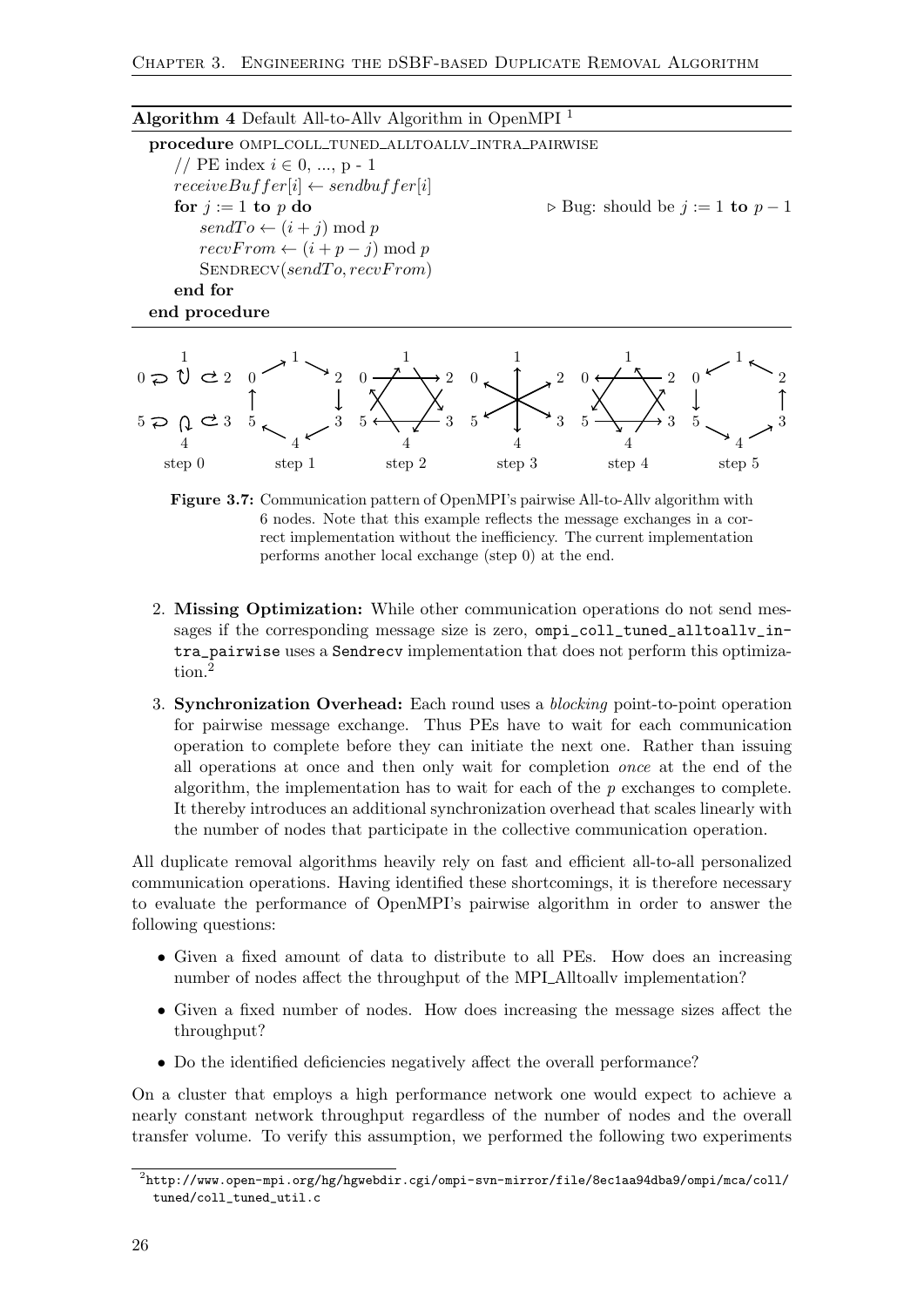| $\parallel \# \text{Nodes } (p)$                              |  |  | $\vert$ 32 $\vert$ | 64 |
|---------------------------------------------------------------|--|--|--------------------|----|
| Throughput $(Gb/s)$   2.95   3.09   0.98   0.57   0.42   0.84 |  |  |                    |    |

<span id="page-34-1"></span>Table 3.1: Throughput of OpenMPI's default All-to-Allv algorithm (averaged over 50 iterations). Each node sends 1 GB of data. With increasing number of nodes the throughput decreases significantly.

<span id="page-34-2"></span>

| <b>Transfer Volume</b> (Gb/Node)   1   1.41   2   2.82   4   5.65   8 |                                                   |  |  |  |
|-----------------------------------------------------------------------|---------------------------------------------------|--|--|--|
| <b>Throughput</b> $(Gb/s)$                                            | $+1.02$   0.88   0.72   0.84   0.83   0.55   0.79 |  |  |  |

Table 3.2: Throughput of OpenMPI's default All-to-Allv algorithm with 64 PEs and increasing communication volume (averaged over 50 iterations). The throughput is more than a factor of 3 apart from the possible network bandwidth.

on our distributed memory cluster: In the first experiment each node is given a fixed input size of 1 GB. For an increasing number of nodes, we measure the running time of the MPI Alltoally operation used to distribute the data evenly among the participants. The results are shown in table [3.1.](#page-34-1) While the throughput remains stable for 2 and 4 nodes, it decreases significantly as more and more nodes participate in the operation.

Table [3.2](#page-34-2) shows the result of our second experiment, in which we kept the number of PEs constant (e.g.,  $p = 64$ ) and consistently increased the overall message transfer volume by a factor of  $\sim \sqrt{2}$ . The throughput remains almost constant.

However, given the fact that our cluster employs a high-speed InfiniBand interconnect with a theoretical bandwidth of 4 GB/s, the pairwise algorithm shows poor performance. Increasing the number of nodes results in a throughput that is way off the possible network bandwidth. Although this throughput remains relatively stable given a fixed number of PEs, the algorithm is still more than a factor of 3 away from peak performance for  $p = 64$ .

#### <span id="page-34-0"></span>3.4.2 The 1-Factor Algorithm

In order to verify whether the resulting poor performance of the default MPI Alltoallv algorithm is due to the current implementation or due to a general problem of the cluster configuration, we implemented an alternative algorithm for all-to-all communication: The 1-Factor algorithm [\[47\]](#page-62-2). Like the pairwise algorithm, it breaks down one collective communication operation into several rounds - each of which consists of distinct pairwise message exchanges.

The algorithm models a complete all-to-all operation as a communication graph  $G =$  $(V, E)$  with  $V = \{0, ..., p-1\}$  and  $E = \{\text{all pairwise message exchanges}\}\$ . Since every PE communicates with every other PE (including itself), G is a complete graph with a self-loop on each vertex. Sanders and Träff  $[47]$  prove the existence of a 1-factorization of this communication graph.

Each Edge  $e \in E$  represents a pairwise message exchange that has to be performed in one of the communication rounds. In order to schedule these message exchanges, the algorithm exploits the existence of a 1-factorization. It performs  $p$  communication rounds - one for each 1-factor of G. In each round the nodes perform a pairwise message exchange along the edges of the current 1-factor.

Algorithm [5](#page-35-1) shows the pseudo code for an odd number of PEs. In each round, one node communicates with itself (self-loop) while the others perform pairwise exchanges (see Figure [3.8](#page-35-0) for an example).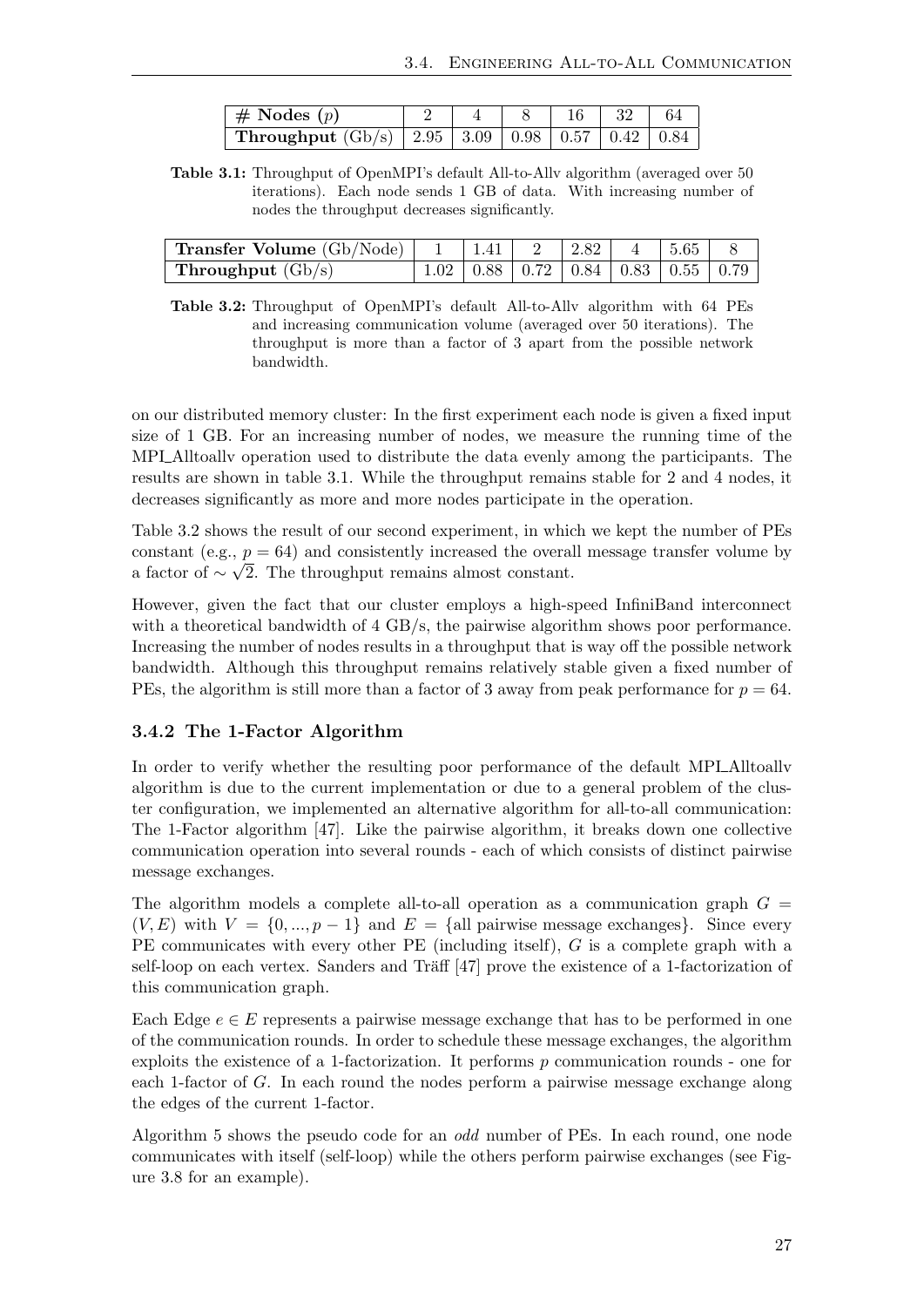<span id="page-35-1"></span>

| <b>Algorithm 5</b> 1-Factor Algorithm $(p \text{ odd})$ |
|---------------------------------------------------------|
| procedure 1-FACTOR-ALLTOALLV                            |
| // PE index $i \in 0, , p - 1$                          |
| for $j := 0$ to $p - 1$ do                              |
| Exchange data with PE $(j - i) \text{ mod } p$          |
| end for                                                 |
| end procedure                                           |

<span id="page-35-2"></span>

| Algorithm 6 1-Factor Algorithm $(p \text{ even})$ |  |  |  |  |  |
|---------------------------------------------------|--|--|--|--|--|
|---------------------------------------------------|--|--|--|--|--|

```
procedure 1-FACTOR-ALLTOALLV
   // PE index i \in 0, ..., p - 1for j := 0 to p - 2 do
       idle \leftarrow \frac{p}{2}j \mod (p-1)if i = p - 1 then
          commPartner \leftarrow idle
      else if i = idle then
          commPartner \leftarrow p-1else
          commPartner \leftarrow (j - i) \mod (p - 1)end if
      Exchange data with PE commPartner
   end for
   Exchange data with PE i \triangleright self-communication
end procedure
```
If the same algorithm was used for an even number of nodes as well, there would be 2 PEs communicating with themselves every second round although they could exchange messages with each other. Therefore Algorithm [6](#page-35-2) excludes the last node  $p-1$  and performs Algorithm [5](#page-35-1) on the remaining odd number of PEs. As we have already seen, this results in one node that is paired with itself. This node is now chosen to communicate with the previously excluded PE  $p-1$ . A final message exchange accounts for the remaining self-loop 1-factor. Figure [3.9](#page-36-1) shows the communication pattern of 6 nodes as an example.

Like the pairwise algorithm used in OpenMPI, the 1-Factor algorithm is also optimal if the time it takes to exchange a message is large compared to the startup overhead (i.e., optimal for large messages). However, it is somewhat simpler in terms of the communication pattern: It only exchanges messages in a pairwise distinct fashion. In the library algorithm, this is only the case in one of the p rounds.

<span id="page-35-0"></span>
$$
\mathbf{C} \mathbf{0} \xrightarrow{\mathbf{1}} \mathbf{2} \supset \mathbf{C} \mathbf{0} \xleftarrow{\mathbf{1}} \mathbf{2} \supset \mathbf{C} \mathbf{0} \xleftarrow{\mathbf{1}} \mathbf{2} \supset \mathbf{2} \supset \mathbf{0} \xleftarrow{\mathbf{1}} \mathbf{2} \supset \mathbf{2} \supset \mathbf{0} \xleftarrow{\mathbf{1}} \mathbf{2} \supset \mathbf{2} \supset \mathbf{2} \supset \mathbf{2} \supset \mathbf{2} \supset \mathbf{2} \supset \mathbf{2} \supset \mathbf{2} \supset \mathbf{2} \supset \mathbf{2} \supset \mathbf{2} \supset \mathbf{2} \supset \mathbf{2} \supset \mathbf{2} \supset \mathbf{2} \supset \mathbf{2} \supset \mathbf{2} \supset \mathbf{2} \supset \mathbf{2} \supset \mathbf{2} \supset \mathbf{2} \supset \mathbf{2} \supset \mathbf{2} \supset \mathbf{2} \supset \mathbf{2} \supset \mathbf{2} \supset \mathbf{2} \supset \mathbf{2} \supset \mathbf{2} \supset \mathbf{2} \supset \mathbf{2} \supset \mathbf{2} \supset \mathbf{2} \supset \mathbf{2} \sup \mathbf{2} \supset \mathbf{2} \sup \mathbf{2} \sup \mathbf{2} \sup \mathbf{2} \sup \mathbf{2} \sup \mathbf{2} \sup \mathbf{2} \sup \mathbf{2} \sup \mathbf{2} \sup \mathbf{2} \sup \mathbf{2} \sup \mathbf{2} \sup \mathbf{2} \sup \mathbf{2} \sup \mathbf{2} \sup \mathbf{2} \sup \mathbf{2} \sup \mathbf{2} \sup \mathbf{2} \sup \mathbf{2} \sup \mathbf{2} \sup \mathbf{2} \sup \mathbf{2} \sup \mathbf{2} \sup \mathbf{2} \sup \mathbf{2} \sup \mathbf{2} \sup \mathbf{2} \sup \mathbf{2} \sup \mathbf{2} \sup \mathbf{2} \sup \mathbf{2} \sup \mathbf{2} \sup \mathbf{2} \sup \mathbf{2} \sup \mathbf{2} \sup \mathbf{2} \
$$

Figure 3.8: Complete Graph with 5 vertices and self-loops. The communication pattern used by the 1-Factor algorithm in each step is highlighted in red.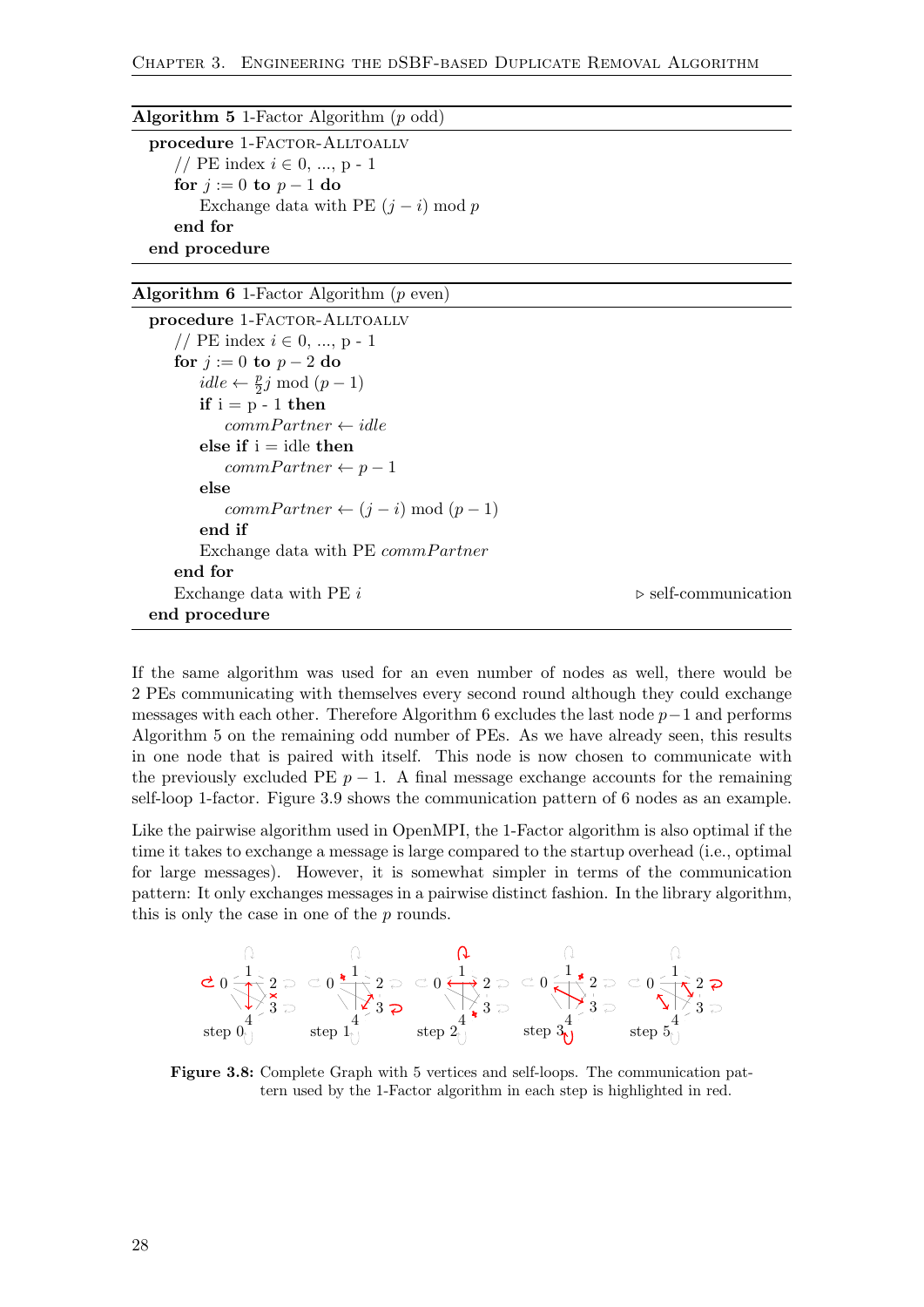<span id="page-36-1"></span>

Figure 3.9: Complete Graph with 6 vertices and self-loops. The communication pattern used by the 1-Factor algorithm in each step is highlighted in red.

#### <span id="page-36-0"></span>3.4.3 Experimental Evaluation

While most of the algorithm's peudocode can be directly translated into an implementation, there is one subtle detail that needs particular attention: The message exchange itself. In order to realize this pairwise communication, it is possible to use either *blocking* (e.g. MPI\_Sendrecv) or non-blocking (e.g. MPI\_Isend, MPI\_Irecv) point-to-point communication primitives. Using blocking operations would potentially lead to the same inefficiencies as in the pairwise algorithm, whereas using non-blocking operations would allow to overlap the different communication rounds as much as possible. Rather than having to wait for each pairwise exchange to complete before another exchange can be started, a nonblocking implementation would put all outbound messages on the network and collectively wait *once* for all message transfers to complete.

To verify the hypotheses that the current implementation of the pairwise algorithm is deficient and that the 1-Factor algorithm can benefit from using non-blocking operations, we implemented both variants and measured their performance on the same experiments as described in Section [3.4.1.](#page-32-1) The results are shown in Figures [3.10a](#page-37-2) and [3.10b.](#page-37-2)

The results of our experiments clearly indicate the superiority of the non-blocking 1-Factor algorithm. In both experiments it met the expectations and outperformed the blocking variant as well as the pairwise algorithm. Increasing the number of PEs while holding the input size constant resulted only in a modest decrease in throughput. When increasing the input size for a fixed number of nodes, the throughput remained almost constant.

In Figure [3.10a](#page-37-2) the curves of the library algorithm and the blocking 1-Factor implementation progress in exactly the same manner. This is not surprising as there are only two minor differences between these two implementations. First, the blocking 1-Factor implementation does not copy local data twice, as it is done in the pairwise algorithm because of the inefficient implementation. Second, the communication patterns slightly differ: While in the blocking variant each node sends to and receives from exactly the same node, the library algorithm uses different communication partners for send and receive operations.

Key disadvantage of both approaches is the usage of blocking point-to-point operations. While the non-blocking implementation is able to overlap the p communication rounds and only has to wait once at the end for all operations to finish, both algorithms require each communication operation to be completed before the next operation can be started. Thus, the increase in performance and stability of the fastest implementation can be attributed to the usage of non-blocking communication operations. As can be seen in Figure [3.10b,](#page-37-2) the non-blocking 1-Factor algorithm remains more than a factor of 1.7 faster than OpenMPI's default implementation and more than a factor of 1.5 faster than its blocking counterpart. Since communication performance is crucial in all duplicate removal algorithms, we adopt the non-blocking 1-Factor algorithm as a drop-in replacement for OpenMPI's default Allto-Allv algorithm in all further experiments.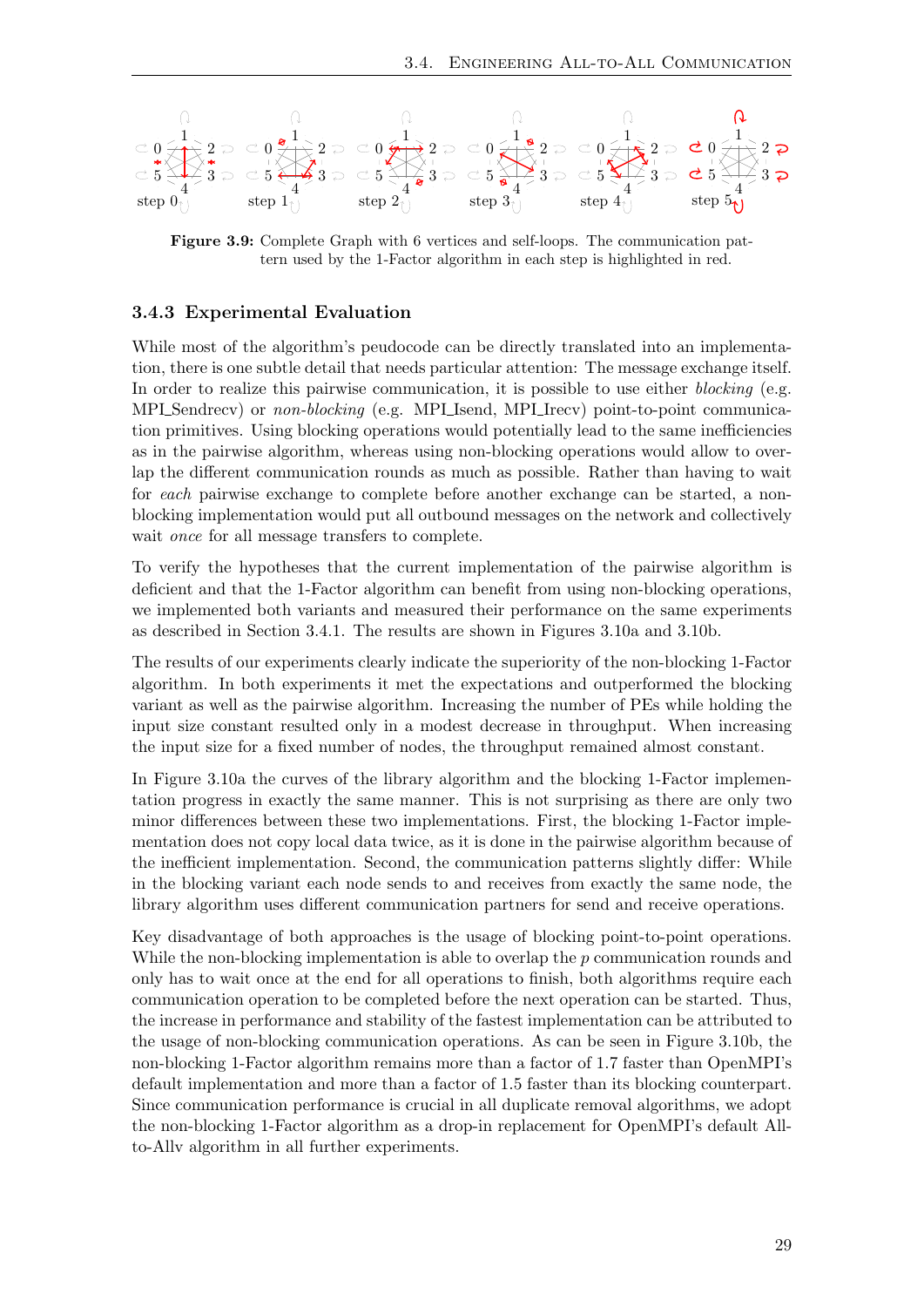<span id="page-37-2"></span>

(a) Increasing number of nodes and fixed input size of 1024 MB per node. (b) Fixed number of nodes  $p = 64$  and increasing input size per node.

Figure 3.10: Throughput comparison of MPI\_Alltoally and both 1-Factor implementations (averaged over 50 iterations).

### <span id="page-37-0"></span>3.5 Integrating Golomb Compression

The distributed single shot Bloom filter introduced in Section [2.4.1](#page-20-1) is built by distributing Golomb-compressed hashes across all nodes (batched insertion). Given the high performance networks of today's compute clusters and the results of the previous section, the question is whether the application of Golomb compression is actually able to reduce the overall communication time.

We therefore integrate the Golomb coder implementation of Putze et al. [\[44\]](#page-62-6) into the 1-Factor all-to-all implementation and analyze the performance of this approach in Section [3.5.1.](#page-37-1) The results of this analysis show the need for parallelizing encoding and decoding in order to be competitive with uncompressed communication. Thus Section [3.5.2](#page-39-0) devises three different parallelization approaches, which are then evaluated experimentally in Section [3.5.3.](#page-43-0)

#### <span id="page-37-1"></span>3.5.1 Sequential Compression

The dSBF-based duplicate removal algorithm compresses a sorted sequence of hash values using Golomb coding before distributing them to the respective PEs that manage the corresponding part of the filter. This significantly reduces the amount of data that has to be sent over the network. However, it also introduces additional overhead since the hashes have to be encoded before and decoded after the send operation.

Encoding is done sequentially for each message (see Figure [3.11\)](#page-38-0). For each PE  $i$  the corresponding hashes are encoded contiguously into the send buffer. Additionally we store some meta data for each Golomb code, which will be used for decoding by the receiving node. The meta data contains the Golomb tuning parameter  $b$ , the hash-offset that is needed due to difference encoding as well as the number of encoded hashes. In order to avoid an additional communication step to distribute this information, we store meta data and Golomb codes in consecutive memory locations. This allows us to distribute both using just one collective communication operation. The receiving node then uses the meta data information located at the beginning of each message to decode it sequentially.

Figure [3.12](#page-38-1) shows the performance of sequential Golomb compression compared to directly sending the uncompressed hashes. Both algorithms use the 1-Factor All-to-Allv drop-in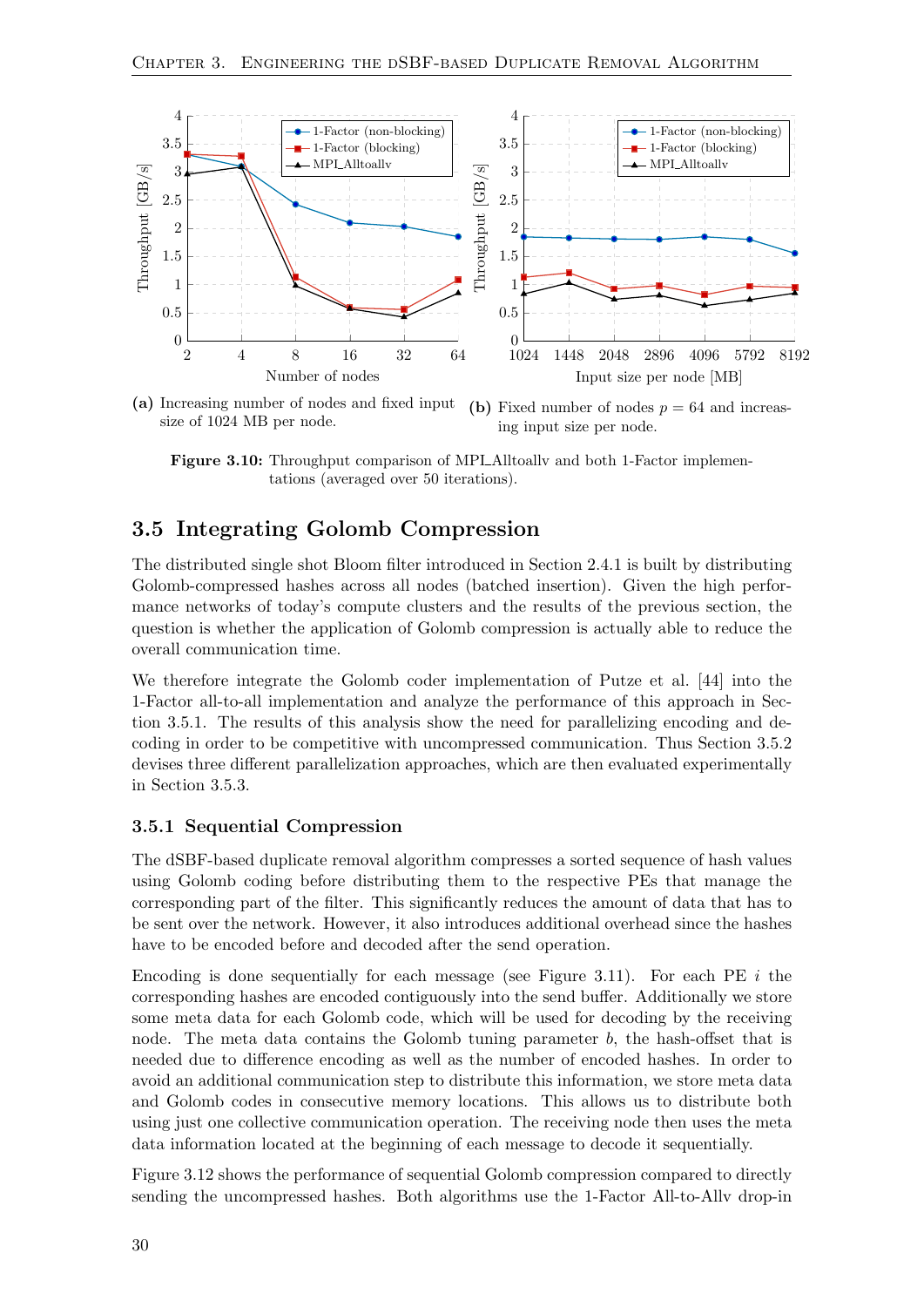<span id="page-38-0"></span>

Figure 3.11: Sequential Compression: The messages are compressed sequentially starting with the message destined for PE 0. The resulting Golomb code along with the necessary meta data is put into consecutive memory locations. Therefore we can use a standard All-to-Allv call to distribute meta data and Golomb codes.

<span id="page-38-1"></span>

(a) Fixed input size of 1024 MB per node and (b) Increasing the input size for a fixed number an increasing number of nodes. of  $p = 64$  nodes.



replacement. The results clearly show that compression greatly reduces the communication time. Encoding and decoding however strongly dominate the overall running time. In the next Section we therefore devise several approaches to parallelize compression.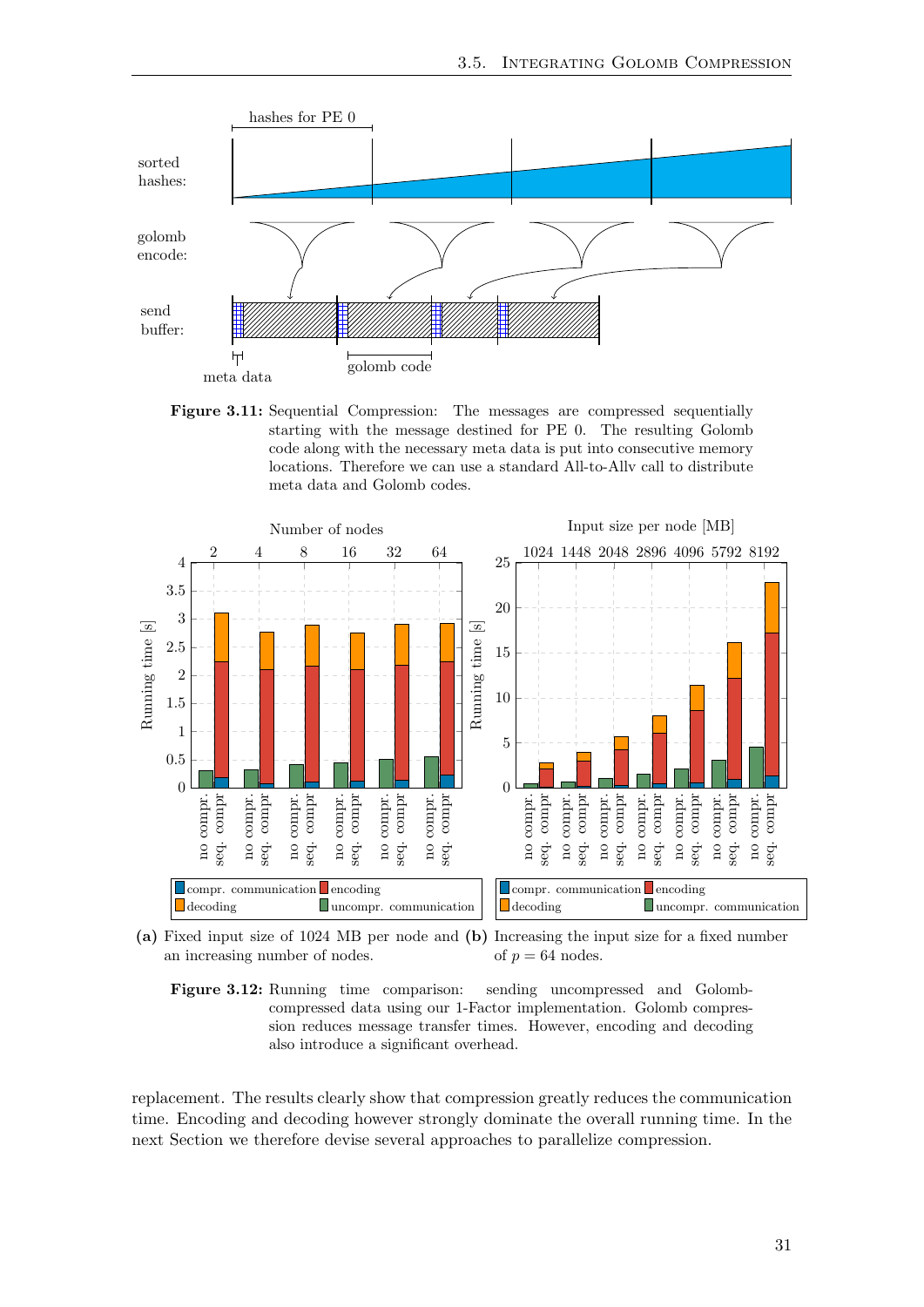<span id="page-39-1"></span>

Figure 3.13: Send buffer layout for naïve parallelization approach assuming 4 PEs.

#### <span id="page-39-0"></span>3.5.2 Parallelization Approaches

In order to speed up encoding and decoding it is necessary to parallelize both steps. In this subsection we assume a system with  $p$  nodes and  $t$  threads per node and present three parallelization approaches that build upon one another. All implementations avoid the overhead of encoding and decoding the bucket each PE sends to itself. Instead, these hash values are directly copied into the corresponding memory location of the receive buffer.

#### Naïve

Given  $t$  threads, it is possible to encode up to  $t$  messages in parallel. However, the sizes of each of the t resulting Golomb codes are not known until completion of the encoding process. Thus it is not possible to encode directly into contiguous memory locations of the send buffer in parallel. We therefore conceptually divide the send buffer into  $p$  buckets one for each destination PE.

We again exploit virtual memory to account for the unknown Golomb code size of each bucket. Memory is allocated such that each bucket is big enough to contain the Golomb code of the entire input sequence. Thus it is ensured that each bucket is big enough to store meta and compressed data without overflowing into the neighboring bucket. Each of the t threads is therefore able to encode its corresponding hashes into the correct position of the send buffer without any synchronization with the other threads.

Figure [3.13](#page-39-1) shows an example of a send buffer, which is conceptually divided into 4 buckets. Each bucket can further be subdivided into three different memory areas. At the beginning of each bucket the meta data is stored, followed by the actual Golomb code. Since we estimated the code sizes conservatively, each code is smaller than the bucket size - leaving some unused space at the end of each bucket.

This layout causes some fragmentation of the send buffer. Unlike in the sequential case, the compressed data does not reside in consecutive memory locations. It is therefore necessary to adjust the send displacements of the All-to-Allv operation accordingly to account for these offsets.

Decoding is done analogously to encoding. Using the meta data information at the beginning of each message, t threads concurrently decode their respective message content into the receive data structure.

#### Maximum Parallelism

If the number  $p$  of nodes is greater than the number  $t$  of threads per node, the naïve approach efficiently exploits parallelism. If, however, the number of nodes participating in the collective operation is less than  $t$ , it is not able to use all threads for encoding as well as decoding and therefore wastes potential for parallelization.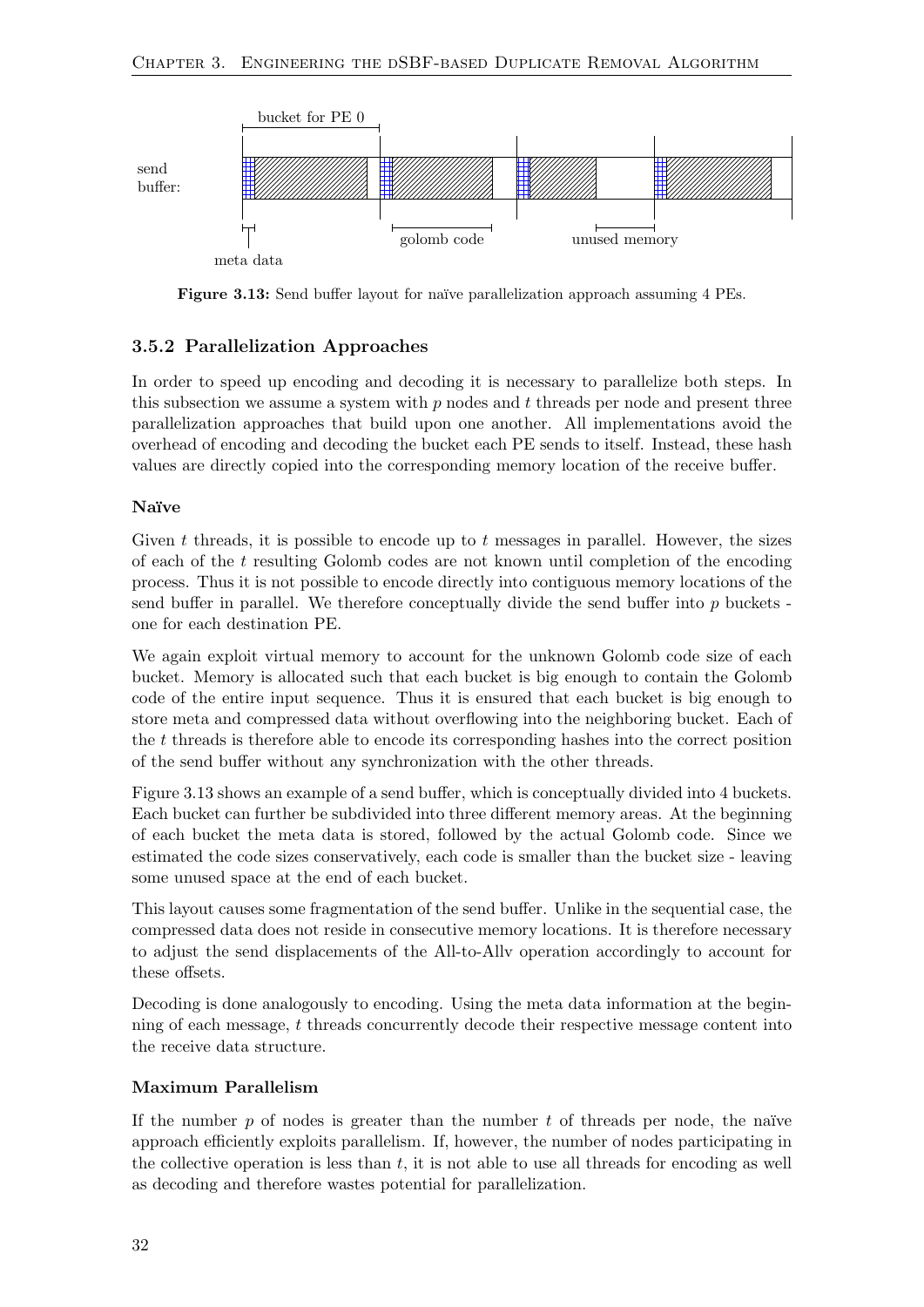<span id="page-40-0"></span>

Figure 3.14: Send buffer layout for maximum parallelism approach. Each bucket is conceptually divided into t sub-buckets, which will be encoded and decoded in parallel.

To be able to always use the maximum number of threads (regardless of the number of nodes), we conceptually partition the send buffer layout of the naïve approach even further (see Figure [3.14\)](#page-40-0). Each bucket is itself sub-divided into t sub-buckets that are big enough to contain the Golomb code of the entire input sequence.

Thus, it is possible to encode a bucket by encoding all sub-buckets in parallel, thereby always using all available threads. This approach however leads to further fragmentation of the send buffer. While the naïve approach has to account for  $p$  potentially unused memory locations, this approach needs to consider  $p \cdot t$  gaps in the send buffer.

Due to this fragmentation it is not possible to use a standard All-to-Allv operation to send only those memory areas that contain actual data, because it does not allow for this kind of complex memory layout. We could just send the entire buffer (including the unused space), but devise a more elaborate approach to save the overhead caused by the fragmentation.

As described in the beginning of this section, the most general form of the all-to-all communication operation additionally allows the specification of a data type per bucket. We know the bucket sizes as well as the sub-bucket sizes before starting the encoding process. Furthermore, we know the actual sizes of the resulting Golomb codes once the encoding process is finished. It is therefore possible to create bucket-specific MPI data types that account for the individual sub-bucket structures of each bucket. Thus, we are again able to distribute all batched insertion messages using one collective communication operation and without having to transmit the data that resides in the unused memory locations.

#### Pipelined Compression

Both the naïve and the maximum parallelism approach treat the actual message exchange as a black box communication operation. This leads to an inherent sequentialization of the encoding-transfer-decoding process: The communication operation is only initiated once every bucket as been compressed and parallel decoding starts only after the collective communication operation is finished.

In order to prevent this implicit sequentialization, the pipelining approach exploits the fact that the all-to-all operation is implemented as p pairwise message exchanges. Instead of building encoding and decoding around the communication operation, it integrates compression directly into the 1-Factor algorithm described in Section [3.4.2:](#page-34-0) Messages are put into the compression pipeline (see Figure [3.15\)](#page-41-0) in the order determined by the 1-Factor schedule.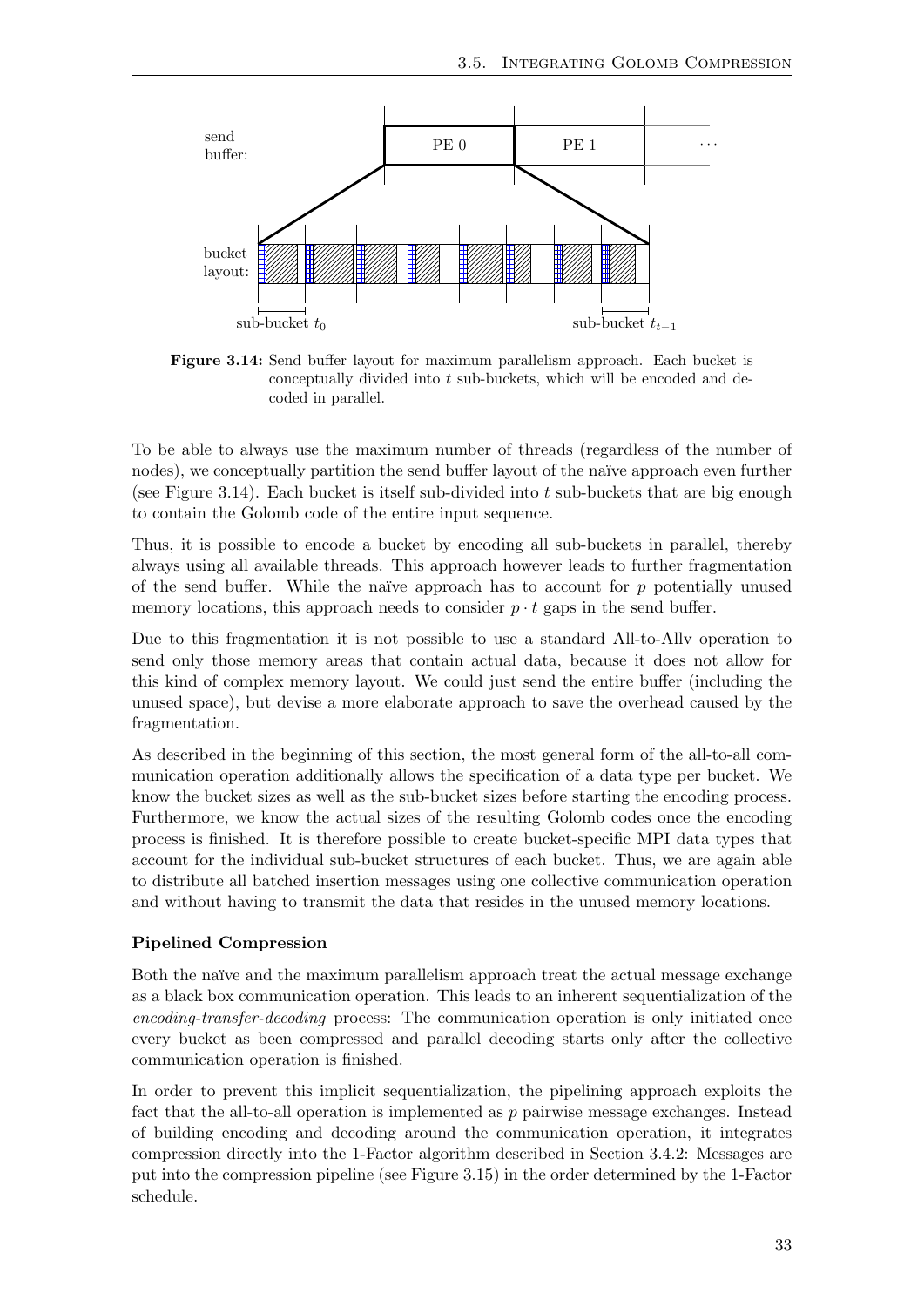<span id="page-41-0"></span>

Figure 3.15: Three-stage compression pipeline. Encoding and decoding is done in parallel using t threads as described in the maximum parallelism approach.

As soon as a message is compressed, the corresponding message exchange with the destination PE is initiated and the next bucket is fed into the encoding stage. Likewise parallel decoding of a bucket is started as soon as a bucket leaves the transfer-stage (because it's pairwise communication operation is finished). By using this three-stage pipeline, this approach overlaps communication and computation as much as possible in order to further reduce the overall running time.

Figure [3.16](#page-42-0) summarizes the different parallelization approaches and illustrates the implications on the total running time and the ability to efficiently exploit shared-memory parallelism.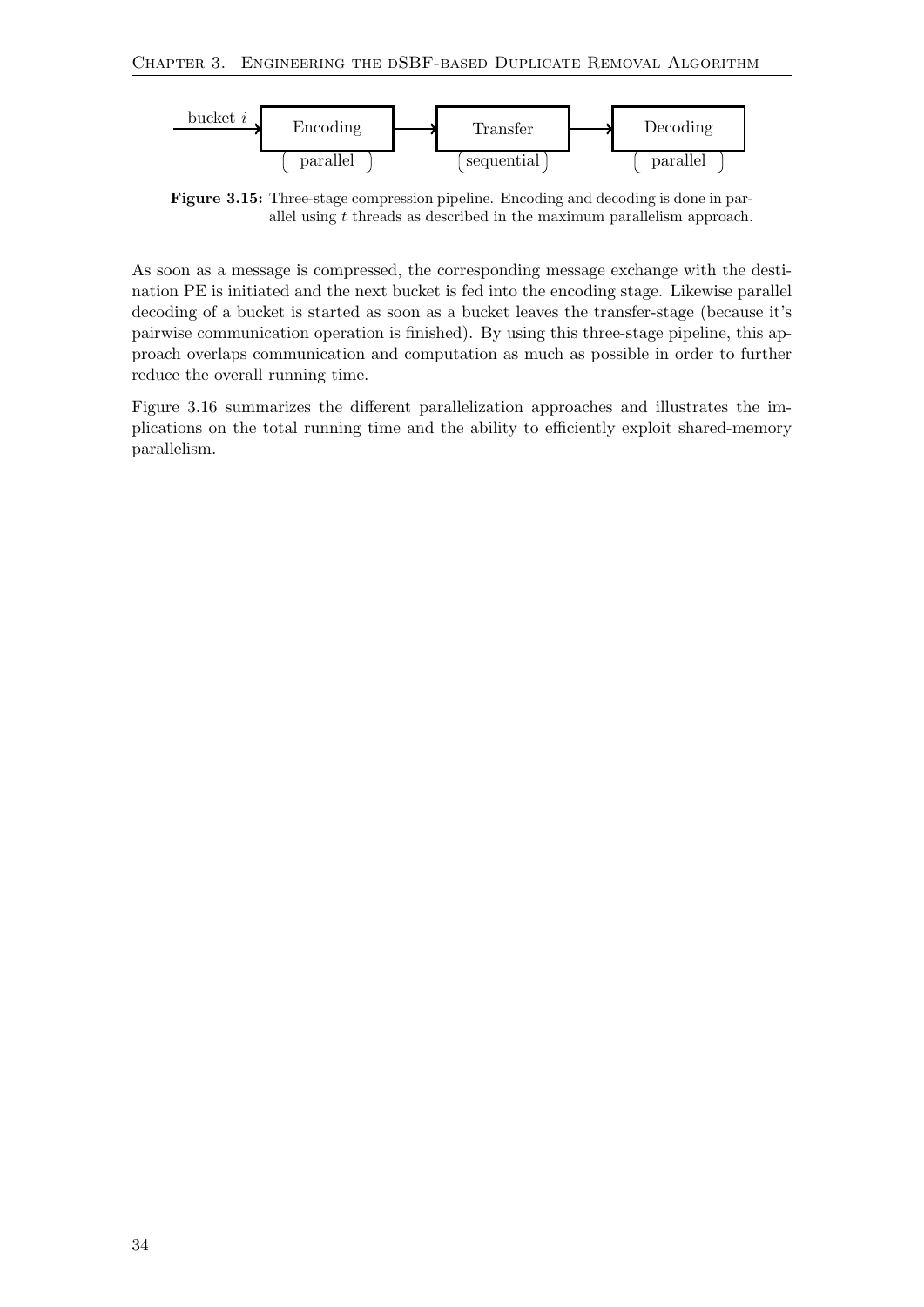<span id="page-42-0"></span>

(a) Sequential compression: Buckets are encoded and decoded sequentially.

(b) Naïve parallelization: Buckets are encoded and decoded in parallel. If  $p \geq t$  this approach efficiently exploits shared-memory parallelism.

| $b_2$<br>$v_0$<br>$v_1$<br>$\overline{b_2}$<br>$\overline{b_0}$<br>$\mathbf{b}_1$<br>$\mathfrak{b}_0$<br>$\lfloor b_2 \rfloor$<br>$b_1$<br>$\overline{b_2}$<br>$\overline{b_1}$ |  |
|---------------------------------------------------------------------------------------------------------------------------------------------------------------------------------|--|
|                                                                                                                                                                                 |  |

time

time

(c) Maximum parallelism: Assuming a cluster configuration with  $t = 4$  threads per node, the na¨ıve approach would not be able to utilize all threads. By sub-dividing each bucket into sub-buckets, the maximum parallelism approach is able to always use all available system resources for encoding and decoding, even if  $p < t$ .



 $\uparrow$ 

time

- (d) Pipelined compression: Encoding, transfer and decoding of each bucket is interleaved in a pipelined fashion to overlap computation and communication as much as possible. This approach explicitly uses  $p$  pairwise message exchanges rather than one single collective communication operation.
	- Figure 3.16: Chronology of the different approaches to integrate compression into the all-to-all communication operation assuming a system configuration with  $p = 3$  nodes and  $t = 4$  threads per node.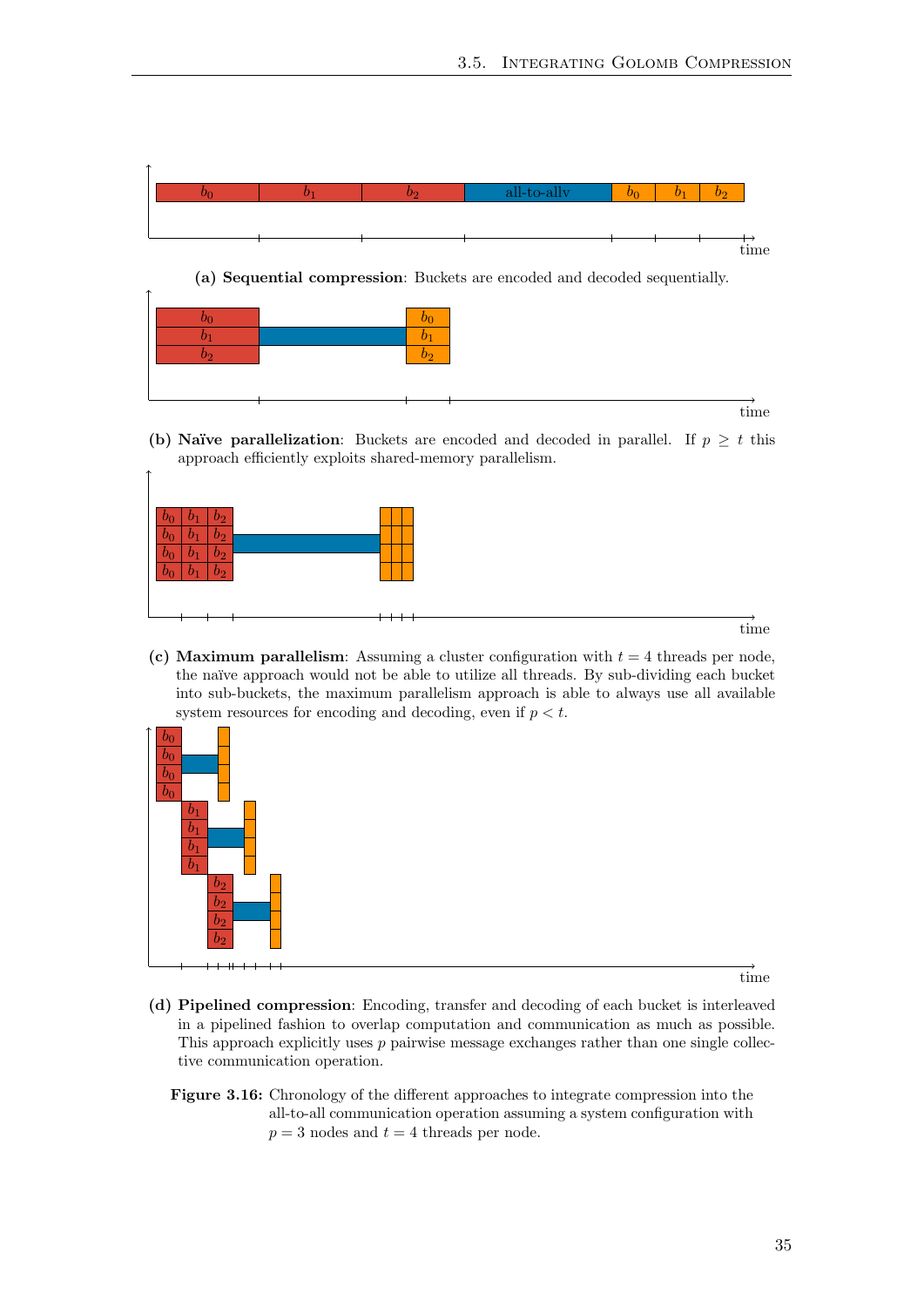#### <span id="page-43-0"></span>3.5.3 Experimental Evaluation

We implemented all three approaches using Intel<sup>®</sup> Threading Building Blocks (Intel<sup>®</sup>) TBB) 4.1 as well as OpenMP 3.1 for shared-memory parallelization. Since the TBB-based implementations consistently performed better, this section does not present any OpenMPbased results. In order to provide comparability to the results of the previous sections, we again use the benchmarks described in Section [3.4.1](#page-32-1) to evaluate the performance of the three approaches experimentally. In the following, we refer to the implementation of the naïve parallelization approach as naïve, of the maximum parallelization approach as max-par, and of the pipeline approach as pipe.

Figure [3.17](#page-44-0) shows the results (averaged over 50 iterations) for a fixed input size of 1024 MB per node and an increasing number of nodes. As predicted in the previous subsection, naïve is not able to exploit potential parallelism as long as  $p < t = 16$ . However, as soon as the number of nodes participating in the communication operation is greater than the number of threads per node, naïve shows better overall performance than  $max-par$ .

While the encoding- and decoding-performance of both approaches is comparable, the actual communication time of max-par is consistently higher than that of naïve. This difference can be explained with the increased complexity of the send buffer's memory layout: In naïve it is sufficient to use an All-to-Ally operation and standard MPI data types, because memory fragmentation can be addressed by adapting the send displacements. The max-par algorithm however needs to create a specific MPI data type for each bucket in order to be able to distribute the Golomb codes using one All-to-Allw operation.

The performance of the pipelined approach is not as good as anticipated theoretically. This can be explained by some implementation details: In order to achieve true overlapping of communication and computation, it is not sufficient to rely on non-blocking communication operations like MPI\_Isend and MPI\_Irecv. A first implementation of pipe that solely used  $p$  non-blocking communication operations did not perform any better than  $max-par$ . The reason for this is that according to the MPI standard [\[34\]](#page-62-14), the usage of a non-blocking communication operation does not necessarily imply asynchronous execution of computation and communication. Thus MPI libraries do not have to account for asynchronous progress in order to be standard-compliant. The current version 1.6.4 of OpenMPI, for example, does not support this feature (called "progress threads")<sup>[3](#page-43-1)</sup>. Instead, the actual communication is performed in the subsequent MPI\_Test or MPI\_Wait calls [\[25,](#page-61-17) [67\]](#page-64-2).

In order to be able to explicitly overlap encoding and decoding with the distribution of Golomb codes, we use a manual progression technique [\[25\]](#page-61-17): A special progression task is spawned at the beginning of the encoding process. On execution, it issues the MPI\_Irecv calls in 1-Factor order and then repeatedly calls MPI\_Waitsome to drive message progression and to check for completion. As soon as one or more transfers completed, the corresponding messages are decoded in parallel.

By sacrificing one thread for this task, it is possible to overlap compression and computa-tion to a certain degree as can be seen in Figure [3.17.](#page-44-0) For  $p \ge 16$  pipe performs better than both other parallel approaches and the uncompressed message transfer.

Figure [3.18](#page-45-2) compares the throughput of our parallel Golomb compression implementations with the throughput of sending uncompressed data. For a sufficiently large number of PEs  $(p \ge 16)$ , the pipelined compression algorithm outperforms its competitors. For  $p = 64$ PEs, it achieves a throughput of more than 2.5 GB/s. Considering that the network of our cluster provides a theoretical point-to-point bandwidth of 4 GB/s, we conclude that for a reasonable amount of nodes, compression is still effective in reducing the overall

<span id="page-43-1"></span> $^3$ <http://www.open-mpi.org/community/lists/users/2012/06/19526.php>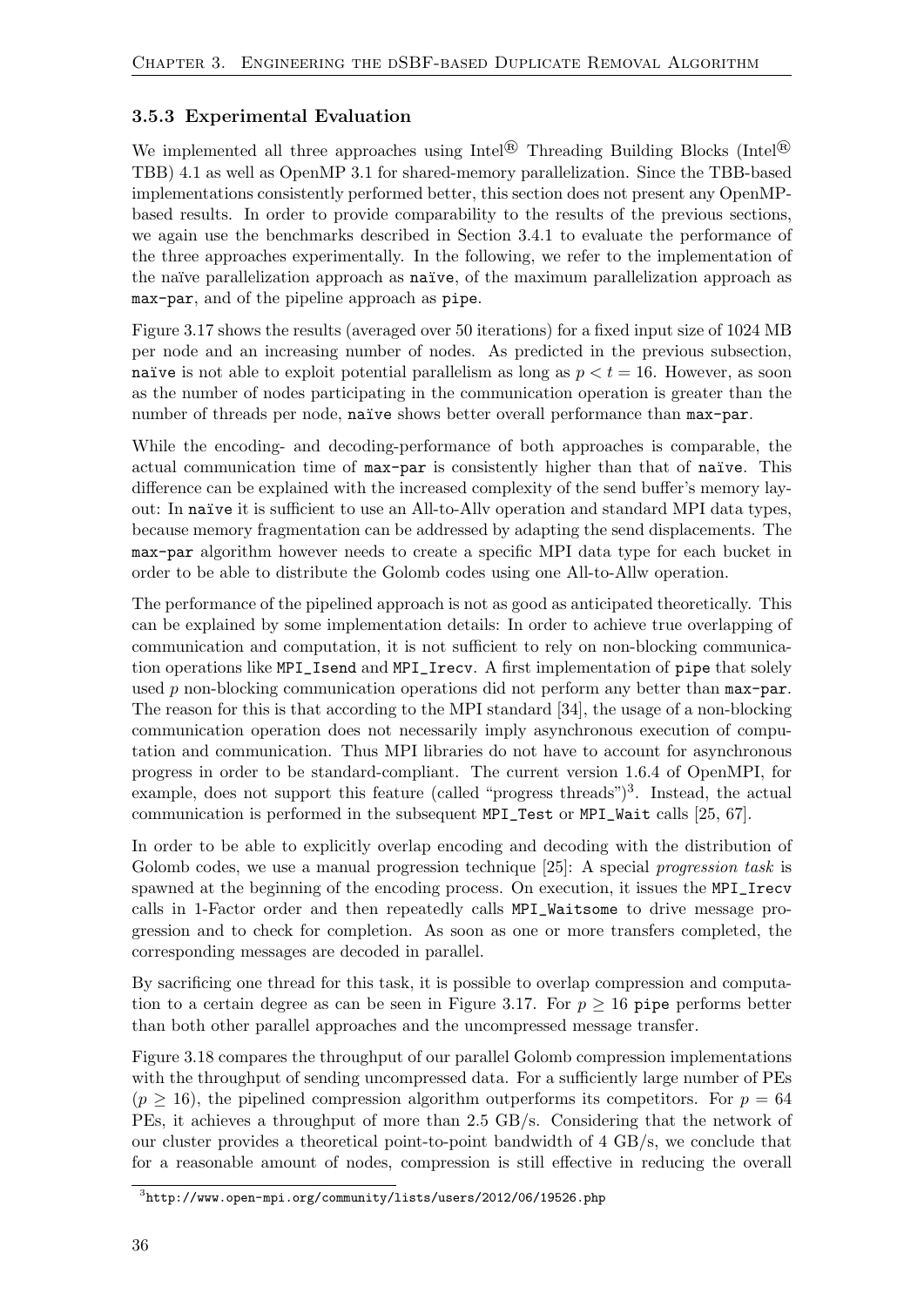<span id="page-44-0"></span>

running time of collective communication operations - even on high-performance networks like InfiniBand.

(b) Increasing input size, fixed number of nodes  $p = 64$ .

Figure 3.17: Running time comparison: sending uncompressed and Golomb compressed data. Compression is performed using the three parallelization approaches. Employing parallel compression reduces the overall communication time even on a high-performance interconnect.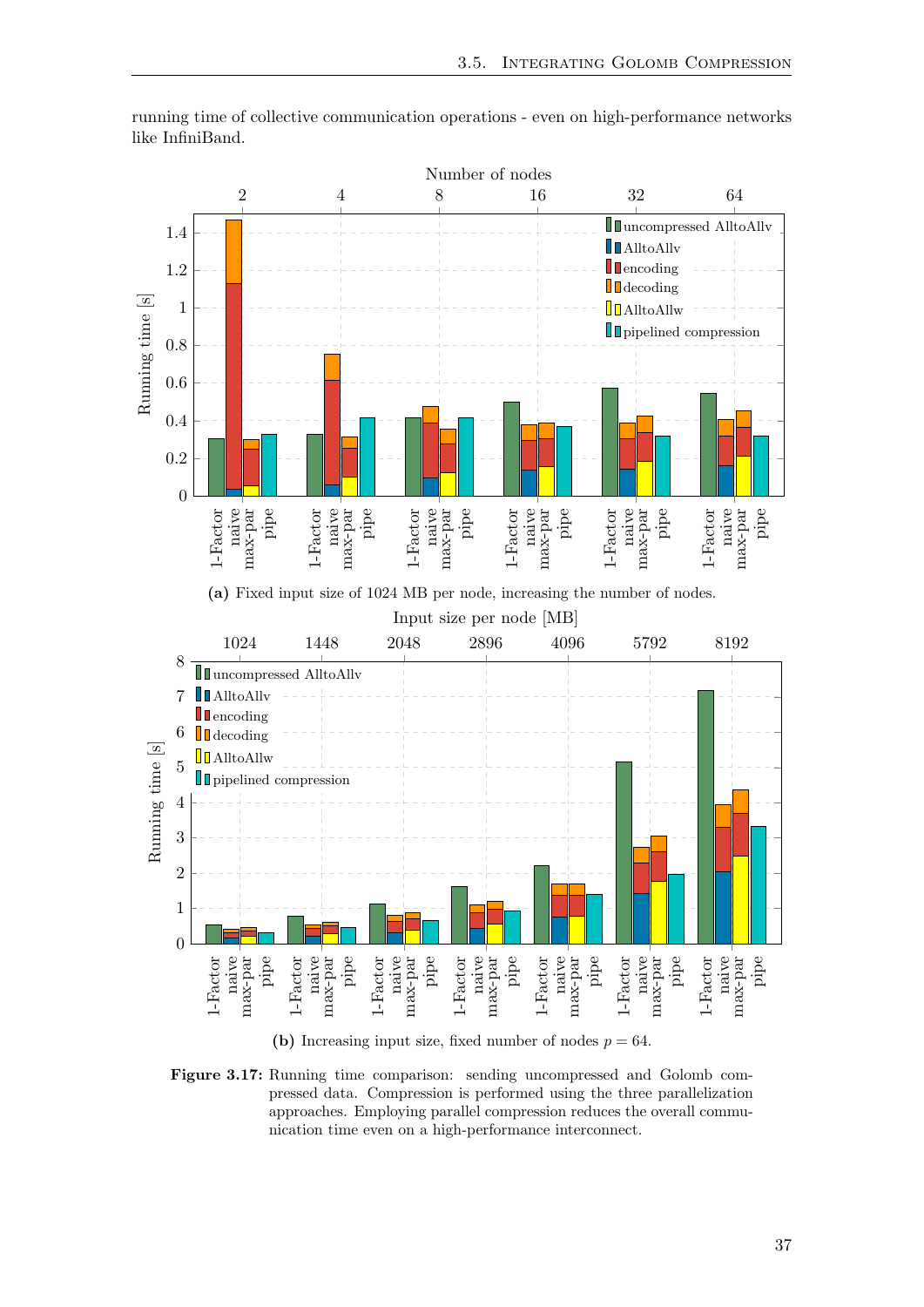<span id="page-45-2"></span>

(a) Fixed input size of 1024 MB per node and an increasing number of nodes. (b) Increasing the input size for a fixed number of  $p = 64$  nodes.

Figure 3.18: Throughput of our parallel Golomb compression approaches compared to sending uncompressed data using our 1-Factor implementation. For a sufficiently large number of nodes, all compressed communication operations outperform the uncompressed 1-Factor distribution.

### <span id="page-45-0"></span>3.6 Engineering Collision Detection

The dSBF-filtering algorithm as described in Section [3.1](#page-22-1) consists of a local preprocessing step that creates the batched insertion messages, a distribution step that communicates these messages to their corresponding destinations and a collision detection step that identifies dSBF positions that would be set to 1 multiple times if the filter was actually materialized on each PE. Engineering a shared-memory parallel implementation of this step is the subject of this section.

Each received and decompressed batched insertion message consists of a sorted sequence of hash values. A parallel multiway-merging algorithm can be employed to identify hashes that occur multiple times. The identified duplicate hash values have to be signaled back to their corresponding source PEs. This can be done sending each source PE a dedicated response bit-vector of size  $n$ , where  $n$  is the number of hash values contained in the batched insertion message. A one-bit indicates that the hash occurred multiple times. A zero-bit represents hash values that occurred only once during the merging phase.

Section [3.6.1](#page-45-1) introduces an implementation that builds upon the parallel multiway-merging algorithm  $[53]$  provided by the GNU C++ library. Section [3.6.2](#page-46-0) then details an advanced parallel collision detection algorithm that reuses the key components of the parallel multiway-merger and that is specifically tailored to our problem setting.

Since both algorithms are tightly coupled to our distributed duplicate removal algorithm, we defer their experimental evaluation to Section [4.3.](#page-50-0)

#### <span id="page-45-1"></span>3.6.1 Library-based Multiway-Merging

The pseudo code of our library-based multiway-merging collision detection approach is shown in Algorithm [7.](#page-46-1) Assume  $p$  received batched insertion messages and  $t$  threads that should perform the merging operation in parallel. To be able to set the bits in the bitvector responses during the parallel merging operation, it is necessary to know the source of each hash value along with the corresponding position in the batched insertion message.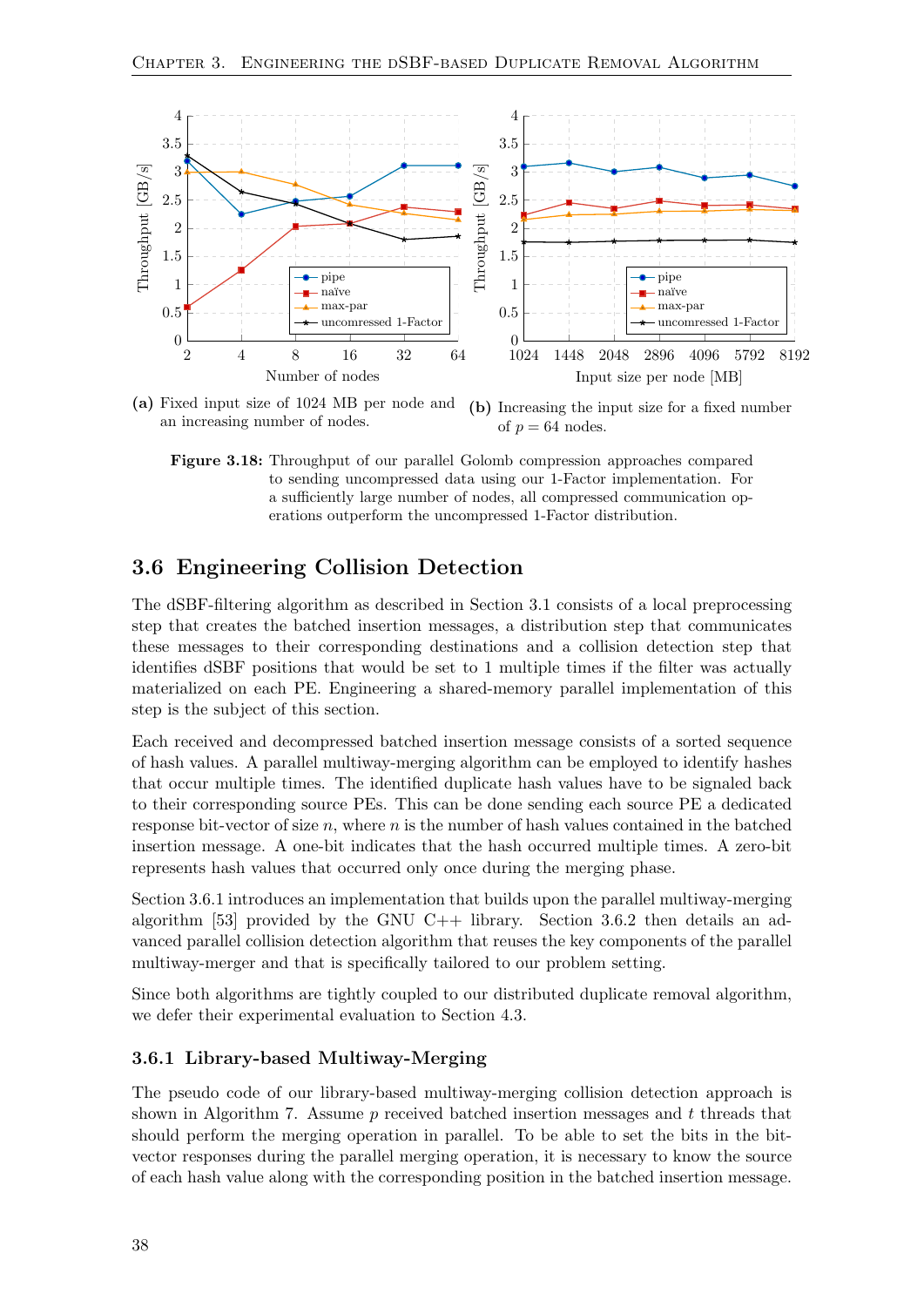<span id="page-46-1"></span>

| <b>Algorithm 7</b> Multiway-merging collision detection                                |
|----------------------------------------------------------------------------------------|
| procedure DETECTHASHCOLLISIONS (received dSBF insertion messages)                      |
| <b>parallel for<br/>each</b> $hash \in receivedMessage \forall PE$ do                  |
| $mergeTuples \leftarrow mergeTuples \cup \{SourcePE, Index, Hash\}$                    |
| end parallel foreach                                                                   |
| foreach $i \in [0, t)$ do                                                              |
| for each $message \in receivedMessages$ do                                             |
| $threadLocalBitVector[i] \leftarrow threadLocalBitVector[i] \cup BitVector( message )$ |
| end for                                                                                |
| end for                                                                                |
| PARALLELMULTIWAYMERGE(mergeTuples, CollisionComparator)                                |
| parallel foreach $i \in [0, p)$ do                                                     |
| $filterResponseMessage[i] \leftarrow \forall threadLocalBitVector[i]$<br>threads       |
| end parallel foreach                                                                   |
| end procedure                                                                          |
|                                                                                        |
| <b>Algorithm 8 Multiway-merging Comparator</b>                                         |

<span id="page-46-2"></span>

| procedure COLLISIONCOMPARATOR( $MergeTuple$ a, $MergeTuple$ b) |  |  |  |  |
|----------------------------------------------------------------|--|--|--|--|
| if a hash $== b$ hash then                                     |  |  |  |  |
| $threadLocalBitVector[threadID][a.SourcePE][a.Index] = 1$      |  |  |  |  |
| $threadLocalBitVector[threadID][b.SourcePE][b.Index] = 1$      |  |  |  |  |
| end if                                                         |  |  |  |  |
| return $a.Hash < b.Hash$                                       |  |  |  |  |
| end procedure                                                  |  |  |  |  |
|                                                                |  |  |  |  |

Unfortunately, it is not possible to pass this information directly into the parallel multiwaymerging algorithm, as the only way to influence the merging process is the use of a custom comparator function. Because the parallel multiway-merging algorithm operates on copies of the input elements, it is not possible to infer either source PE or index from within the comparator.

The first step of our algorithm is therefore to create an augmented input sequence in parallel. Each hash value is augmented with the ID of the source PE and the index within the corresponding message. Using these triples in the comparator shown in Algorithm [8,](#page-46-2) it is possible to directly set the corresponding response bits in case two hash values are equal. Note that we do not set the bits directly in the response bit-vectors, since current bit-vector implementations like boost::dynamic\_bitset can not handle concurrent writes to arbitrary bit positions. In order to avoid costly fine-grained synchronization operations, each thread has its own copy of the response bit-vectors. The final response messages are created after the merging operation by OR-ing the thread-specific bit-vectors for each message.

#### <span id="page-46-0"></span>3.6.2 Parallel Tournament Tree Collision Detection

Using the parallel multiway-merging algorithm as a black box operation leads to significant administrative overhead, because it is necessary to augment the input sequences with meta data and provide thread-specific result data structures in order to compensate for the limitations of the library interface. In order to bypass these limitations, the tournament tree collision detection algorithm reuses the key components of the multiway-merging algorithm to create an implementation that is specifically tailored to our problem, i.e., detecting hash collisions and directly setting the corresponding response bits in parallel.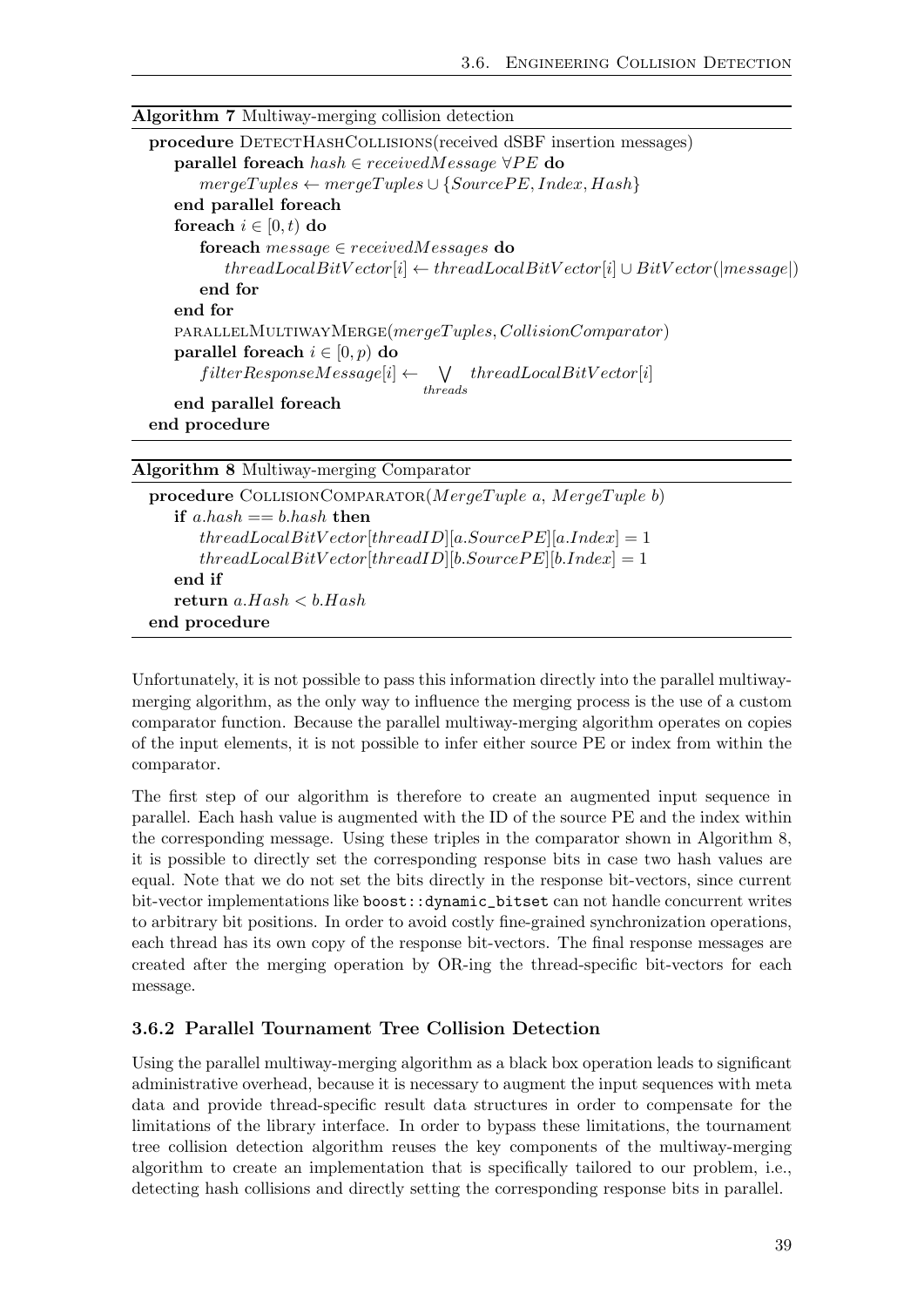<span id="page-47-0"></span>

**Figure 3.19:** Parallel Tournament Tree Collision Detection assuming  $p = 4$  received batched insertion messages and  $t = 4$  threads to perform the collision detection in parallel. Each thread merges one partition and sets the corresponding bits in the response bit-vector in case of a collision.

Our approach is depicted in Figure [3.19.](#page-47-0) We reuse the multisequence partitioning implementation [\[53\]](#page-63-16) to partition the input sequences such that they can be merged in parallel using t threads. The actual collision detection on each of these partitions is then performed as follows: Each thread manages a tournament tree data structure as a  $p$ -way merger. We again reuse the corresponding highly-tuned library implementation [\[52\]](#page-63-15). As we are not interested in the overall results of the merging process, i.e., the completely merged sequence of all received hash values, we do not materialize this output sequence. Instead, each thread only keeps track of two hash values: The current minimum and the previous minimum. Whenever these two hashes are equal, the thread sets the corresponding bits in the response bit-vectors.

Bit-vector data structures use integer data types as the underlying storage format for their bits. By carefully aligning the partition boundaries to the size of these data types, we can limit parallel random access to the bit-vector such that each integer is only accessed by one thread. This allows us to directly work on the response bit-vectors in parallel instead of having to create thread-specific temporary data structures.

By explicitly managing the merging process rather than relying on a black-box operation, we are able to use the information that is already inherent in the structure of the input sequences, i.e., the source PE of each hash value and the current index within the respective batched insertion message. Therefore, it is not necessary to store this information along with each hash value.

The tournament tree-based collision detection algorithm thus completely eliminates the additional administrative overhead of the approach that just reused the parallel multiwaymerging algorithm.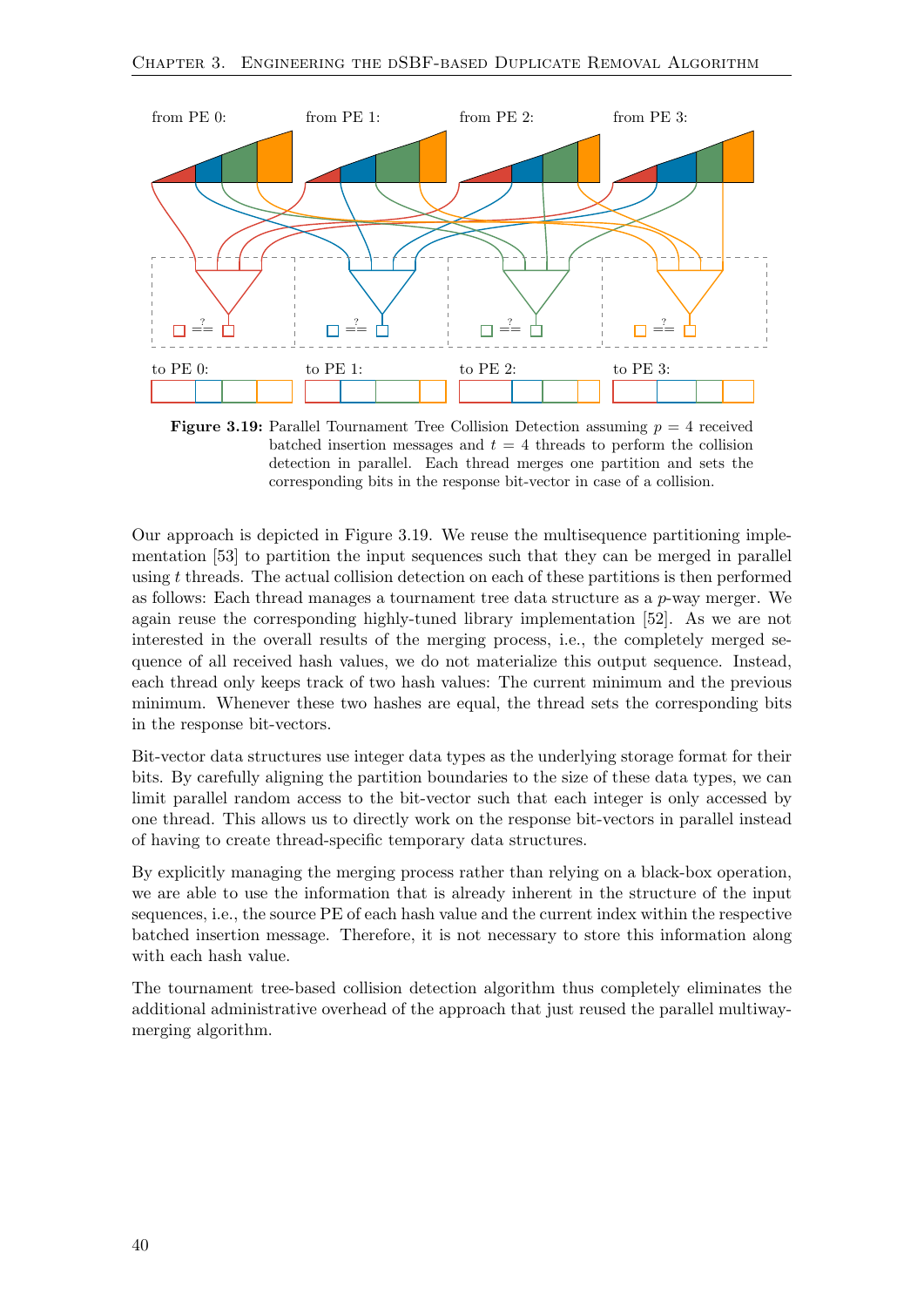## <span id="page-48-0"></span>4. Evaluation

It is the goal of this thesis to complement the theoretical analysis of Sanders et al. [\[48\]](#page-62-0) with an experimental evaluation that analyzes the practical performance of the single-pass and two-pass dSBF-based duplicate removal algorithms. We therefore provide a detailed comparison of the running times of both implementations and the competitor that is best suited for our test setup, which will be introduced in Section [4.1.](#page-48-1)

The benefits of filtering distinct elements decrease as the total number of duplicates increases. Thus, the algorithm is expected to excel in situations where the input dataset is duplicate-free or only contains relatively few duplicates. By varying the number of duplicates, we determine the tipping point up to which dSFB-based filtering using our implementations is considered beneficial.

Finally, in order to evaluate the communication efficiency of our implementations, we analyze the total amount of data that is transferred over the network during the duplicate removal process.

## <span id="page-48-1"></span>4.1 Test Setup

We use the following test setup for all experiments presented in this section:

Our input relation consists of  $2^{27}$  records per node and hence scales linearly with the number of nodes. The records have a fixed size of 104 Byte. Thus, the dataset of each PE resembles a database table of 13 GB in size. Since we are interested in the distributed duplicate removal problem, we generate these input records such that no intra-node duplicates exist, i.e., all duplicates are distributed over the nodes. We therefore omit an initial duplicate removal phase that would otherwise be necessary.

In order to identify the tipping point up to which dSBF-filtering is beneficial, we control the total number of duplicates using the duplication factor  $\alpha$ . Let  $n = 2^{27} \times p$  be the total number of input records of all  $p$  PEs participating in the duplicate removal operation. Then the input data is generated such that it contains  $\alpha n$  duplicates and  $(1 - \alpha)n$  unique records.

In the remainder of this chapter, we refer to the dSBF-based duplicate removal algorithm that uses a single filtering pass as 1dSBF, while the algorithm that uses two filtering passes is referred to as 2dSBF. The overall communication volume of both algorithms depends on the optimal choice of the false positive rate  $f$  of the employed distributed single shot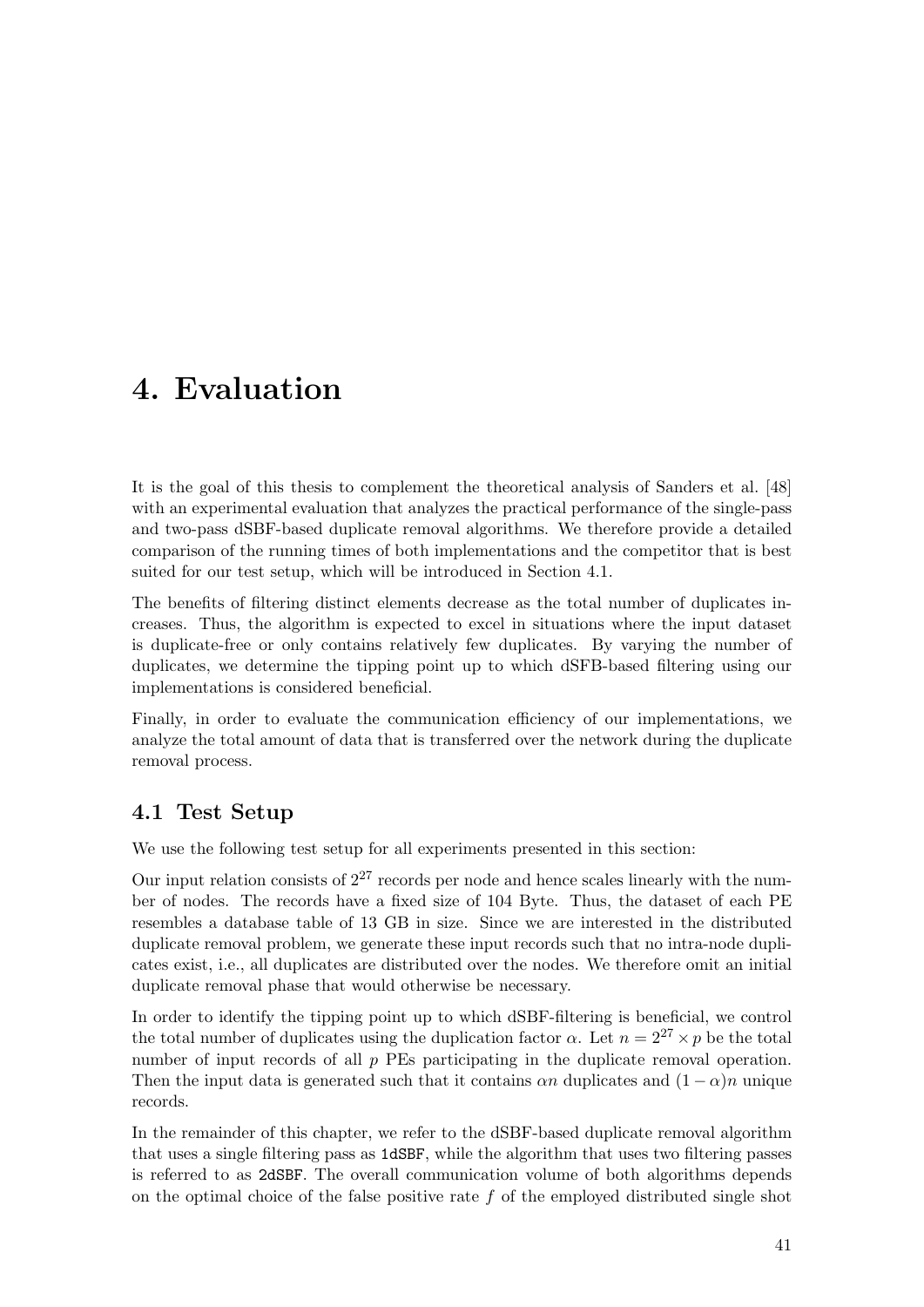<span id="page-49-1"></span>

Figure 4.1: Communication time of the Repartitioning algorithm using our 1-Factor implementation as well as the OpenMPI's default algorithm. The input relation did not contain any duplicates, i.e.,  $\alpha = 0$ .

Bloom filter. We choose  $f$  according to the theoretical analysis of Sanders et al. [\[48\]](#page-62-0), i.e.,  $f = 1/uh(2)$  for 1dSBF and  $f_1 = 1/lh(2)ln(up) + 0.746$  and  $f_2 = 1/uh(2)$  for 2dSBF, where u denotes the size of an input record in bits and  $p$  is the number of PEs. In all our experiments the records have a fixed size of 104 Byte, therefore  $u = 832$  bits.

We test our implementations on the same distributed memory cluster system using the same compiler and compile flags as described in Section [3.2.](#page-26-1) However, we had to refrain from using our self-compiled version of OpenMPI 1.6.4 with multithreading support, since it turned out to be instable when used in the cluster environment. We therefore use the library provided by the cluster system for all following experiments. The system currently provides OpenMPI version 1.6.3 compiled without multithreading support.

All reported timing values are averages of the elapsed wall-clock time of otherwise unloaded nodes. For each experiment, we average all timing values over all PEs and over 25 successive iterations.

## <span id="page-49-0"></span>4.2 Choosing the Competitor

As shown by our review of related work in Section [2.1,](#page-12-1) the hash-based Repartitioning algorithm is deemed to be the best-suited algorithm for datasets that do not contain any intra-node duplicates, because it avoids the (in this case unnecessary) local duplicate removal phase and achieves good load balancing by distributing work evenly over the PEs. We therefore choose this algorithm to serve as the competitor to our dSBF-based duplicate removal algorithm and provide a tuned reference implementation. The implementation is referred to as RePart throughout this chapter.

In the Repartitioning algorithm, each PE hashes its input records into  $p$  messages, distributes these messages to the  $p$  PEs participating in the distributed duplicate removal operation, and executes a single-system duplicate removal algorithm on the received messages.

We parallelized the hash-partitioning of the input tuples using OpenMP. As our analysis in Section [3.4](#page-32-0) showed, the choice of an appropriate collective communication operation is crucial - especially in the case where huge amounts of data are to be transferred over the network. Because the input relation of our test setup is considerably larger than the data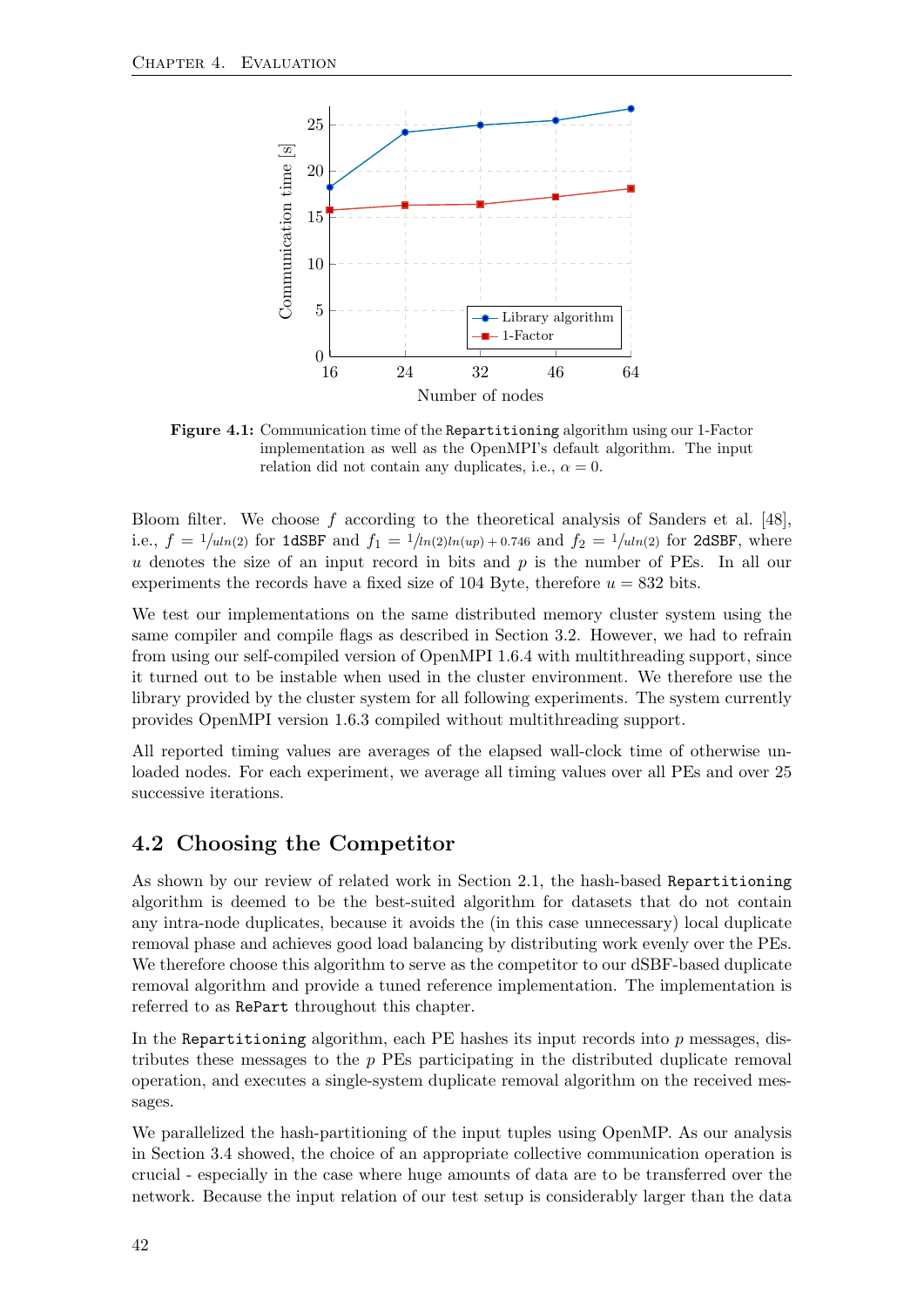we transferred in the experiments presented in Section [3.4,](#page-32-0) we confirmed our observations regarding the performance issues of OpenMPI's default algorithm. The results are shown in Figure [4.1](#page-49-1) and validate the findings of our microbenchmarks. We therefore used the 1-Factor implementation to distribute input records in all experiments presented in this chapter.

The final duplicate removal on the received input tuples can be performed by one of the sequential/single-system algorithms described in Section [2.1.](#page-12-1) Our implementation uses the traditional sort+scan approach. The sorting phase is parallelized using the parallel version of  $std::sort$  provided by the GNU C++ library. A sequential scan then identifies any duplicates. We also experimented with approaches based on hash tables. However, none of these approaches was able to outperform the parallel sort and successive scan approach.

## <span id="page-50-0"></span>4.3 Implementation Choices

The dSBF-based duplicate removal algorithm executes the Repartitioning algorithm on all tuples that passed the filtering phase. We therefore settle the implementation choices regarding the communication of the input tuples and the final duplicate removal phase as described in the previous section. The filtering phase, however, offers additional potential for optimization as detailed in Sections [3.3](#page-26-2) through [3.6.](#page-45-0)

The impact of each of our engineering efforts is depicted in Figure [4.2,](#page-51-1) which shows the normalized running time of the 1dSBF algorithm executed on 64 PEs and a duplicate-free dataset. Other configurations as well as the 2dSBF algorithm yield similar results and are therefore omitted. For each implementation choice, the left bar shows the total running time of the algorithm when all optimizations are switched on. The right bar shows the running time for the same configuration except that the optimization in question is turned off.

Using our parallel radix sort implementation reduces the running time of the sorting phase by a factor of 1.6 compared to the comparison-based parallel multiway-merging algorithm. This is consistent with the results in Section [3.3.](#page-26-2) The input of both algorithms consists of (key,value) pairs, where the key corresponds to the hash value produced by hashing the corresponding input tuple with index value. Based on our test setup and the optimal false positive rate, 43 bits are necessary to cover the range of hash values (i.e., dSBF bit positions). Thus, the parallel radix sort performs 6 passes over the data.

Transferring the batched insertion messages of the dSBF-filtering phase in Golombcompressed format results in a  $\sim$  40% decrease in the corresponding communication time. This confirms our assumption that compression is worthwhile even on systems that employ high-performance interconnects. When compared to the gains of compression reported in Section [3.5,](#page-37-0) this decrease in communication time seems to be less than expected. The reasons for this behavior are twofold: As the OpenMPI library provided by our cluster system does not offer multithreading support, we were not able to use our highly-tuned pipelined compression algorithm. Instead, all experiments reported in this chapter use the naïve algorithm. Furthermore, the sizes of the batched insertion messages are on the lower spectrum of the message sizes evaluated in Section [3.5.](#page-37-0) We therefore expect the benefits of compression to further increase with increasing size of the input relation.

Tournament tree-based collision detection turns out to be the most successful optimization, reducing the running time of the collision detection phase by a factor of more than 4 when compared to the library-based multiway-merging collision detection algorithm. This significant decrease can be attributed to the complete elimination of administrative overhead that was necessary when reusing the parallel multiway-merging routine, even though these administrative tasks were performed in parallel.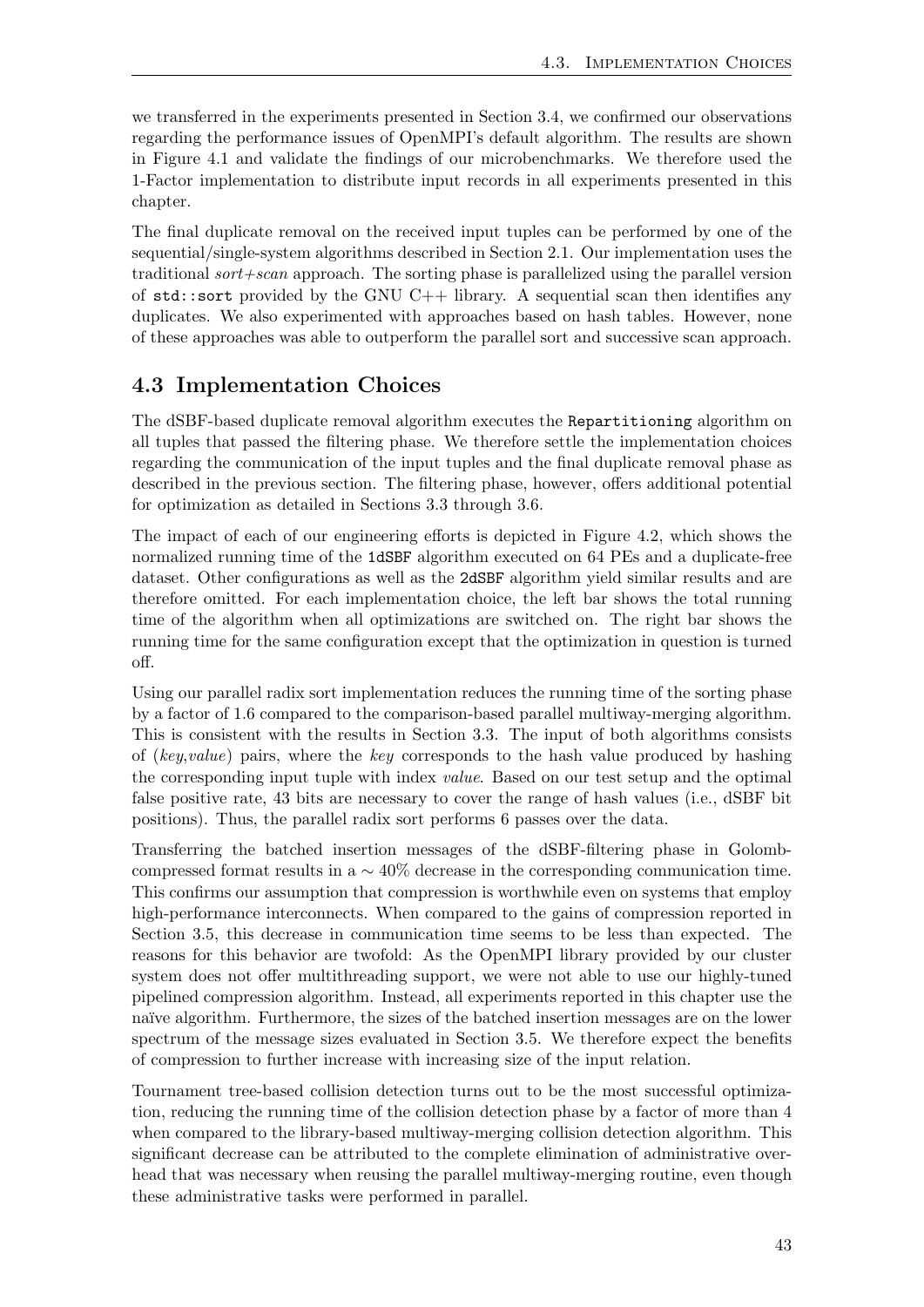<span id="page-51-1"></span>

#### Implementation Choices

Figure 4.2: Impact of our engineering efforts on the total running time of the 1dSBF algorithm, executed on 64 PEs and a dataset that does not contain any duplicates. For each implementation choice, the left bar shows the total running time with all optimizations turned on. The right bar shows the same configuration except that the optimization in question is turned off.

Based on this analysis, all following experiments use the parallel radix sort implementation in the sorting phase, Golomb compressed communication to distribute the batched dSBF insertion messages, and the tournament tree-based collision detection algorithm.

### <span id="page-51-0"></span>4.4 Experimental Results

The total running times of our dSBF-based filtering algorithms and the Repartitioning algorithm are shown in Figures [4.3a](#page-52-0) and [4.3b.](#page-52-0) The results confirm the practicability of the dSBF-based duplicate removal algorithms, as both 1dSBF and 2dSBF outperform RePart. For an increasing number of nodes, the running time of our algorithms remains constant, while the running time of our competitor slightly increases. As can be seen in Figure [4.3b](#page-52-0) our algorithms are faster than the traditional hash-based algorithm up to the point where the dataset consists of 50% duplicate records. Thus, dSBF-based duplicate removal is beneficial even in cases where the input dataset contains a significant amount of duplicates. The two-pass filtering algorithm is slightly slower than its single-pass counterpart except for datasets with more than 10% duplicates.

In order to verify that the performance benefits of our dSBF-based duplicate removal algorithms can be attributed to their communication efficiency and to provide further insights into the differences of 1dSBF and 2dSBF, we analyze the different phases of all our implementations in more detail.

As can be seen in Figure [4.4,](#page-52-1) the total running time of both dSBF-based algorithms is significantly smaller than the time it takes RePart to communicate the duplicate-free input dataset. This performance advantage is independent of any potential optimizations applied to the computation phases of the Repartitioning algorithm and confirms that communication efficiency is crucial for the overall performance of distributed duplicate removal algorithms.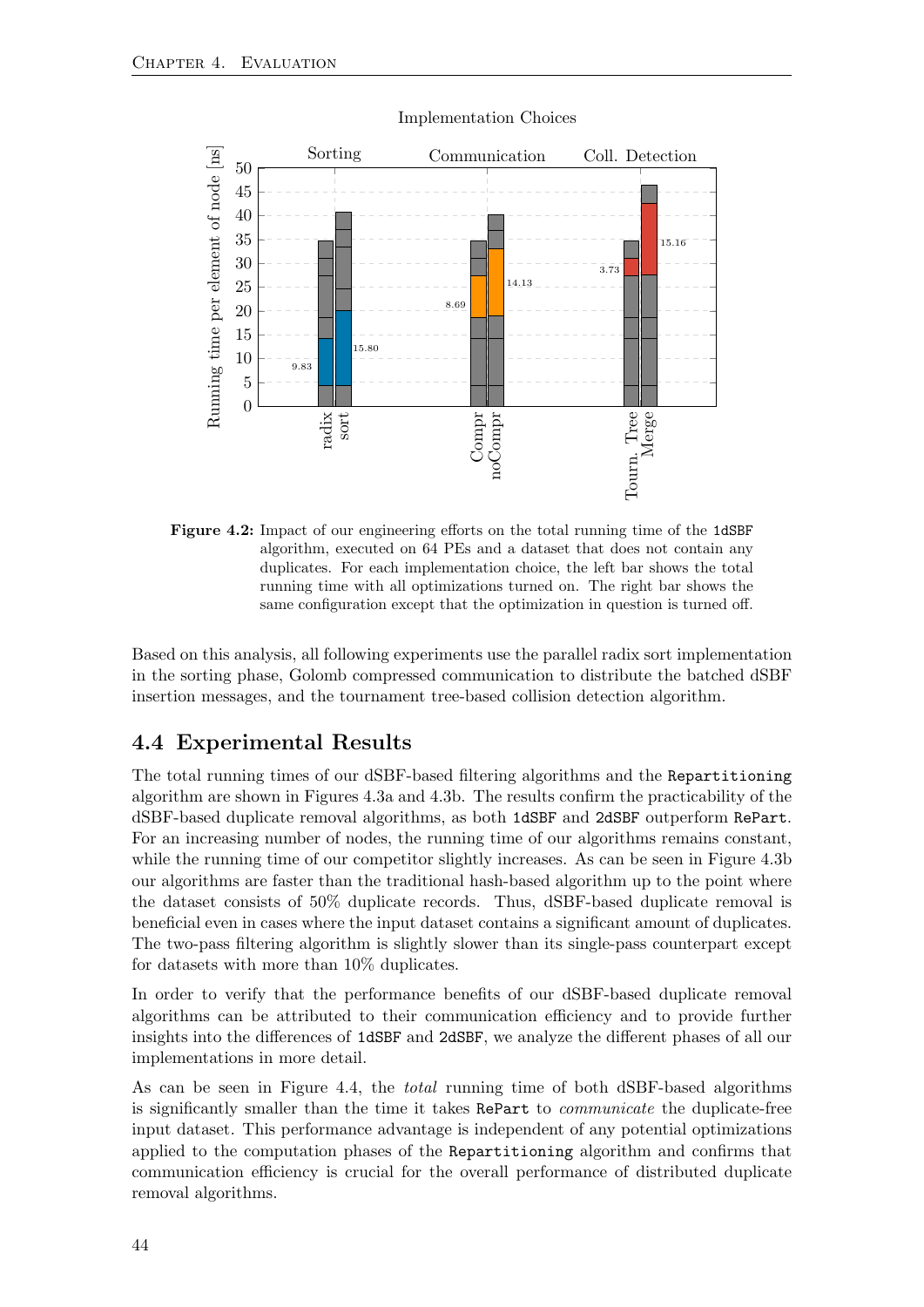<span id="page-52-0"></span>

(a) Total running time on a dataset that does (b) Total running time for  $p = 64$  PEs and an not contain any duplicates. increasing duplication factor.

Figure 4.3: Total running time of the repartitioning algorithm and the dSBF-based filtering algorithms. Our dSBF-based implementations outperform RePart for datasets with less then 50% duplicates.

<span id="page-52-1"></span>

Figure 4.4: Breakdown of the running time of the different phases for a duplicate-free dataset. The total running times of 1dSBF and 2dSBF are significantly smaller than the time it takes RePart to communicate the input data.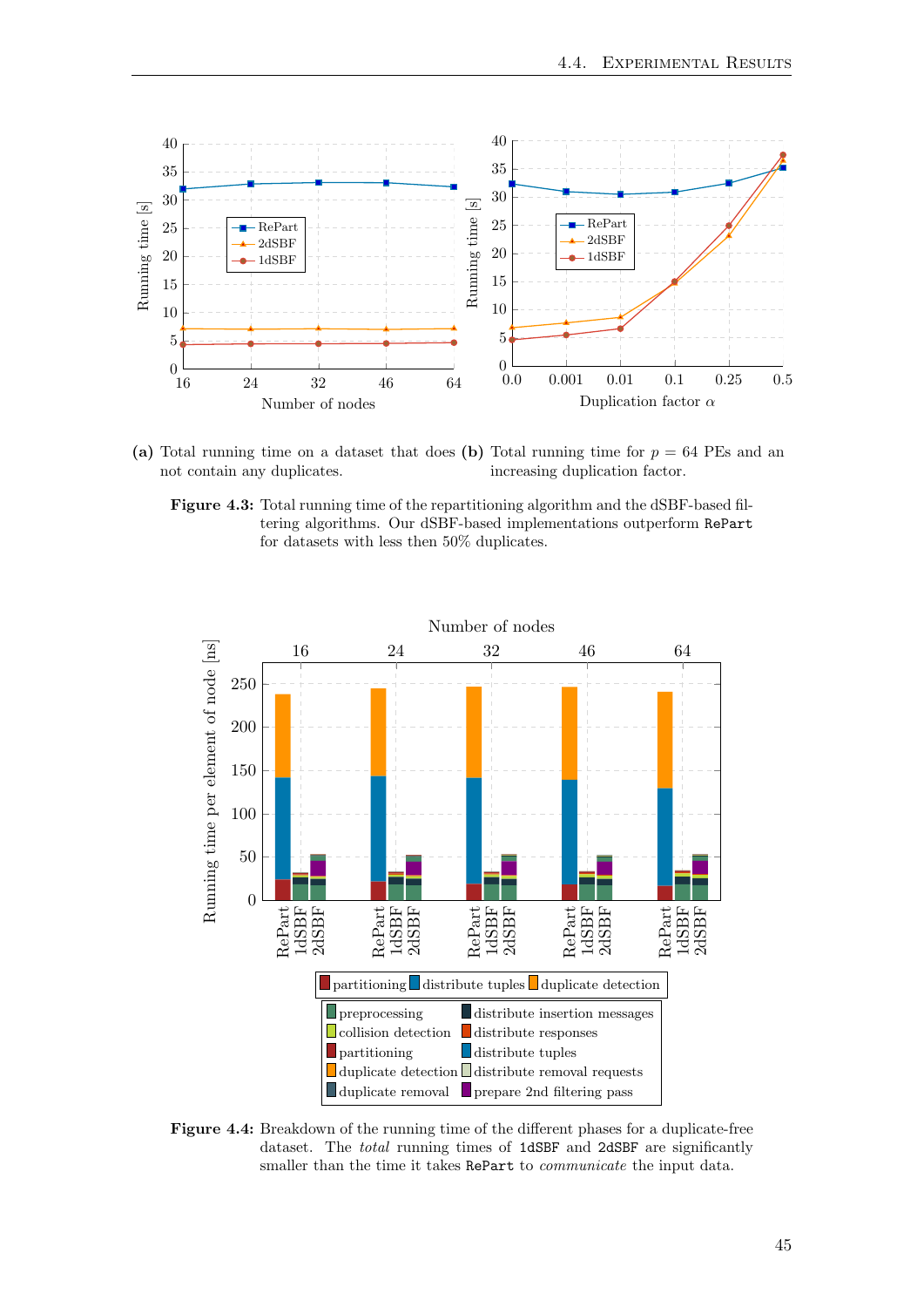<span id="page-53-0"></span>

<span id="page-53-1"></span>Figure 4.5: Breakdown of the running time of the different phases for a dataset with an increasing number of duplicates and  $p = 64$  nodes. Both implementations offer potential for optimization in order to change the tipping point in favor of our dSBF-based algorithms for  $\alpha = 0.5$ .

The dSBF-based algorithms fall back to the Repartitioning algorithm on all records that could not be ide[nti](#page-53-1)fied as distinct. A[s c](#page-53-1)an be seen in Figure [4.5,](#page-53-0) this post-processing phase  $\Box$  partitioning,  $\Box$  distribute tuples,  $\Box$  duplicate detection) starts to dominate the overall running time for datasets that contain more than 10% duplicates.

A detailed look at Figures [4.4](#page-52-1) and [4.5](#page-53-0) reveals potential for further optimizations of our implementations. While the running time of the partitioning phase of 1dSBF and 2dSBF remains unnoticeable for duplicate-free datasets, it significantly increases with an increasing number of duplicates. Both dSBF-variants post process the tuples that pass the filtering phase. Thus, one would expect a modest increase in the running times of the phases corresponding to the Repartitioning algorithm. While this is true for the distribution of the input tuples and the final duplicate detection phase, the partitioning phase exhibits unexpectedly longer running times - even longer that the corresponding phase of RePart. This is surprising, as 1dSBF and 2dSBF partition only those elements that passed the filtering phase, while RePart always partitions the entire input dataset. Furthermore, the running time of 2dSBF currently is negatively influenced by a preparation phase for the second filtering pass.

Both of these shortcomings can be traced back to a particular implementation detail: The partitioning phase, as well as the 2nd pass preparation phase, operates on the bit-vector responses of the dSBF. Each 1-bit in the responses indicates that the hash value in the respective batched insertion message produced a hash collision. 1dSBF therefore hash-partitions the input tuples corresponding to these hash values [\(](#page-53-1) $\blacksquare$  partitioning). 2dSBF uses these tuples as input for the second filtering pass [\(](#page-53-1) $\Box$  prepare 2nd filtering pass).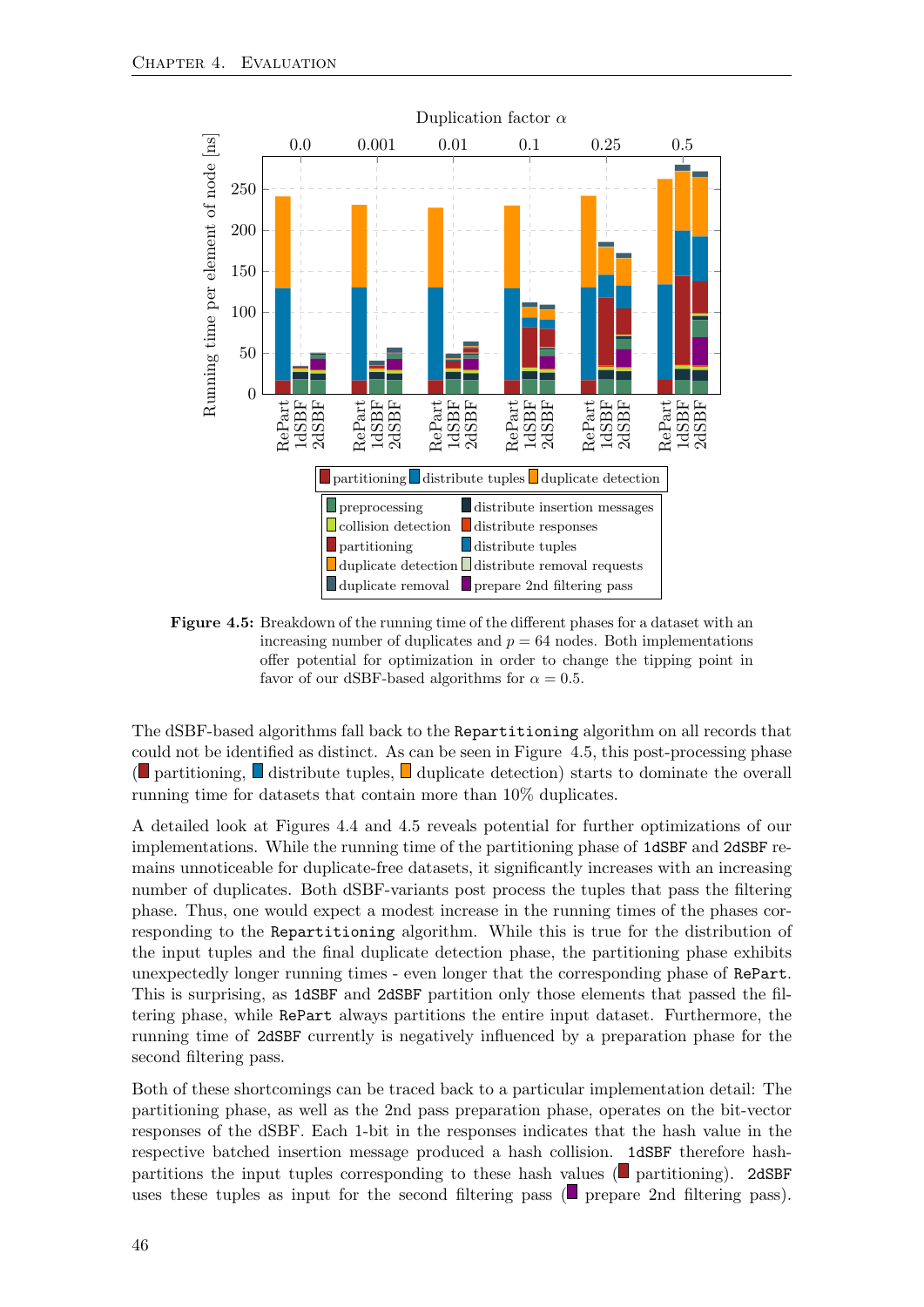To find all 1-bits in the dSBF responses it is therefore necessary to iterate over the bits of the bit-vectors. In our current implementation, we use the boost:: $d$ ynamic\_bitset<sup>[1](#page-54-1)</sup> implementation to represent these bit-vectors, which proved superior to alternative bitvector implementations [\[43\]](#page-62-16). While iterating over these bitsets is cheap in case the bitvector response is sparse (i.e., the dSBF reported only a few hash collisions), this operation becomes a bottleneck as the number of 1-bits in the dSBF responses increases. This, however, is exactly the case for an increasing number of duplicates and additionally slows down the 2dSBF implementation, because the two-pass algorithm chooses a high false positive rate f for the first filtering pass, which leads to an increasing number of hash collisions that are reported back by the distributed single shot Bloom filter.

We therefore believe that by optimizing our implementation further, we can eliminate these bottlenecks and thus further reduce the running times of our dSBF-based duplicate removal algorithms on datasets that contain up to 50% duplicates. The optimizations might even change the tipping point, at which RePart is more beneficial than either 1dSBF or 2dSBF, in favor of our dSBF-based duplicate removal algorithms.

In our current implementation, 2dSBF is slightly faster for datasets that contain more than 10% duplicates. Note, however, that this is only the case because of the previously described shortcomings of our implementations. If these overheads were eliminated completely, the two-pass variant would always be slightly slower than its single-pass counterpart. This result stands in contrast with the theoretical analysis of Sanders et al. [\[48\]](#page-62-0) that assumes the two-pass pass algorithm to be faster, because it minimizes the overall communication volume even further than 1dSBF. This reduction in communication volume comes at the cost of a second dSBF-preprocessing phase, in which all remaining input records that passed the first filter have to be hashed, sorted, and compressed again. The slight decrease in communication time, however, is not able to offset the additional computation costs that come with a second filtering pass - at least on systems that employ a high performance interconnect like our compute cluster.

<span id="page-54-0"></span>

(a) Overall communication volume for an in- (b) Overall communication volume for  $p = 64$ creasing number of nodes and a duplicate-free dataset. PEs and an increasing duplication factor.

Figure 4.6: Analysis of the overall communication volume. The total communication volume of the dSBF-based duplicate removal algorithms is more than one order of magnitude smaller than that of RePart for a duplicate-free dataset. The benefits of two-pass filtering become negligible as the number of duplicate records approaches 10%.

<span id="page-54-1"></span> $^{\rm 1}$ [http://www.boost.org/doc/libs/1\\_52\\_0/libs/dynamic\\_bitset/dynamic\\_bitset.html](http://www.boost.org/doc/libs/1_52_0/libs/dynamic_bitset/dynamic_bitset.html)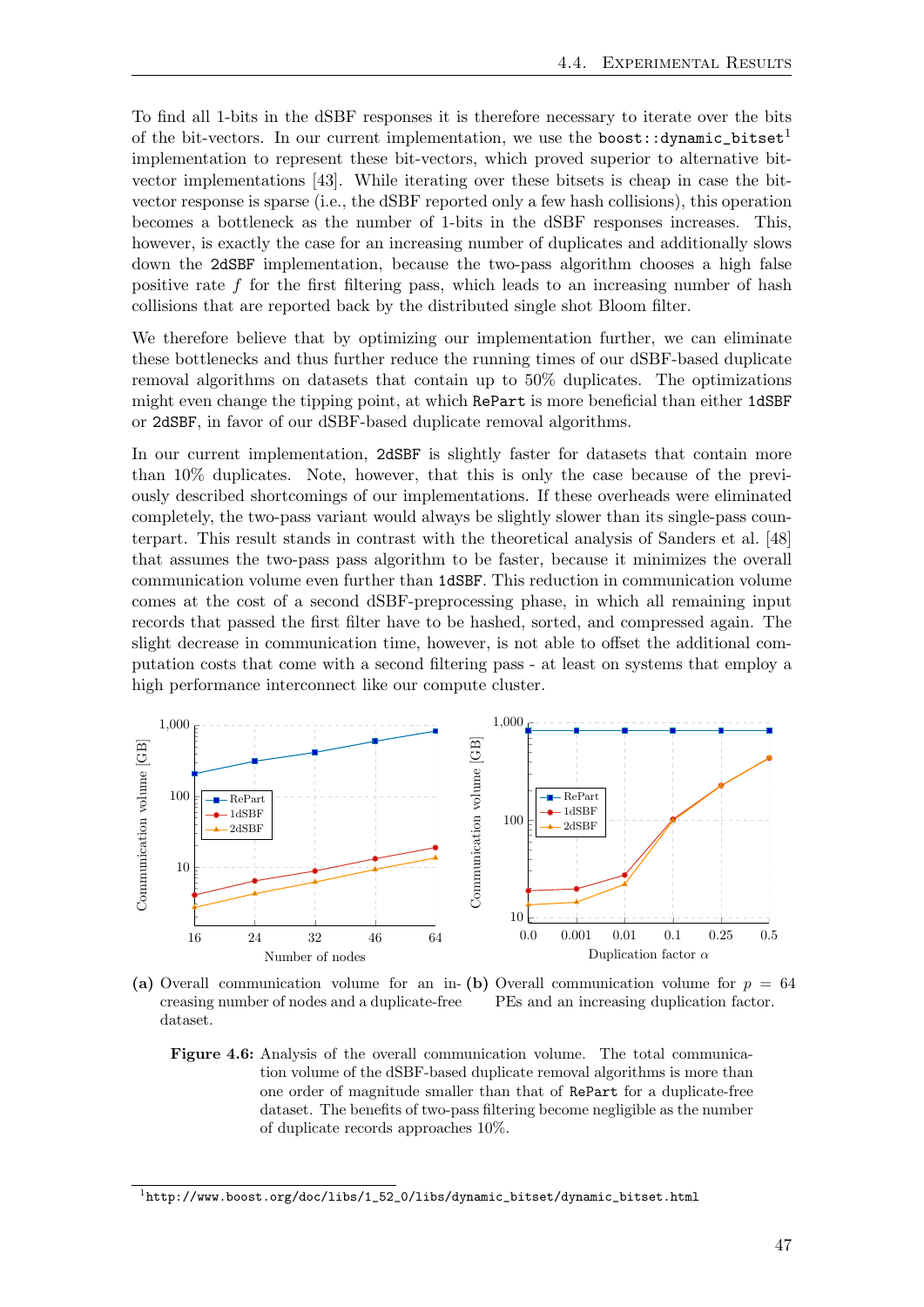The overall communication volume of our dSBF-based algorithms and that of the Repartitioning algorithm is shown in Figure [4.6.](#page-54-0) For duplicate free datasets, the communication volume of 1dSBF and 2dSBF is up to two orders of magnitude smaller than that of RePart. As can be seen in Table [4.1,](#page-55-0) the dSBF-filtering phase is able to identify almost all elements as distinct and thus only few input elements (i.e., the false positives) have to be distributed in the post-processing phase.

With an increasing number of duplicates it is inevitable that the communication volume increases, because all duplicates have to be transferred at least once. With increasing  $\alpha$ , the communication volume caused by the filtering phase therefore gets dominated by the communication volume caused by the distribution of the input tuples. Nevertheless, the filtering phase still reduces the overall communication volume significantly.

As can be seen in Table [4.2](#page-56-0) the second filtering pass becomes more expensive, as the total number of duplicates increases. In case of 50% duplicates, the communication volume caused by the dSBF-preprocessing phase is even larger than that of 1dSBF. The second filtering pass operates on all tuples that could not be identified as distinct in the first pass. Thus, with an increasing number of duplicates, more and more tuples pass the first filter and therefore increase the communication volume of the second filtering pass. In case the dataset is known to contain a significant number of duplicates, 1dSBF therefore can be considered a better choice than 2dSBF.

<span id="page-55-0"></span>

| $\mathbf P$ | Algorithm | $dSBF\text{-filtering}$ [GB] | Tuple distribution [GB] | Total [GB] |
|-------------|-----------|------------------------------|-------------------------|------------|
|             | RePart    |                              | 208                     | 208        |
| 16          | 1dSBF     | 3.68                         | 0.34                    | 4.02       |
|             | 2dSBF     | $2.18 \mid 0.46$             | 0.04                    | 2.68       |
|             | RePart    |                              | 312                     | 312        |
| 24          | 1dSBF     | 5.85                         | 0.52                    | 6.37       |
|             | 2dSBF     | $3.42 \mid 0.72$             | 0.07                    | 4.21       |
|             | RePart    |                              | 416                     | 416        |
| 32          | 1dSBF     | 8.08                         | 0.7                     | 8.78       |
|             | 2dSBF     | $4.98 \mid 1.04$             | 0.09                    | 6.12       |
|             | RePart    |                              | 598                     | 598        |
| 46          | 1dSBF     | 12.08                        | 1.02                    | 13.1       |
|             | 2dSBF     | $7.74 \mid 1.39$             | 0.12                    | 9.25       |
|             | RePart    |                              | 832                     | 832        |
| 64          | 1dSBF     | 17.38                        | 1.42                    | 18.8       |
|             | 2dSBF     | $11.3 \mid 2.01$             | 0.16                    | 13.47      |

Table 4.1: Communication volume of our dSBF-based duplicate removal algorithms and the repartitioning algorithm. dSBF-filtering contains the data of the batched insertion messages and the corresponding collision indicator responses. For 1dSBF and 2dSBF tuple distribution also contains the data of the removal requests. For 2dSBF the first number corresponds to the first filtering pass and the second number to the second filtering pass.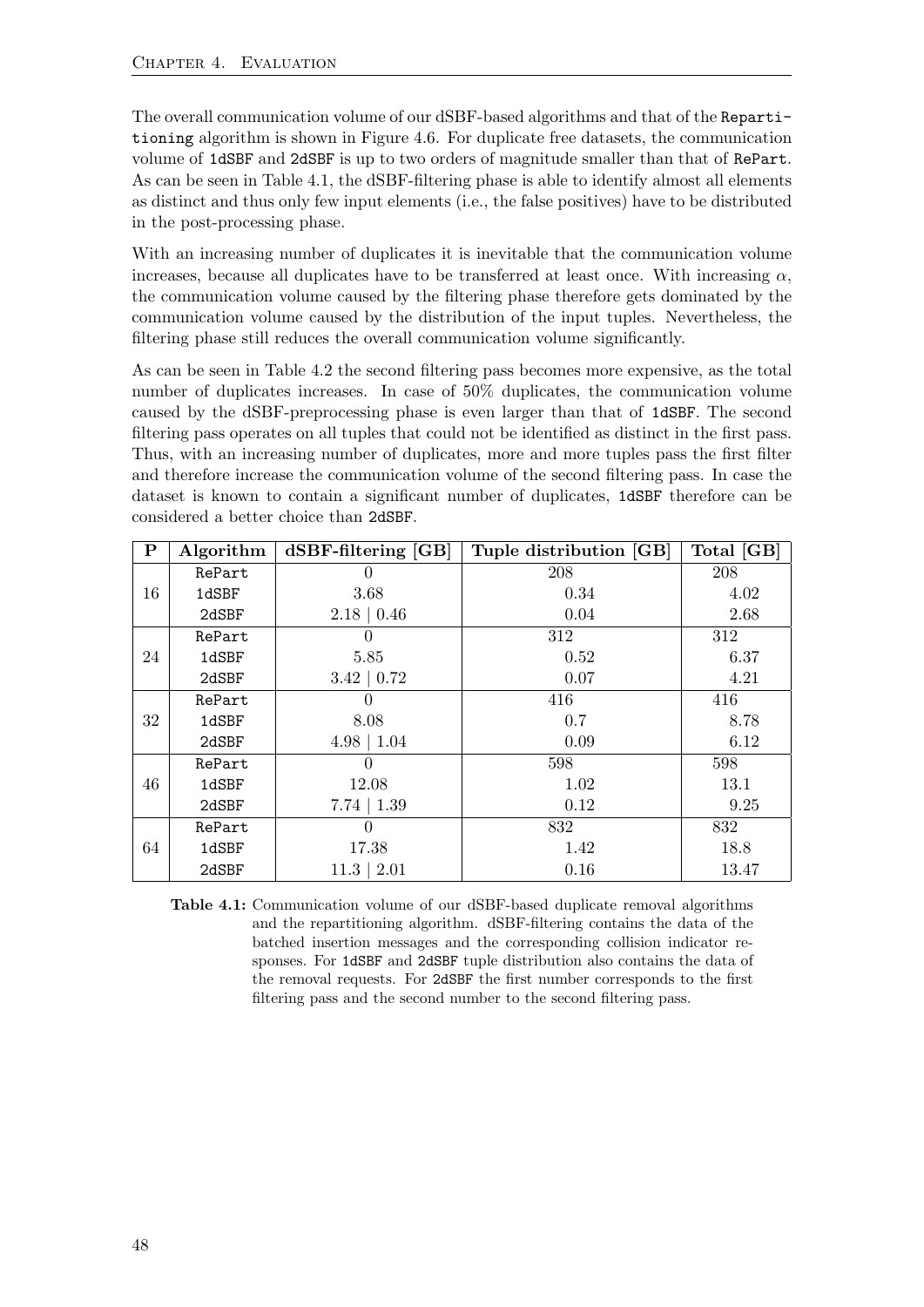<span id="page-56-0"></span>

| $\alpha$ | Algorithm | $dSBF\text{-filtering}$ [GB] | Tuple distribution [GB] | Total [GB] |
|----------|-----------|------------------------------|-------------------------|------------|
| $\ast$   | RePart    | 0                            | 832                     | 832        |
| 0.0      | 1dSBF     | 17.38                        | 1.42                    | 18.8       |
|          | 2dSBF     | $11.3 \mid 2.01$             | 0.16                    | 13.47      |
| 0.001    | 1dSBF     | 17.38                        | 2.25                    | 19.64      |
|          | 2dSBF     | $11.3 \mid 2.03$             |                         | 14.33      |
| 0.01     | 1dSBF     | 17.38                        | 9.73                    | 27.12      |
|          | 2dSBF     | $11.3 \mid 2.16$             | 8.49                    | 21.95      |
| 0.1      | 1dSBF     | 17.38                        | 84.52                   | 101.9      |
|          | 2dSBF     | $11.3 \mid 3.47$             | 83.41                   | 98.18      |
| 0.25     | 1dSBF     | 17.38                        | 209.19                  | 226.57     |
|          | 2dSBF     | $11.3 \mid 5.68$             | 208.32                  | 225.29     |
| 0.5      | 1dSBF     | 17.38                        | 417.04                  | 434.42     |
|          | 2dSBF     | $11.3 \mid 9.46$             | 416.53                  | 437.29     |

Table 4.2: Communication volume of 1dSBF, 2dSBF, and RePart for an increasing duplication factor  $\alpha$ . dSBF-filtering consists of the batched insertion messages and the corresponding collision indicator responses. For 1dSBF and 2dSBF tuple distribution also contains the data of the removal requests. For 2dSBF the first number corresponds to the first filtering pass and the second number to the second filtering pass. While the dSBF-filtering communication volume remains stable for 1dSBF, it consistently increases for 2dSBF, because more and more elements pass the first filter and therefore also have to be considered in the second filtering pass.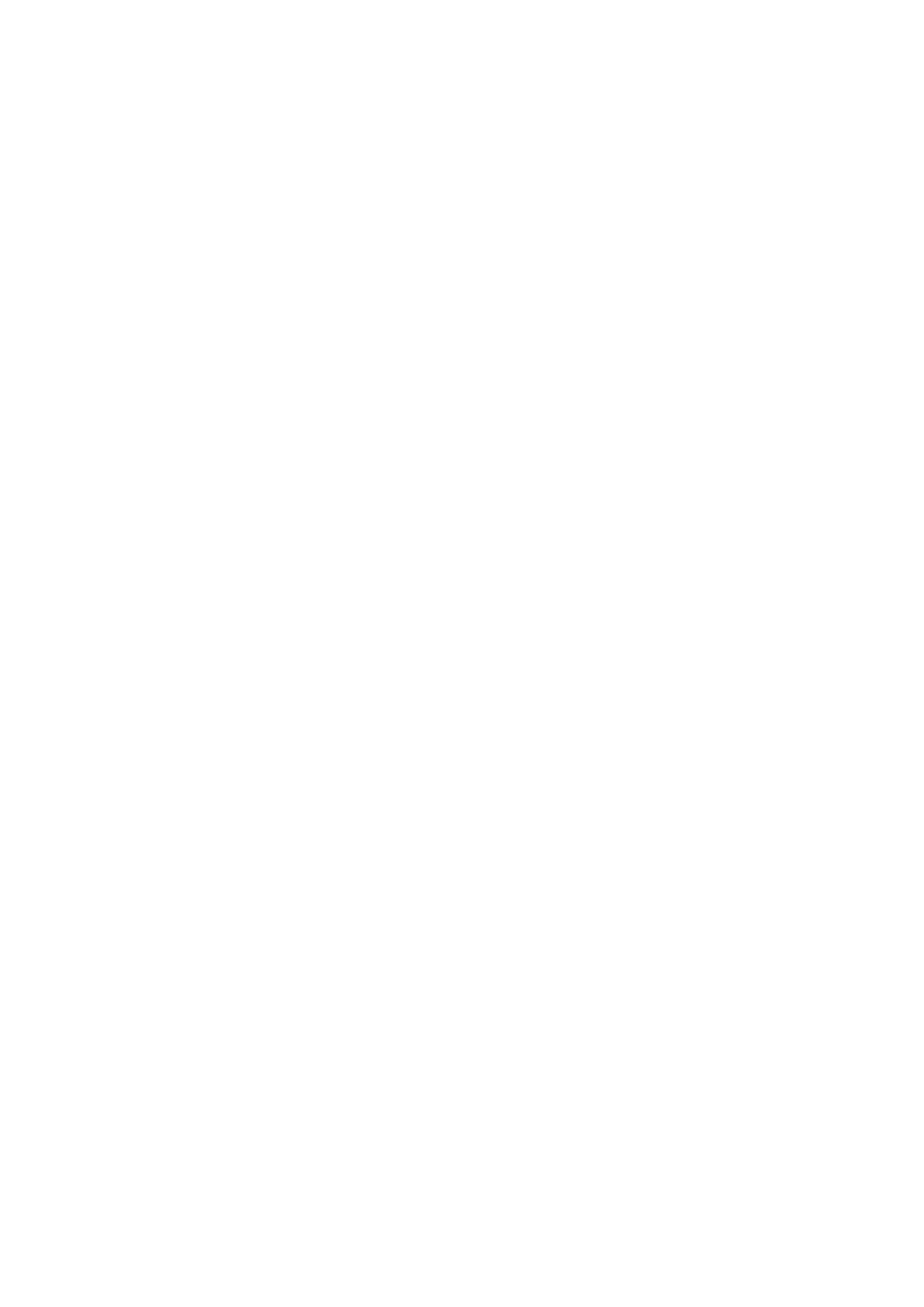## <span id="page-58-0"></span>5. Conclusion

This thesis presented an implementation of the distributed duplicate removal algorithm outlined in the theoretical analysis of Sanders et al. [\[48\]](#page-62-0) and complemented this theoretical analysis with an experimental evaluation. Our implementation is capable of both singlepass and multi-pass filtering using the distributed single shot Bloom filter.

We demonstrated the practical performance impact of the communication efficiency achieved by our algorithms by comparing both variants to a tuned implementation of the best-suited traditional algorithm [\[49\]](#page-63-0) in terms of overall running time and communication volume. Our implementations outperform the traditional algorithm up to the point where the dataset consists of 50% duplicates. For duplicate-free datasets and those that contain less than 10% duplicates, the communication volume of our implementations is more than one order of magnitude smaller than that of the competitor, which always distributes the entire dataset. As the dSBF-based algorithms cannot avoid to transmit each duplicate record at least once, the communication volume increases with the total number of duplicates. Nevertheless, the distributed single shot Bloom filter still minimizes the amount of data that actually has to be transferred, because it is able to indentify almost all distinct elements.

Our experiments were performed on a distributed memory cluster system that employed a high-performance interconnect. As the experimental results clearly demonstrate the benefits of communication efficient duplicate removal on such a system, we expect the gains of our dSBF-based filtering approach to become even larger on systems with less sophisticated network infrastructures.

Two side results of our engineering efforts are of independent interest. Motivated by the analysis of the default all-to-all communication algorithm provided by the OpenMPI message-passing library, we presented an implementation of the 1-Factor algorithm [\[47\]](#page-62-2) that can be used as a drop-in replacement. It outperforms its library counterpart especially for a large number of nodes and large message sizes. Furthermore, we implemented a parallel radix sort based on the concepts of Wassenberg and Sanders [\[64\]](#page-63-5) to exploit the fact that we deal with (random) integer keys in the dSBF-preprocessing phase.

Our current implementation still offers potential for further optimizations. The distributed single shot Bloom filter uses bit-vectors as responses to batched insertion messages. Using boost::dynamic\_bitset as implementation for these bit-vectors turned out to introduce a bottleneck when processing datasets with an increasing amount of duplicates and furthermore negatively affected the performance of the two-pass variant. By eliminating this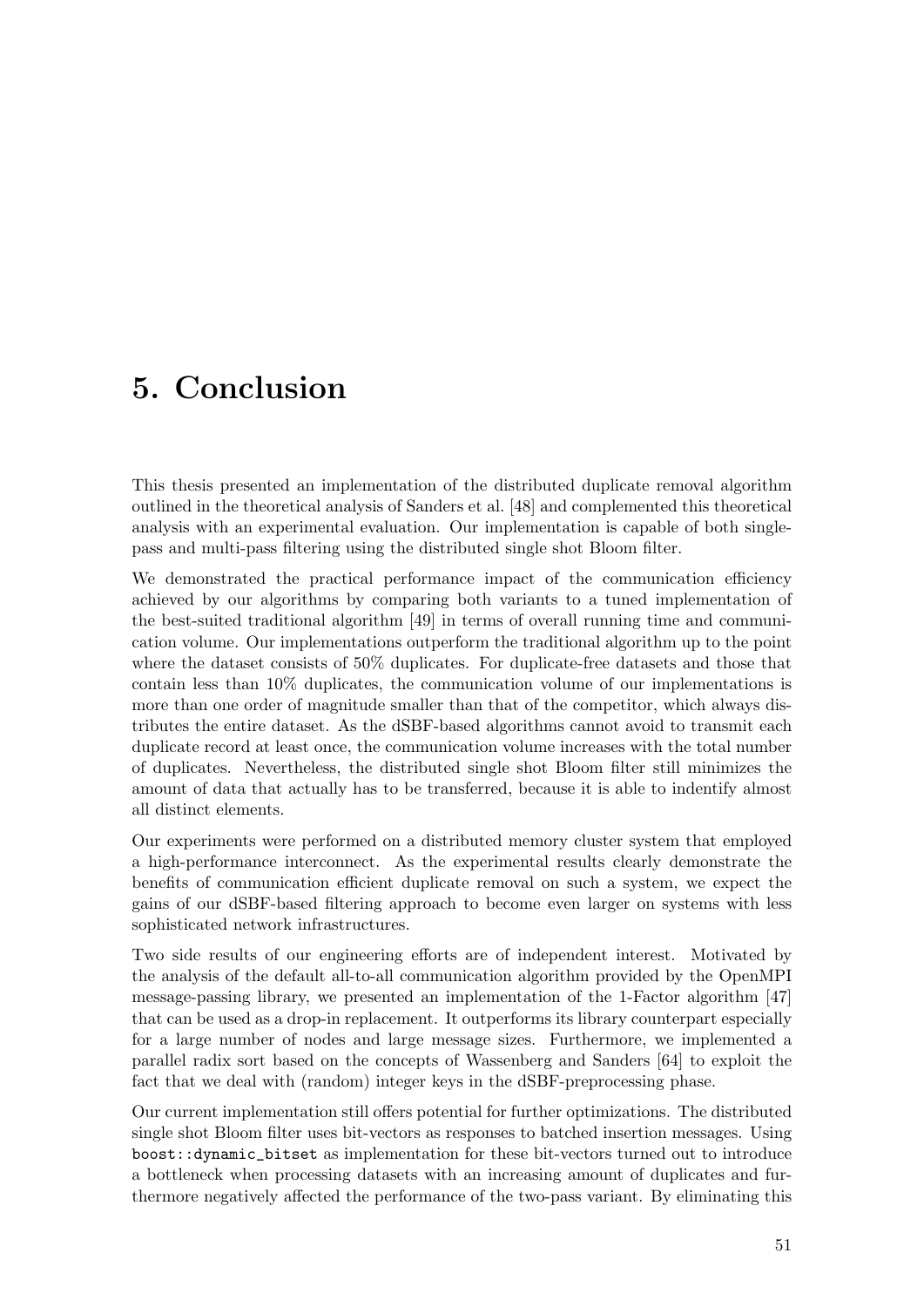bottleneck, we expect to be able to change the tipping point, at which the dSBF-based duplicate removal algorithm is slower than the traditional algorithm, in favor of our implementation.

Finally, Sanders et al. [\[48\]](#page-62-0) propose additional tuning measures that have not been considered in the course of this thesis. This includes the usage of a parallel bucket sort to sort the hash values in the preprocessing phase and the usage of a hash-based collision detection algorithm to avoid the factor  $\log p$  work overhead that comes with our approaches based on multiway-merging.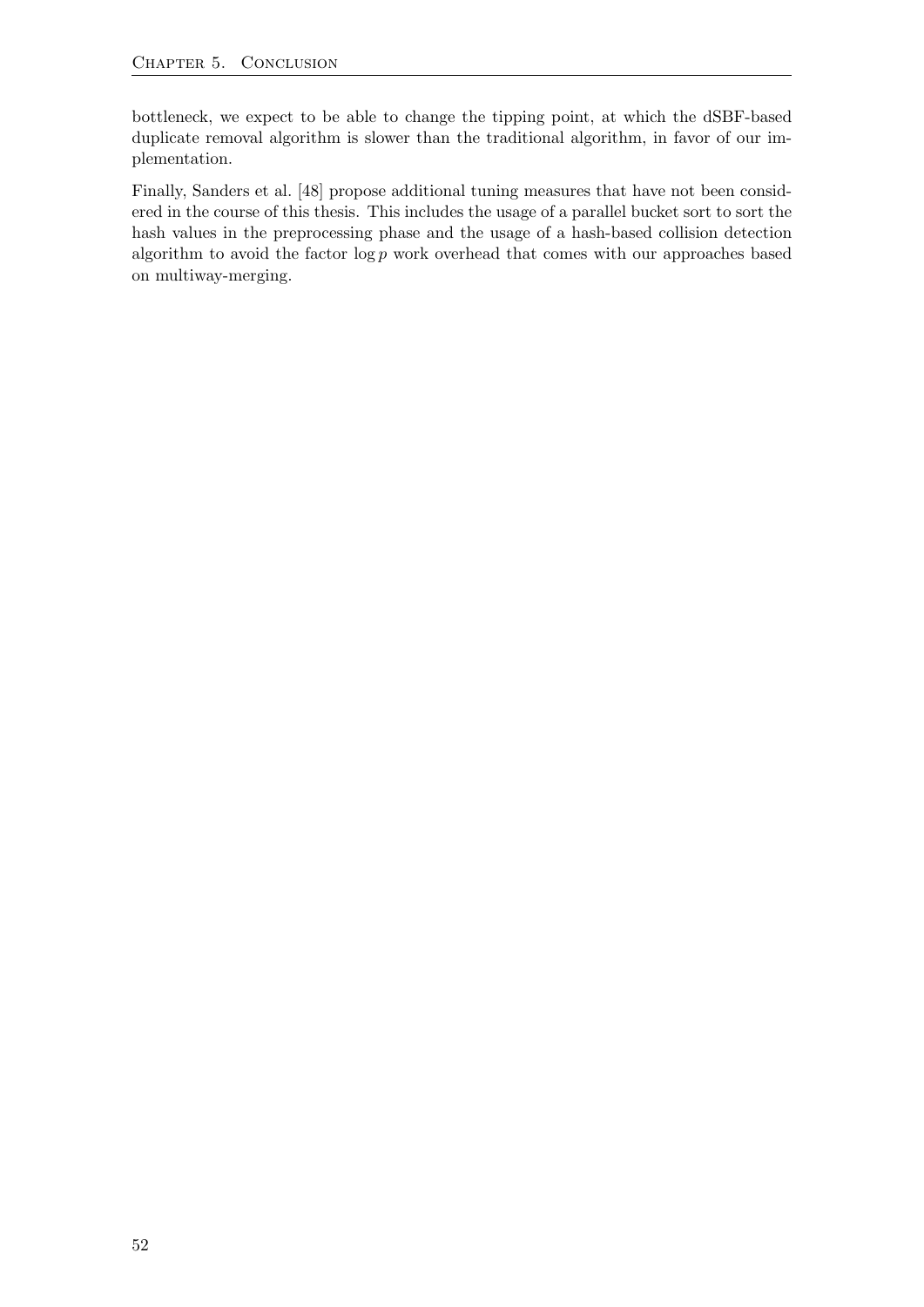## Bibliography

- <span id="page-60-3"></span>[1] M. Abdelguerfi and A. Sood. Computational complexity of sorting and joining relations with duplicates. IEEE Transactions on Knowledge and Data Engineering,  $3(4)$ : 496 –503, December 1991.
- <span id="page-60-6"></span>[2] M. Abdelguerfi, K. Grant, E. Murphy, W. Patterson, and J. Stelly. Duplicate deletion in a ring connected, shared-nothing, parallel database system. In Database and Expert Systems Applications, volume 720 of Lecture Notes in Computer Science, pages 146– 153. Springer, 1993.
- <span id="page-60-9"></span>[3] E. Babb. Implementing a relational database by means of specialzed hardware. ACM Transactions on Database Systems, 4(1):1–29, March 1979.
- <span id="page-60-4"></span>[4] D. Bitton and D. J. DeWitt. Duplicate record elimination in large data files. ACM Transactions on Database Systems, 8(2):255–265, June 1983.
- <span id="page-60-0"></span>[5] D. Bitton, H. Boral, D. J. DeWitt, and W. K. Wilkinson. Parallel algorithms for the execution of relational database operations. ACM Transactions on Database Systems, 8(3):324–353, September 1983.
- <span id="page-60-8"></span>[6] B. H. Bloom. Space/time trade-offs in hash coding with allowable errors. Communications of the ACM, 13(7):422–426, July 1970.
- <span id="page-60-5"></span>[7] G. S. Brodal and R. Fagerberg. Cache oblivious distribution sweeping. In Automata, Languages and Programming, volume 2380 of Lecture Notes in Computer Science, pages 426–438. Springer, 2002.
- <span id="page-60-7"></span>[8] A. Broder and M. Mitzenmacher. Network applications of bloom filters: A survey. Internet Mathematics, 1(4):485–509, 2004.
- <span id="page-60-10"></span>[9] H. Cai, P. Ge, and J. Wang. Applications of bloom filters in peer-to-peer systems: Issues and questions. In International Conference on Networking, Architecture, and Storage, pages 97–103, 2008.
- <span id="page-60-2"></span>[10] S. K. Cha and C. Song. P\*TIME: highly scalable OLTP DBMS for managing updateintensive stream workload. In Proceedings of the 30th International Conference on Very Large Data Bases, VLDB '04, pages 1033–1044, 2004.
- <span id="page-60-1"></span>[11] A. Chatterjee and A. Segev. Data manipulation in heterogeneous databases. SIGMOD Record, 20(4):64–68, December 1991.
- <span id="page-60-11"></span>[12] I. Dar, T. Milo, and E. Verbin. Optimized union of non-disjoint distributed data sets. In Proceedings of the 12th International Conference on Extending Database Technology: Advances in Database Technology, pages 12–23, 2009.
- <span id="page-60-12"></span>[13] F. Deng and D. Rafiei. Approximately detecting duplicates for streaming data using stable bloom filters. In Proceedings of the 2006 ACM SIGMOD international conference on Management of data, pages 25–36, 2006.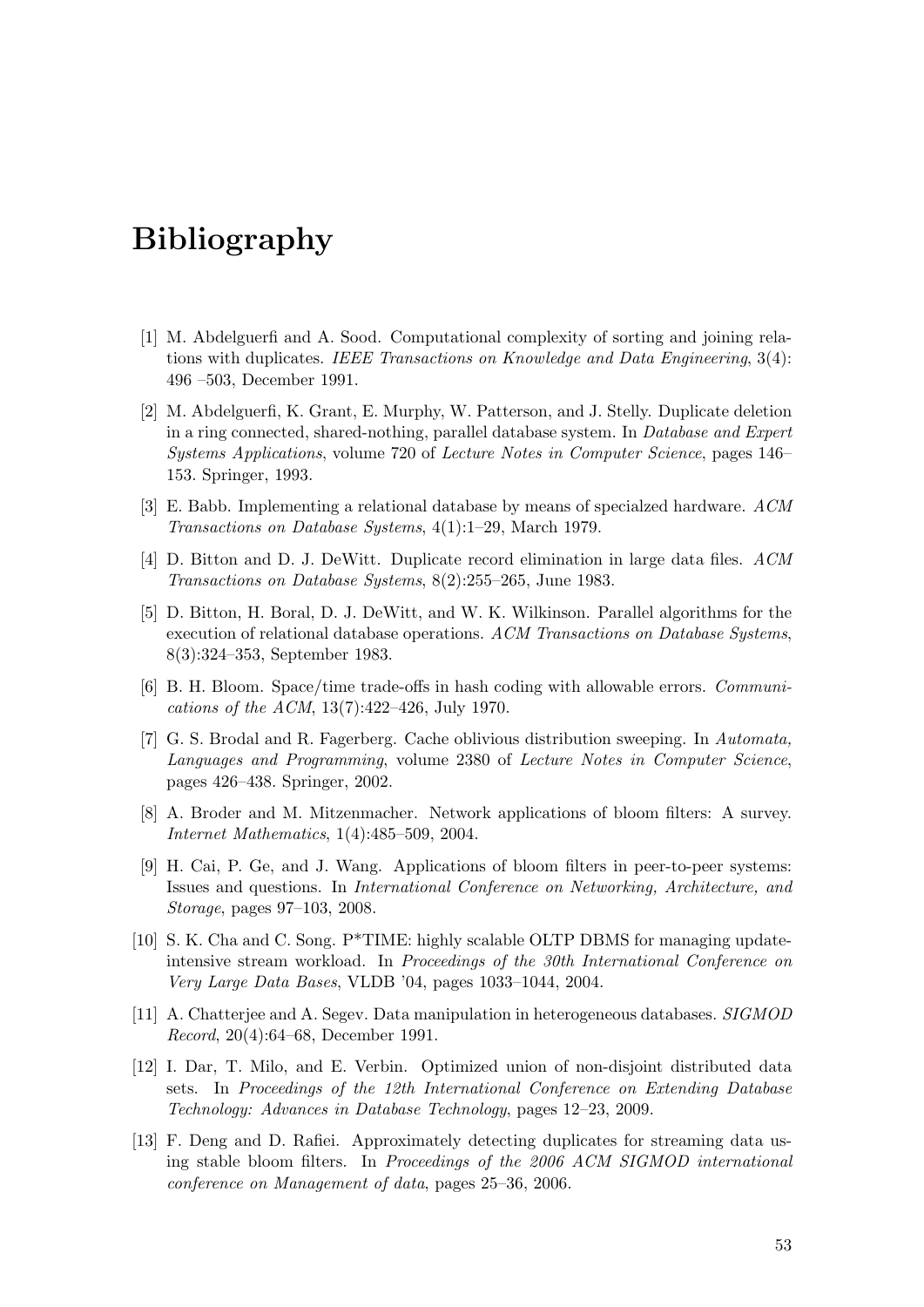- <span id="page-61-11"></span>[14] D. DeWitt and J. Gray. Parallel database systems: the future of high performance database systems. Communications of the ACM, 35(6):85–98, June 1992.
- <span id="page-61-0"></span>[15] D. DeWitt, S. Ghandeharizadeh, D. Schneider, A. Bricker, H.-I. Hsiao, and R. Rasmussen. The gamma database machine project. IEEE Transactions on Knowledge and Data Engineering,  $2(1):44 - 62$ , March 1990.
- <span id="page-61-2"></span>[16] D. J. DeWitt and J. Gray. Parallel database systems: the future of database processing or a passing fad? SIGMOD Record, 19(4):104–112, December 1990.
- <span id="page-61-8"></span>[17] D. J. DeWitt, R. H. Katz, F. Olken, L. D. Shapiro, M. R. Stonebraker, and D. A. Wood. Implementation techniques for main memory database systems. In *Proceed*ings of the 1984 ACM SIGMOD international conference on Management of data, SIGMOD '84, pages 1–8. ACM, 1984.
- <span id="page-61-1"></span>[18] A. K. Elmagarmid, P. G. Ipeirotis, and V. S. Verykios. Duplicate record detection: A survey. IEEE Transactions on Knowledge and Data Engineering, 19(1):1–16, 2007.
- <span id="page-61-3"></span>[19] F. Färber, N. May, W. Lehner, P. Große, I. Müller, H. Rauhe, and J. Dees. The SAP HANA database – an architecture overview. IEEE Data Engineering Bulletin, 35(1), 2012.
- <span id="page-61-6"></span>[20] A. Farzan, P. Ferragina, G. Franceschini, and J. Munro. Cache-oblivious comparisonbased algorithms on multisets. In Algorithms – ESA 2005, volume 3669 of Lecture Notes in Computer Science, pages 305–316. Springer, 2005.
- <span id="page-61-12"></span>[21] S. Golomb. Run-length encodings. IEEE Transactions on Information Theory, IT-12  $(3):399-401, 1966.$
- <span id="page-61-5"></span>[22] G. Graefe. Query evaluation techniques for large databases. ACM Computing Surveys, 25(2):73–169, June 1993.
- <span id="page-61-10"></span>[23] G. Graefe. New algorithms for join and grouping operations. Computer Science - Research and Development, 27(1):3–27, 2012.
- <span id="page-61-7"></span>[24] S. Helmer, T. Neumann, and G. Moerkotte. Early grouping gets the skew, 2002.
- <span id="page-61-17"></span>[25] T. Hoefler and A. Lumsdaine. Message progression in parallel computing - to thread or not to thread? In IEEE International Conference on Cluster Computing, pages 213–222, 2008.
- <span id="page-61-4"></span>[26] B. Huang and M. Langston. Stable duplicate-key extraction with optimal time and space bounds. Acta Informatica, 26:473–484, 1989.
- <span id="page-61-16"></span>[27] Intel Corporation. Intel @Threading Building Blocks, 2011.
- <span id="page-61-13"></span>[28] C. Jamard, G. Gardarin, and L. Yeh. Indexing textual xml in p2p networks using distributed bloom filters. In Advances in Databases: Concepts, Systems and Applications, volume 4443 of Lecture Notes in Computer Science, pages 1007–1012. Springer, 2007.
- <span id="page-61-15"></span>[29] A. Kirsch and M. Mitzenmacher. Less hashing, same performance: building a better bloom filter. In Algorithms–ESA 2006, pages 456–467. Springer, 2006.
- <span id="page-61-14"></span>[30] G. Koloniari, N. Ntarmos, E. Pitoura, and D. Souravlias. One is enough: distributed filtering for duplicate elimination. In *Proceedings of the 20th ACM international* conference on Information and knowledge management, CIKM '11, pages 433–442, New York, NY, USA, 2011. ACM.
- <span id="page-61-9"></span>[31] P.-A. Larson. Grouping and duplicate elimination: Benefits of early aggregation. Manuscript submitted for publication, 1997.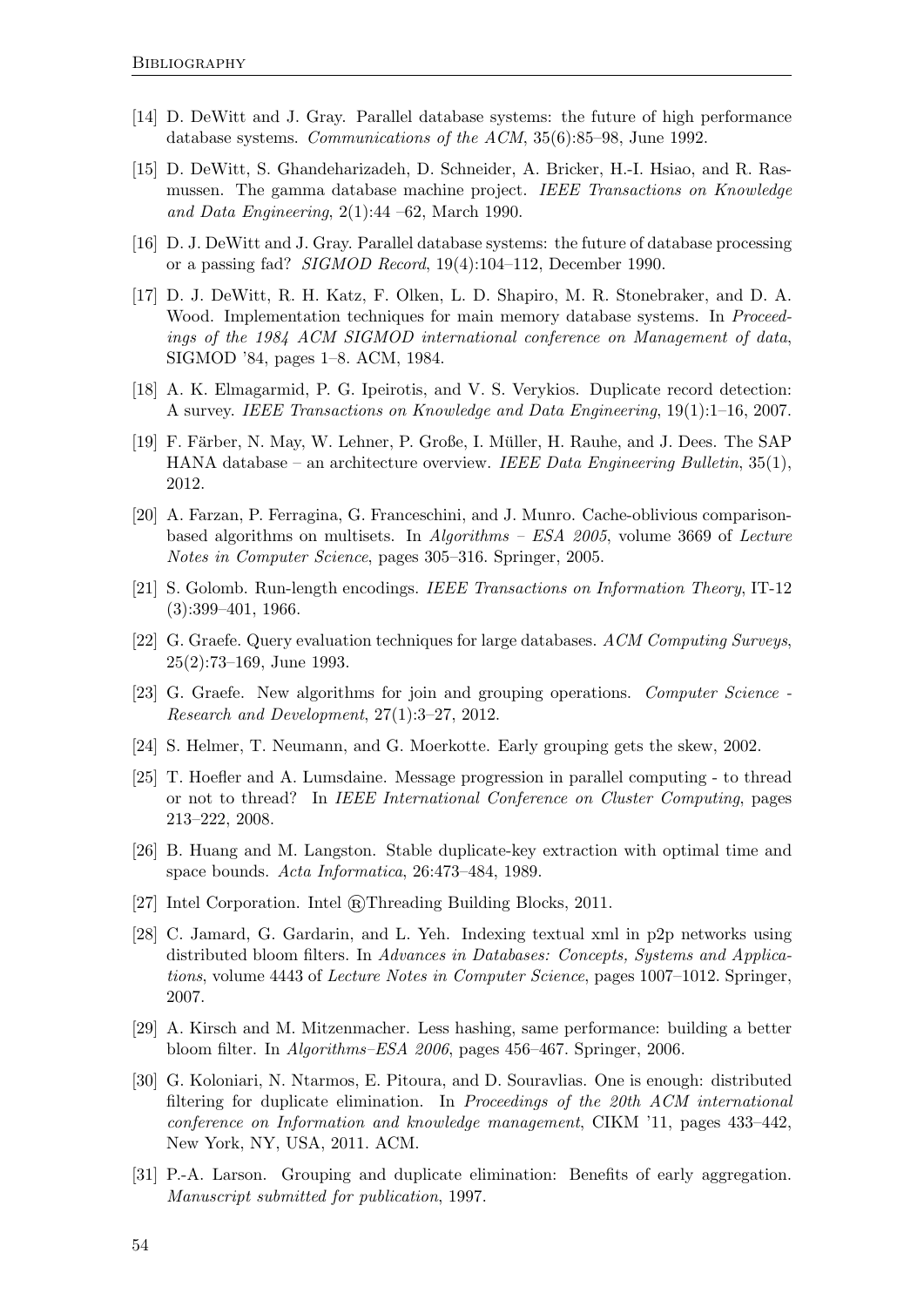- <span id="page-62-5"></span>[32] T. J. Lehman and M. J. Carey. Query processing in main memory database management systems. In Proceedings of the 1986 ACM SIGMOD international conference on Management of data, SIGMOD '86, pages 239–250. ACM, 1986.
- <span id="page-62-1"></span>[33] B. Lint and T. Agerwala. Communication issues in the design and analysis of parallel algorithms. IEEE Transactions on Software Engineering, SE-7(2):174–188, 1981.
- <span id="page-62-14"></span>[34] Message Passing Interface Forum. MPI: A Message-Passing Interface Standard Version 2.2. http://www.mpi-forum.org/docs/mpi-2.2/mpi22-report.pdf (Sep. 2009).
- <span id="page-62-11"></span>[35] A. Metwally, D. Agrawal, and A. El Abbadi. Duplicate detection in click streams. In Proceedings of the 14th international conference on World Wide Web, pages  $12-21$ , 2005.
- <span id="page-62-10"></span>[36] L. Michael, W. Nejd, O. Papapetrou, and W. Siberski. Improving distributed join efficiency with extended bloom filter operations. In 21st International Conference on Advanced Information Networking and Applications, pages 187–194, 2007.
- <span id="page-62-3"></span>[37] A. Moffat and A. Turpin. Compression and Coding Algorithms. Springer, 3 2002.
- <span id="page-62-7"></span>[38] J. Mullin. Optimal semijoins for distributed database systems. IEEE Transactions on Software Engineering, 16(5):558 –560, May 1990.
- <span id="page-62-4"></span>[39] J. I. Munro and P. M. Spira. Sorting and searching in multisets. SIAM Journal on Computing, 5(1):1–8, 1976.
- <span id="page-62-15"></span>[40] OpenMP Architecture Review Board. OpenMP application program interface version 3.0, May 2008.
- <span id="page-62-13"></span>[41] A. Pagh, R. Pagh, and S. S. Rao. An optimal bloom filter replacement. In Proceedings of the 16th annual ACM-SIAM symposium on Discrete algorithms, pages 823–829, 2005.
- <span id="page-62-12"></span>[42] S. K. Pal and P. Sardana. Bloom filters & their applications. International Journal of Computer Applications Technology and Research, 1(1):25 – 29, 2012.
- <span id="page-62-16"></span>[43] V. Pieterse, D. G. Kourie, L. Cleophas, and B. W. Watson. Performance of c++ bit-vector implementations. In Proceedings of the 2010 Annual Research Conference of the South African Institute of Computer Scientists and Information Technologists, SAICSIT '10, pages 242–250. ACM, 2010.
- <span id="page-62-6"></span>[44] F. Putze, P. Sanders, and J. Singler. Cache-, hash- and space-efficient bloom filters. In Experimental Algorithms, volume 4525 of Lecture Notes in Computer Science, pages 108–121. Springer, 2007.
- <span id="page-62-8"></span>[45] G. Z. Qadah. Filter-based join algorithms on uniprocessor and distributed-memory multiprocessor database machines. In Proceedings of the International Conference on Extending Database Technology: Advances in Database Technology, EDBT '88, pages 388–413, London, UK, UK, 1988. Springer.
- <span id="page-62-9"></span>[46] S. Ramesh, O. Papapetrou, and W. Siberski. Optimizing distributed joins with bloom filters. In Distributed Computing and Internet Technology, pages 145–156. Springer, 2009.
- <span id="page-62-2"></span>[47] P. Sanders and J. L. Träff. The hierarchical factor algorithm for all-to-all communication. In Euro-Par 2002 Parallel Processing, pages 799–803. Springer, 2002.
- <span id="page-62-0"></span>[48] P. Sanders, S. Schlag, and I. Müller. Communication efficient algorithms for fundamental big data problems. Manuscript submitted for publication, 2013.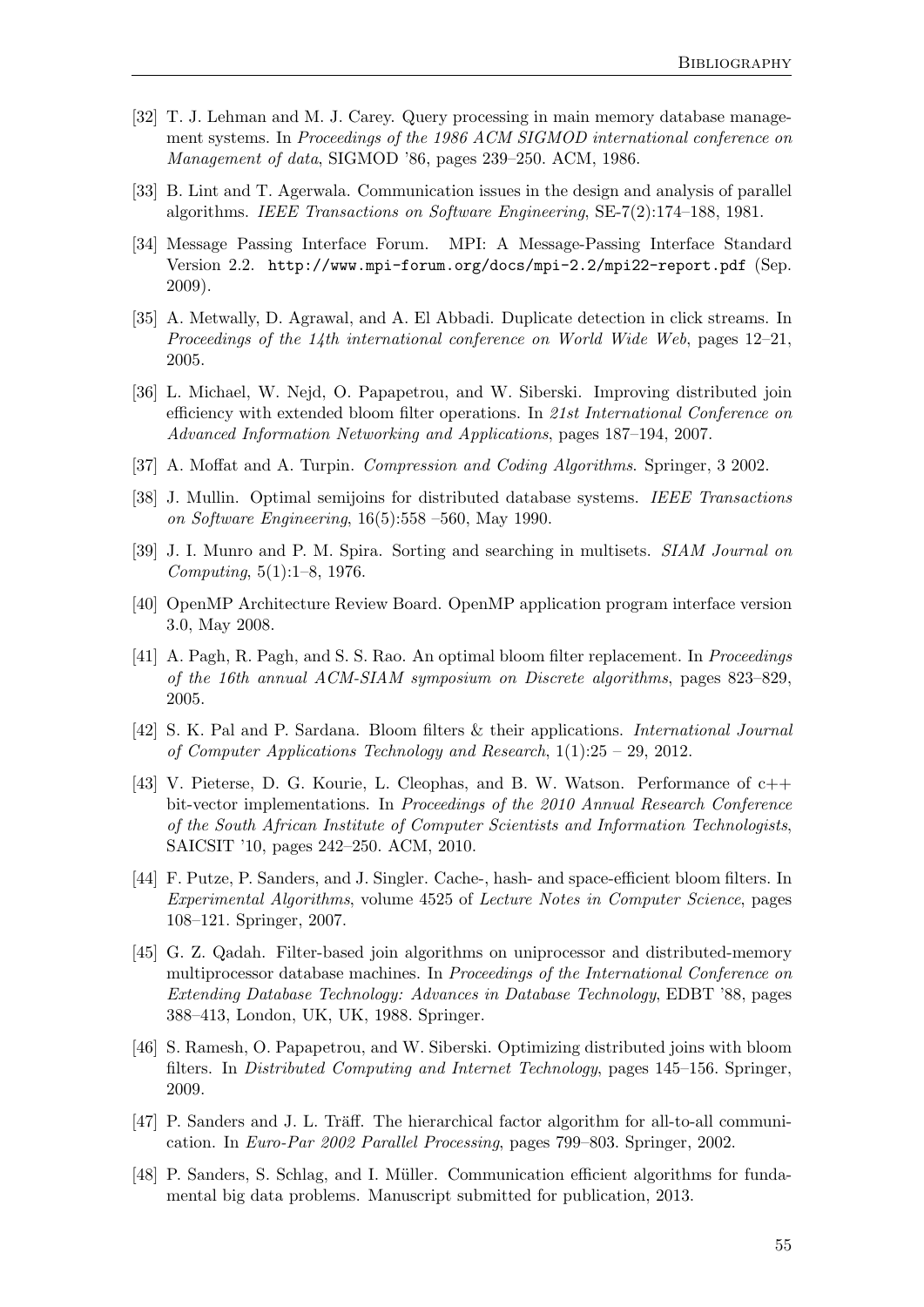- <span id="page-63-0"></span>[49] A. Shatdal and J. F. Naughton. Processing aggregates in parallel database systems. 1994. URL [http://citeseerx.ist.psu.edu/viewdoc/summary?doi=10.1.](http://citeseerx.ist.psu.edu/viewdoc/summary?doi=10.1.1.55.9494) [1.55.9494](http://citeseerx.ist.psu.edu/viewdoc/summary?doi=10.1.1.55.9494).
- <span id="page-63-10"></span>[50] A. Shatdal and J. F. Naughton. Adaptive parallel aggregation algorithms. In Proceedings of the 1995 ACM SIGMOD international conference on Management of data, SIGMOD '95, pages 104–114. ACM, 1995.
- <span id="page-63-4"></span>[51] V. Sikka, F. Färber, W. Lehner, S. K. Cha, T. Peh, and C. Bornhövd. Efficient transaction processing in SAP HANA database: the end of a column store myth. In Proceedings of the 2012 international conference on Management of Data, pages 731–742, 2012.
- <span id="page-63-15"></span>[52] J. Singler and B. Konsik. The GNU libstdc++ parallel mode: software engineering considerations. In Proceedings of the 1st international workshop on Multicore software engineering, IWMSE '08, pages 15–22. ACM, 2008.
- <span id="page-63-16"></span>[53] J. Singler, P. Sanders, and F. Putze. Mcstl: The multi-core standard template library. In Euro-Par 2007 Parallel Processing, volume 4641 of Lecture Notes in Computer Science, pages 682–694. Springer, 2007.
- <span id="page-63-3"></span>[54] M. Stonebraker. The case for shared nothing. IEEE Database Engineering Bulletin, pages 4–9, 1986.
- <span id="page-63-11"></span>[55] S. Y. W. Su and K. P. Mikkilineni. Parallel algorithms and their implementation in MICRONET. In Proceedings of the 8th International Conference on Very Large Data Bases, VLDB '82, pages 310–324, San Francisco, CA, USA, 1982.
- <span id="page-63-9"></span>[56] D. Taniar, C. H. C. Leung, W. Rahayu, and S. Goel. High Performance Parallel Database Processing and Grid Databases. Wiley, 1 edition, 10 2008.
- <span id="page-63-12"></span>[57] S. Tarkoma, C. Rothenberg, and E. Lagerspetz. Theory and practice of bloom filters for distributed systems. IEEE Communications Surveys Tutorials, 14(1):131 –155, 2012.
- <span id="page-63-8"></span>[58] J. Teuhola. External duplicate deletion with large main memories, 1993.
- <span id="page-63-7"></span>[59] J. Teuhola and L. Wegner. Minimal space, average linear time duplicate deletion. Communications of the ACM, 34(3):62–73, March 1991.
- <span id="page-63-1"></span>[60] V. Topkar, O. Frieder, and A. K. Sood. Duplicate removal on hypercube engines: An experimental analysis. Parallel Computing, 17(8):845 – 871, 1991.
- <span id="page-63-2"></span>[61] P. Valduriez. Parallel database systems: open problems and new issues. Distributed and parallel Databases, 1(2):137–165, 1993.
- <span id="page-63-13"></span>[62] P. Valduriez and G. Gardarin. Join and semijoin algorithms for a multiprocessor database machine. ACM Transactions on Database Systems, 9(1):133–161, 1984.
- <span id="page-63-14"></span>[63] X. Wang, Q. Zhang, and Y. Jia. Efficiently filtering duplicates over distributed data streams. In International Conference on Computer Science and Software Engineering, volume 4, pages 631–634, 2008.
- <span id="page-63-5"></span>[64] J. Wassenberg and P. Sanders. Engineering a multi-core radix sort. In Euro-Par 2011 Parallel Processing, volume 6853 of Lecture Notes in Computer Science, pages 160–169. Springer, 2011.
- <span id="page-63-6"></span>[65] L. M. Wegner. Quicksort for equal keys. IEEE Transactions on Computers, C-34(4): 362 –367, April 1985.